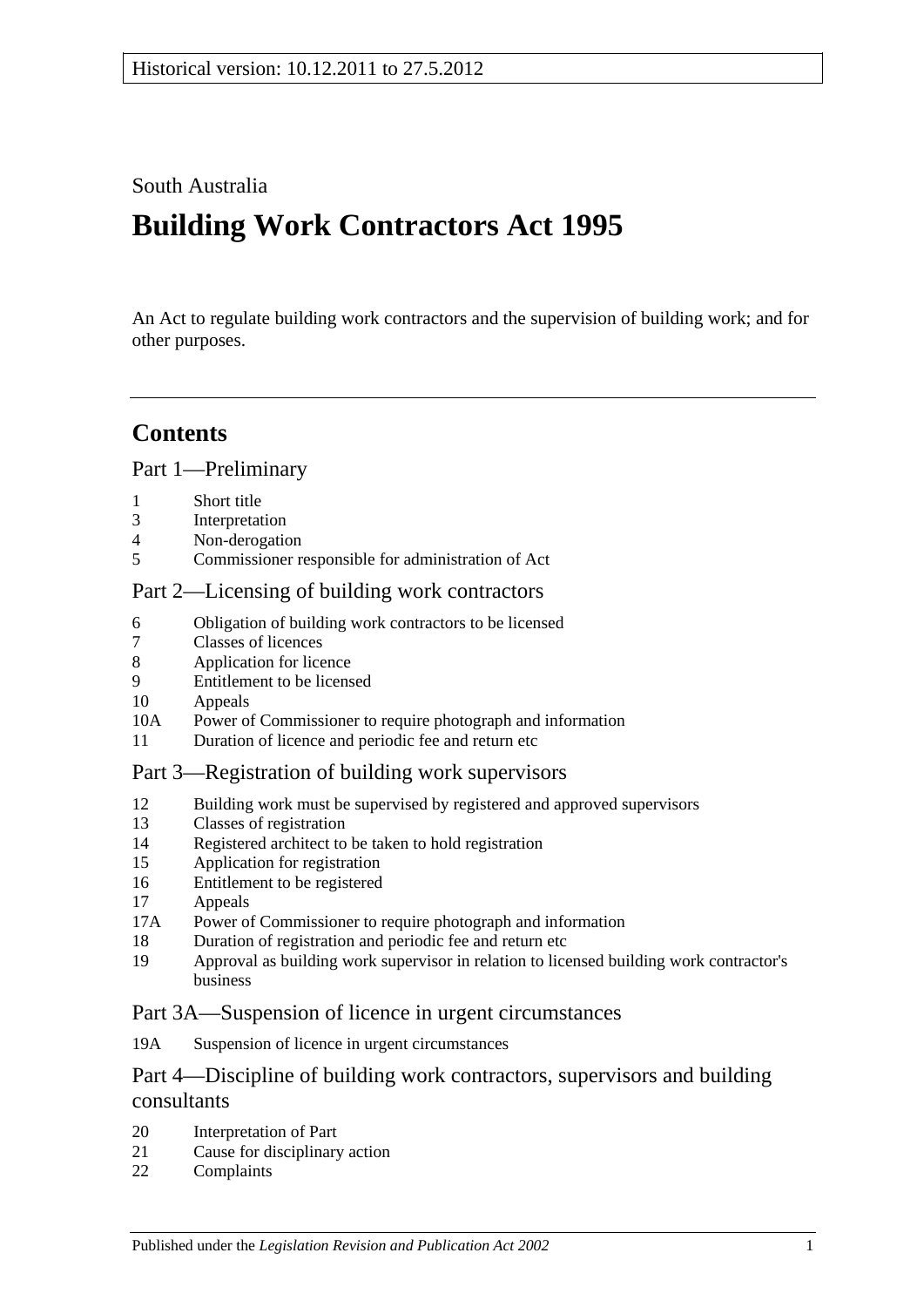- [Hearing by District Court](#page-16-1)
- [Participation of assessors in disciplinary proceedings](#page-16-2)
- [Disciplinary action](#page-16-3)
- [Contravention of orders](#page-17-0)

#### [Part 5—Provisions with respect to domestic building work](#page-17-1)

[Division 1—Requirements in relation to certain domestic building work contracts](#page-17-2)

- [Application of Division](#page-17-3)
- [Formal requirements in relation to domestic building work contracts](#page-18-0)
- [Price and domestic building work contracts](#page-18-1)
- [Payments under or in relation to domestic building work contracts](#page-20-0)
- [Exhibition houses](#page-21-0)
- [Division 2—Statutory warranties](#page-21-1)
- [Statutory warranties](#page-21-2)

[Division 3—Building indemnity insurance](#page-22-0)

- [Application of Division](#page-22-1)
- [Requirements of insurance](#page-23-0)
- [Nature of the policy](#page-23-1)

[Division 4—Right to terminate certain domestic building work contracts](#page-23-2)

[Right to terminate certain domestic building work contracts](#page-23-3)

[Division 5—Powers of court in relation to domestic building work](#page-24-0)

- [Powers of court in relation to domestic building work](#page-24-1)
- [Division 6—Harsh and unconscionable terms](#page-25-0)
- [Harsh and unconscionable terms](#page-25-1)

[Division 7—Participation of assessors in proceedings](#page-26-0)

[Participation of assessors in proceedings](#page-26-1)

#### [Division 8—Magistrates Court and substantial monetary claims](#page-26-2)

[Magistrates Court and substantial monetary claims](#page-26-3)

#### [Part 7—Miscellaneous](#page-27-0)

- [No exclusion etc of rights, conditions or warranties](#page-27-1)
- [Delegations](#page-27-2)
- [Agreement with professional organisation](#page-27-3)
- [Exemptions](#page-28-0)
- [Registers](#page-28-1)
- [Commissioner and proceedings before District Court](#page-29-0)
- [False or misleading information](#page-29-1)
- [Name in which building work contractor may carry on business](#page-29-2)<br>50 Publication of advertisements
- [Publication of advertisements](#page-29-3)
- [Licensed building work contractor to have sign showing name etc on each building site](#page-30-0)
- [Statutory declaration](#page-30-1)
- [Investigations](#page-30-2)
- [General defence](#page-30-3)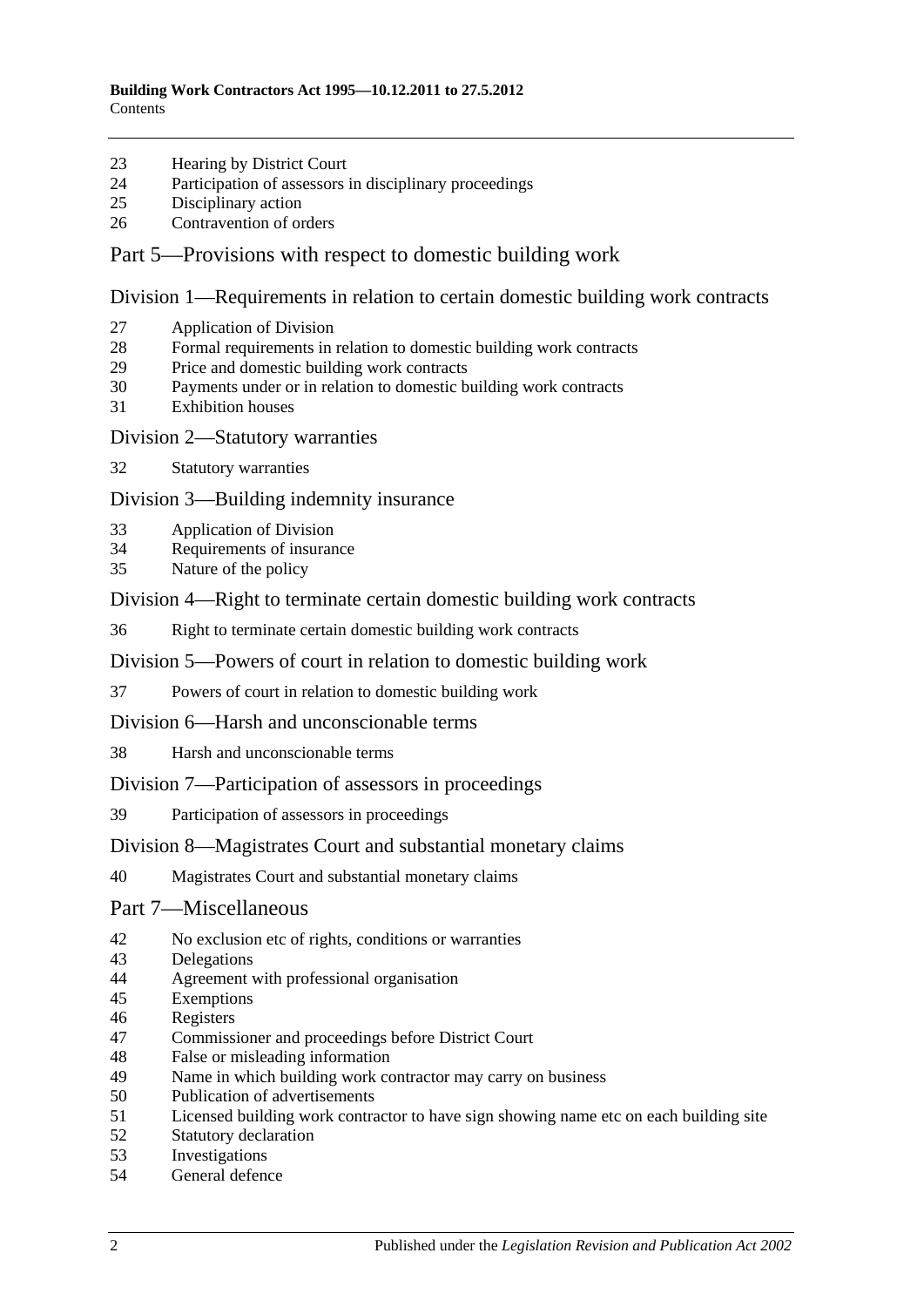- 55 [Liability for act or default of officer, employee or agent](#page-30-4)
- 56 [Offences by bodies corporate](#page-31-0)
- 57 [Continuing offence](#page-31-1)
- 58 [Prosecutions](#page-31-2)
- 59 [Evidence](#page-31-3)
- 60 [Service of documents](#page-32-0)
- 61 [Annual report](#page-32-1)
- 62 [Regulations](#page-33-0)

[Schedule 1—Appointment and selection of assessors for District Court](#page-33-1)  [proceedings under Part 4](#page-33-1)

[Schedule 2—Appointment and selection of assessors for Magistrates Court or](#page-34-0)  [District Court proceedings under Part](#page-34-0) 5

[Schedule 3—Transitional provisions](#page-35-0)

2 [Transitional](#page-35-1)

[Legislative history](#page-36-0)

### <span id="page-2-0"></span>**The Parliament of South Australia enacts as follows:**

## **Part 1—Preliminary**

## <span id="page-2-1"></span>**1—Short title**

This Act may be cited as the *Building Work Contractors Act 1995*.

## <span id="page-2-2"></span>**3—Interpretation**

(1) In this Act, unless the contrary intention appears—

#### *building work contractor* means—

- (a) a person who carries on the business of performing building work for others; or
- (b) a person who carries on the business of performing building work with a view to the sale or letting (whether by lease, licence or other agreement) of land or buildings improved as a result of the building work;

**building** includes a structure and part of a building or structure;

*building owner*, in relation to a domestic building work contract, means the person for whom domestic building work is or is to be performed under the contract;

<span id="page-2-3"></span>*building work* means—

- (a) the whole or part of the work of constructing, erecting, underpinning, altering, repairing, improving, adding to or demolishing a building; or
- (b) the whole or part of the work of excavating or filling a site for work referred to in [paragraph](#page-2-3) (a); or
- (c) work of a class prescribed by regulation;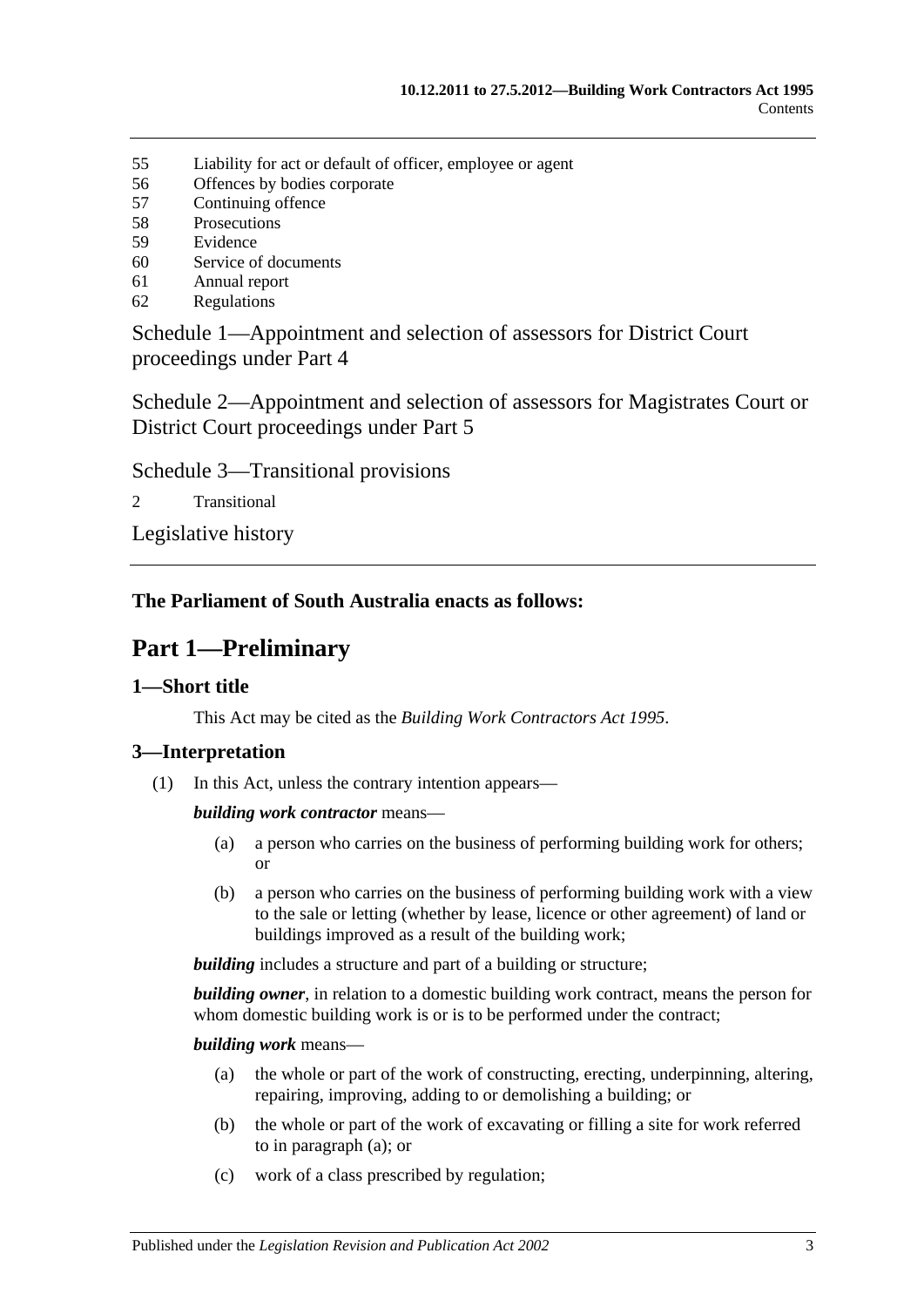*Commissioner* means the Commissioner for Consumer Affairs;

*director* of a body corporate includes—

- (a) a person occupying or acting in the position of director or member of the governing body of the body corporate, by whatever name called and whether or not validly appointed to occupy or duly authorised to act in the position; and
- (b) any person in accordance with whose directions or instructions the directors or members of the governing body of the body corporate are accustomed to act;

*District Court* means the Administrative and Disciplinary Division of the District Court;

<span id="page-3-0"></span>*domestic building work* means—

- (a) the whole or part of the work of constructing, erecting, underpinning, altering, repairing, improving, adding to or demolishing a house; or
- (b) the whole or part of the work of excavating or filling a site for work referred to in [paragraph](#page-3-0) (a); or
- (c) work of a class prescribed by regulation;

*domestic building work contract* means a contract between a building work contractor and another person for the performance by the contractor of domestic building work (including any variation of such a contract), but does not include a subcontract for the performance of domestic building work;

*GST* means the tax payable under the GST law;

*GST law* means—

- (a) *A New Tax System (Goods and Services Tax) Act 1999* (Cwth); and
- (b) the related legislation of the Commonwealth dealing with the imposition of a tax on the supply of goods and services;

*house* means a building intended for occupation as a place of residence but does not include a building of a class prescribed by regulation;

*licence* means a licence under [Part 2;](#page-4-2) and *licensed* has a corresponding meaning;

*licence number*, in relation to a licensed building work contractor, means the number assigned to the person's licence by the Commissioner;

*Magistrates Court* means the Civil (Consumer and Business) Division of the Magistrates Court;

*material*, in relation to building work, includes goods to be supplied and fitted or installed in the course of the building work;

*minor domestic building work* means—

(a) domestic building work performed or to be performed under a domestic building work contract at a cost to the building owner that is less than the sum prescribed by regulation; or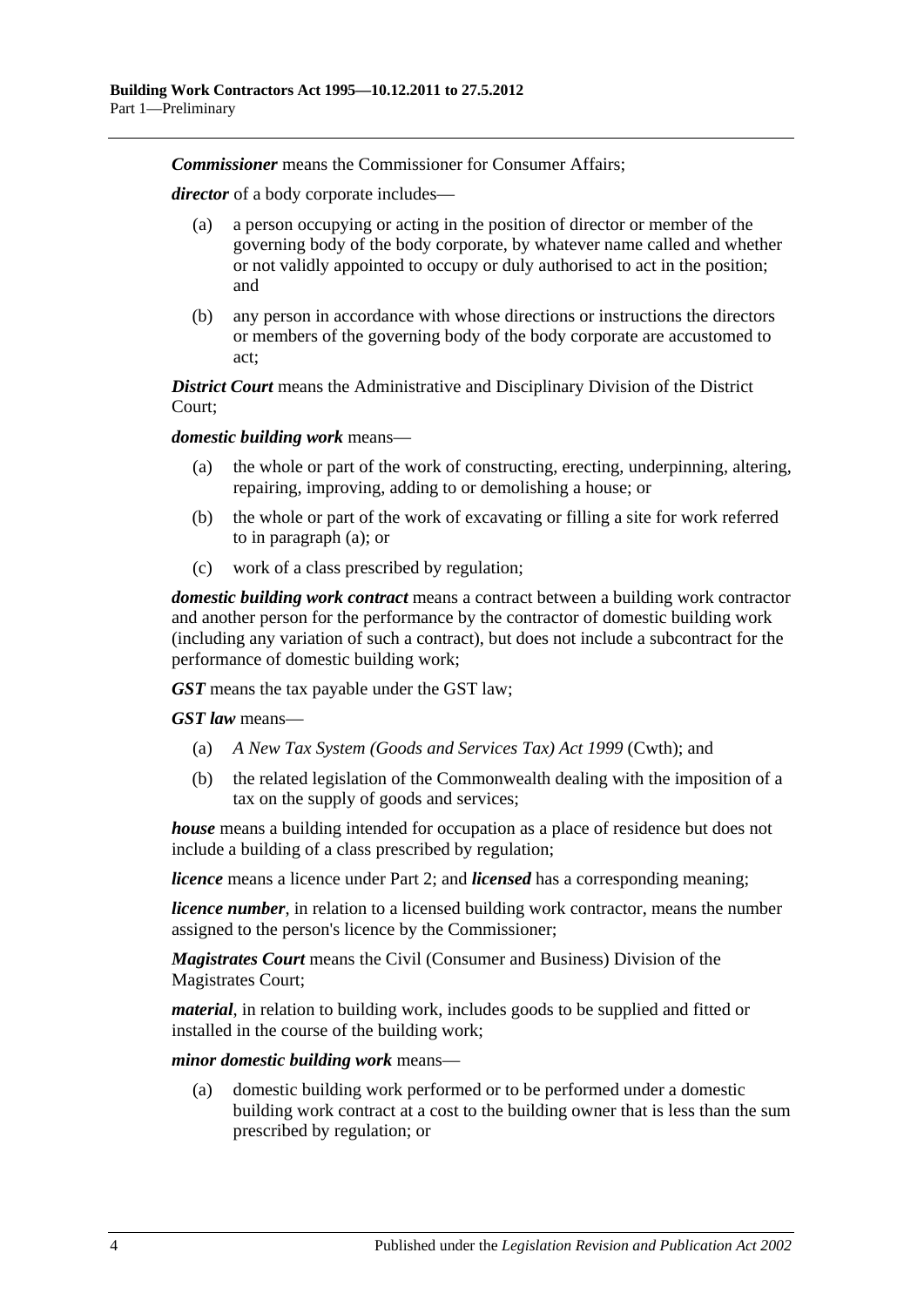(b) domestic building work performed or to be performed by a building work contractor on the contractor's own behalf where the cost of the work would, if it were performed under contract, be less than the sum prescribed by regulation;

*perform*, in relation to building work, includes—

- (a) cause building work to be performed; or
- (b) organise or arrange for the performance of building work;

*registration* means registration under [Part 3;](#page-9-0) and *registered* has a corresponding meaning;

*repealed Act* means the *[Builders Licensing Act](http://www.legislation.sa.gov.au/index.aspx?action=legref&type=act&legtitle=Builders%20Licensing%20Act%201986) 1986* repealed by [Schedule 3;](#page-35-0)

*statutory warranty* means a warranty arising under [Division 2](#page-21-1) of [Part 5;](#page-17-1)

*subcontract* for the performance of domestic building work means a contract for the performance of domestic building work for a building work contractor who is in turn obliged to perform the work under another contract.

(2) For the purposes of [Part 5,](#page-17-1) if a building work contractor and a person make an arrangement under which domestic building work at a site is to be performed in stages by the contractor under separate contracts, the contracts to which the arrangement relates will be taken to be a single domestic building work contract.

#### <span id="page-4-0"></span>**4—Non-derogation**

The provisions of this Act are in addition to and do not derogate from the provisions of any other Act.

#### <span id="page-4-1"></span>**5—Commissioner responsible for administration of Act**

The Commissioner is responsible, subject to the control and directions of the Minister, for the administration of this Act.

## <span id="page-4-2"></span>**Part 2—Licensing of building work contractors**

#### <span id="page-4-3"></span>**6—Obligation of building work contractors to be licensed**

- (1) A person must not—
	- (a) carry on business as a building work contractor except as authorised by a licence under this Part; or
	- (b) advertise or otherwise hold himself or herself out as being entitled to carry on business as a building work contractor unless authorised to carry on business as such a contractor by a licence under this Part.

Maximum penalty: \$20 000.

- (2) A person required by this Act to be licensed as a building work contractor is not entitled to any fee, other consideration or compensation under or in relation to a contract with another on whose behalf the person performed work as a building work contractor unless—
	- (a) the person was authorised to perform the work under a licence; or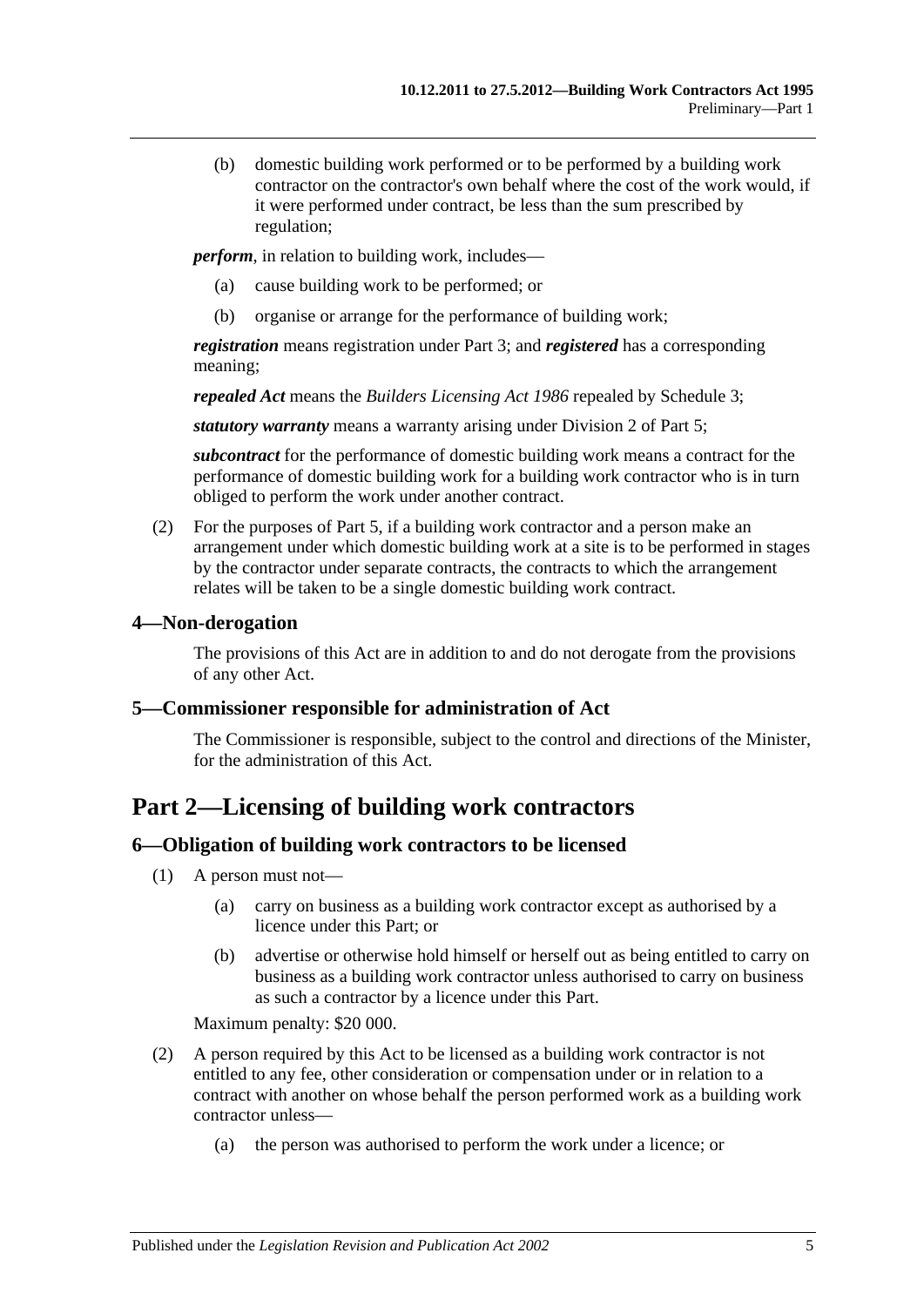(b) a court hearing proceedings for recovery of the fee, other consideration or compensation is satisfied that the person's failure to be so authorised resulted from inadvertence only.

### <span id="page-5-0"></span>**7—Classes of licences**

- (1) There are the following classes of licences for the purposes of this Act:
	- (a) building work contractors licence—a licence authorising a person to carry on business as a building work contractor;
	- (b) building work contractors licence with conditions—a licence authorising a person to carry on business as a building work contractor subject to conditions limiting the work that may be performed under the authority of the licence.
- (2) Conditions limiting the work that may be performed under the authority of a licence—
	- (a) may be imposed by the Commissioner on the grant of the licence; and
	- (b) may be varied or revoked by the Commissioner at any time on application by the licensed building work contractor.

### <span id="page-5-1"></span>**8—Application for licence**

- (1) An application for a licence must—
	- (a) be made to the Commissioner in the manner and form approved by the Commissioner; and
	- (b) be accompanied by the fee fixed by regulation.
- (2) An applicant for a licence must provide the Commissioner with such evidence as the Commissioner thinks appropriate as to the identity, age and address of the applicant and any other information required by the Commissioner for the purposes of determining the application.
- (3) A licence granted to a natural person will include a photograph of the holder of the licence; consequently, an applicant for a licence who is a natural person may be required by the Commissioner—
	- (a) to attend at a specified place for the purpose of having the applicant's photograph taken; or
	- (b) to supply the Commissioner with one or more photographs of the applicant as specified by the Commissioner.
- (4) If an applicant for a licence has previously failed to pay a fee or penalty that became payable under this Act, the Commissioner may require the applicant to pay the whole or a specified part of the fee or penalty.
- <span id="page-5-2"></span>(5) The Commissioner may, by notice in writing, require an applicant for a licence, within a time fixed by the notice (which may not be less than 28 days after service of the notice), to comply with any requirement under this section to the Commissioner's satisfaction.
- (6) If the applicant fails to comply with the notice under [subsection](#page-5-2) (5), the Commissioner may, without further notice, refuse the application but keep the fee that accompanied the application.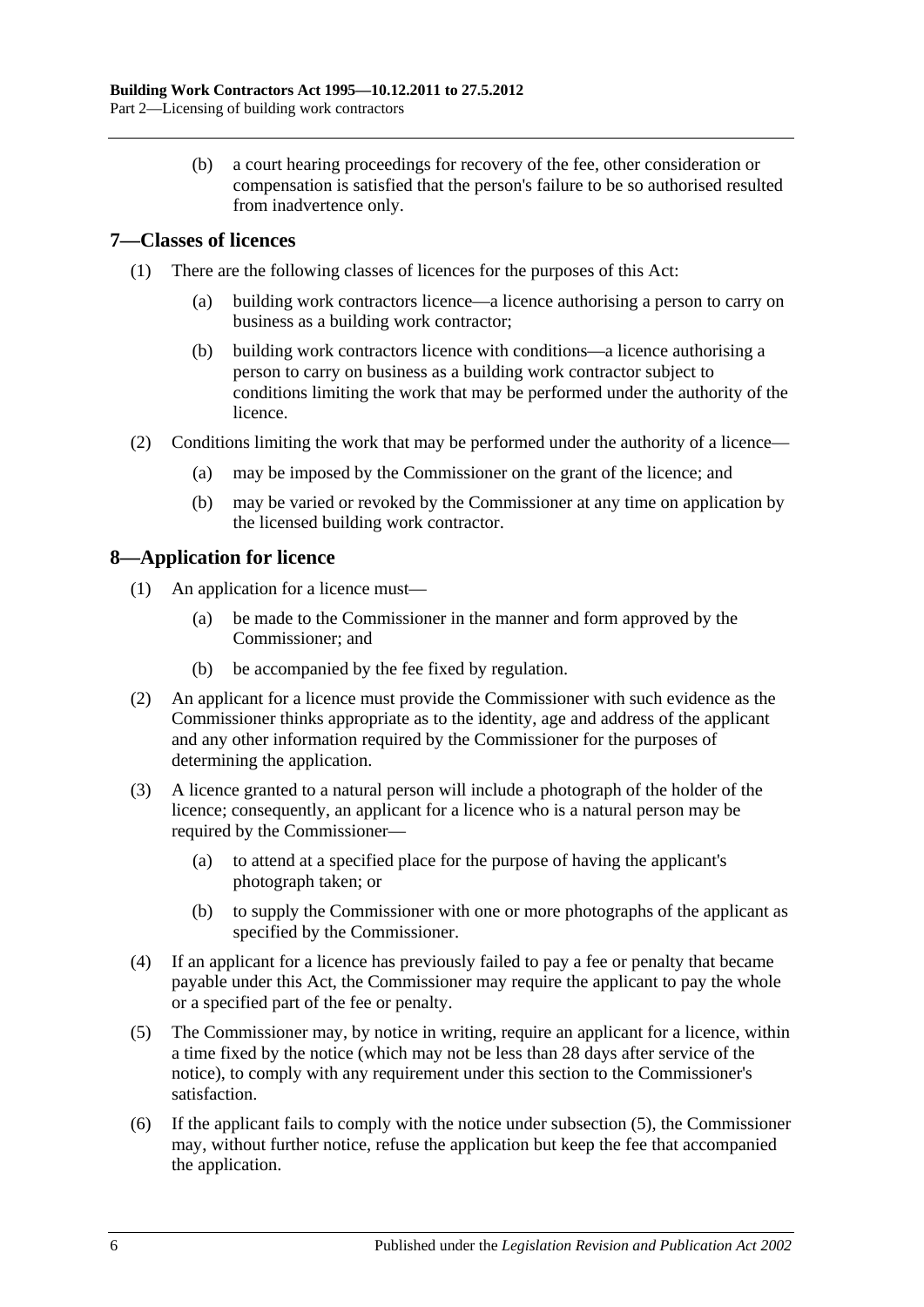#### <span id="page-6-0"></span>**9—Entitlement to be licensed**

- (1) A natural person is entitled to be granted a licence if the person—
	- $(a)$  has—
		- (i) the qualifications and experience required by regulation for the kind of work authorised by the licence; or
		- (ii) subject to the regulations, qualifications and experience that the Commissioner considers appropriate having regard to the kind of work authorised by the licence; and
	- (b) is not suspended or disqualified from practising or carrying on an occupation, trade or business under a law of this State, the Commonwealth, another State or a Territory of the Commonwealth; and
	- (c) is not, and has not been, during the period of 10 years preceding the application for the licence, an insolvent under administration within the meaning of the *Corporations Act 2001* of the Commonwealth or subject to a composition or deed or scheme of arrangement with or for the benefit of creditors; and
	- (d) has not been, during the period of 10 years preceding the application for the licence, a director of a body corporate wound up for the benefit of creditors—
		- (i) when the body corporate was being so wound up; or
		- (ii) within the period of 12 months preceding the commencement of the winding up; and
	- (e) has sufficient business knowledge and experience and financial resources for the purpose of properly carrying on the business authorised by the licence; and
	- (f) is a fit and proper person to be the holder of a licence.
- (2) A body corporate is entitled to be granted a licence if—
	- (a) the body corporate—
		- (i) is not suspended or disqualified from practising or carrying on an occupation, trade or business under a law of this State, the Commonwealth, another State or a Territory of the Commonwealth; and
		- (ii) is not being wound up and is not under official management or in receivership; and
	- (b) no director of the body corporate—
		- (i) is suspended or disqualified from practising or carrying on an occupation, trade or business under a law of this State, the Commonwealth, another State or a Territory of the Commonwealth; or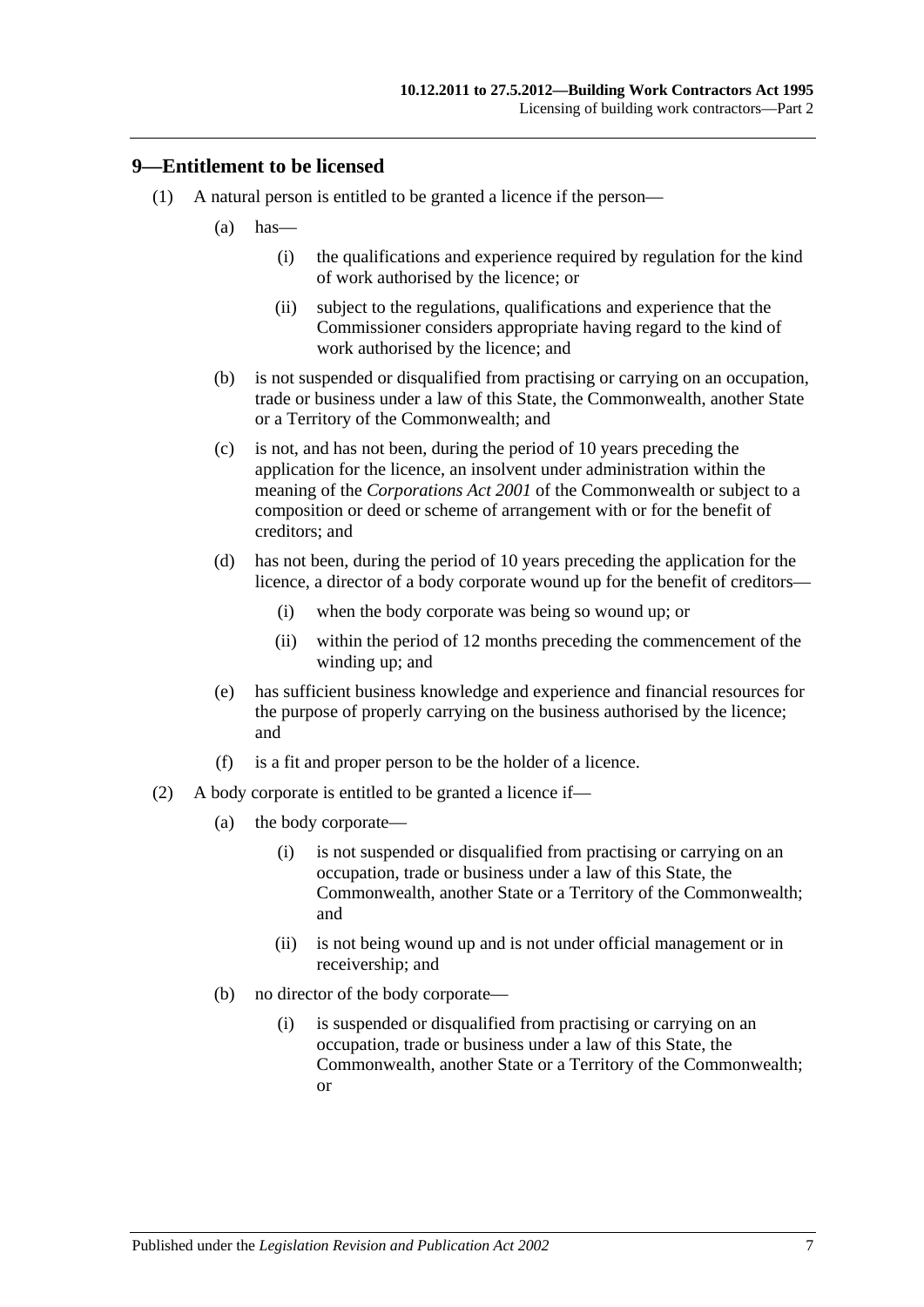- (ii) is, or has been, during the period of 10 years preceding the application for the licence, an insolvent under administration within the meaning of the *Corporations Act 2001* of the Commonwealth or subject to a composition or deed or scheme of arrangement with or for the benefit of creditors; or
- (iii) has been, during the period of 10 years preceding the application for the licence, a director of a body corporate wound up for the benefit of creditors—
	- (A) when the body corporate was being so wound up; or
	- (B) within the period of 12 months preceding the commencement of the winding up; and
- (c) the directors of the body corporate together have sufficient business knowledge and experience for the purpose of properly directing the business authorised by the licence; and
- (d) the body corporate has sufficient financial resources for the purpose of properly carrying on the business authorised by the licence; and
- (e) each director of the body corporate is a fit and proper person to be the director of a body corporate that is the holder of a licence.
- (3) If, on an application for a licence, the Commissioner—
	- (a) is not satisfied that the applicant meets requirements as to qualifications, business knowledge, experience or financial resources; but
	- (b) is satisfied that the applicant proposes to carry on business as a building work contractor in partnership with a person who does meet those requirements,

the Commissioner may, subject to the other provisions of this section, grant a licence to the applicant subject to the condition that the applicant not carry on business under the licence except in partnership with that person or some other person approved by the Commissioner.

#### <span id="page-7-0"></span>**10—Appeals**

- (1) An applicant for a licence may appeal to the District Court against a decision of the Commissioner refusing the application.
- (2) Subject to [subsection](#page-7-1) (4), an appeal must be instituted within one month of the making of the decision appealed against.
- (3) The Commissioner must, if so required by the applicant, state in writing the reasons for the Commissioner's decision to refuse the application.
- <span id="page-7-1"></span>(4) If the reasons of the Commissioner are not given in writing at the time of making the decision and the applicant (within one month of the making of the decision) requires the Commissioner to state the reasons in writing, the time for instituting an appeal runs from the time at which the applicant receives the written statement of those reasons.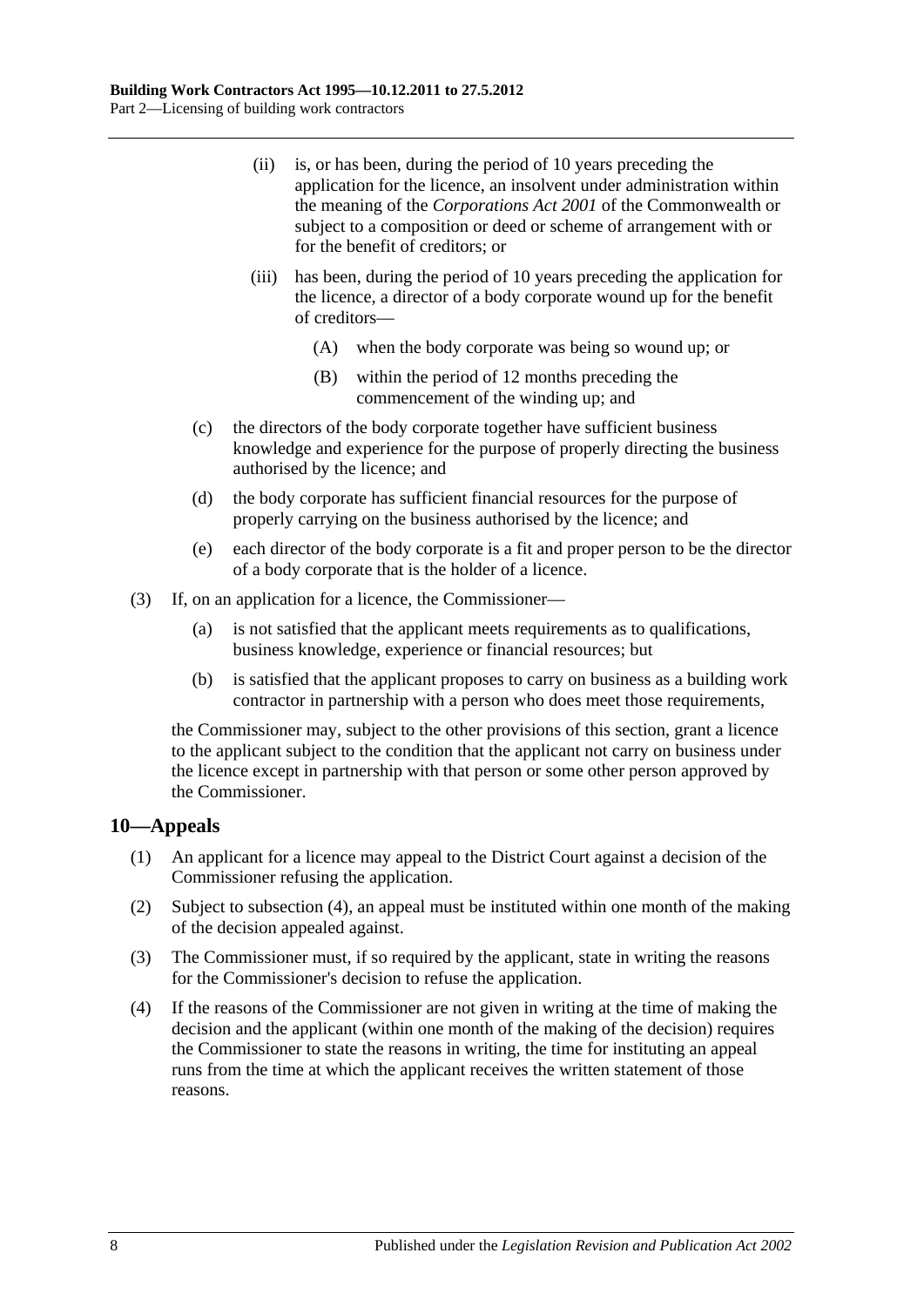#### <span id="page-8-0"></span>**10A—Power of Commissioner to require photograph and information**

The Commissioner may, by notice in writing, require a licensed building work contractor, within a time fixed by the notice (which may not be less than 28 days after service of the notice)—

- (a) at least once in every 10 years—
	- (i) to attend at a specified place for the purpose of having the contractor's photograph taken; or
	- (ii) to supply the Commissioner with one or more photographs of the contractor as specified by the Commissioner; and
- (b) not more than once in each year—to provide the Commissioner with such evidence as the Commissioner thinks appropriate as to the identity, age and address of the contractor and information about any other specified matters.

#### <span id="page-8-1"></span>**11—Duration of licence and periodic fee and return etc**

- (1) A licence remains in force (except for any period for which it is suspended) until—
	- (a) the licence is surrendered or cancelled; or
	- (b) the licensed building work contractor dies or, in the case of a licensed body corporate, is dissolved.
- <span id="page-8-2"></span>(2) A licensed building work contractor must, at intervals fixed by regulation—
	- (a) pay to the Commissioner the fee fixed by regulation; and
	- (b) lodge with the Commissioner a return in the manner and form required by the Commissioner.
- (3) If a licensed building work contractor fails to pay the fee or lodge the return in accordance with [subsection](#page-8-2) (2), or to comply with a notice under [section](#page-8-0) 10A, the Commissioner may, by notice in writing, require the contractor to make good the default and, in addition, to pay to the Commissioner the amount fixed by regulation as a penalty for default.
- (4) If the licensed building work contractor fails to comply with the notice within 28 days after service of the notice, the contractor's licence is cancelled.
- (5) The Commissioner must notify the building work contractor in writing of the cancellation of the contractor's licence.
- (6) A licensed building work contractor may surrender the licence.
- (7) In this section—

*licensed building work contractor* includes a licensed building work contractor whose licence has been suspended.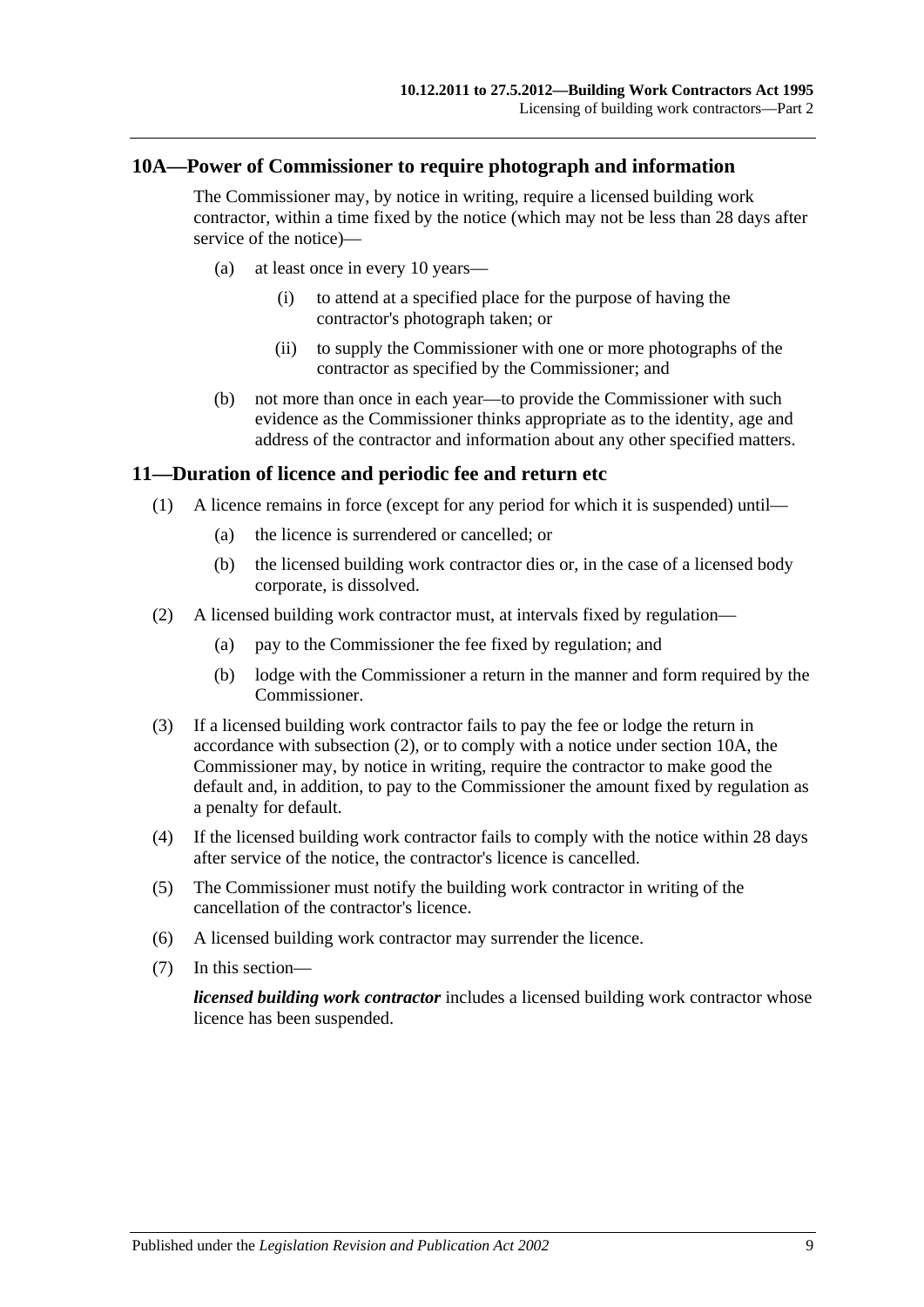## <span id="page-9-0"></span>**Part 3—Registration of building work supervisors**

#### <span id="page-9-4"></span><span id="page-9-1"></span>**12—Building work must be supervised by registered and approved supervisors**

- <span id="page-9-3"></span>(1) A licensed building work contractor must ensure—
	- (a) that there is a registered building work supervisor approved by the Commissioner under this Act as a building work supervisor in relation to the contractor's business at all times during the currency of the licence; and
	- (b) that building work of any kind performed under the authority of the licence is properly supervised by a registered building work supervisor—
		- (i) who is so approved in relation to the contractor's business; and
		- (ii) whose registration authorises the supervision of building work of that kind.
- (2) [Subsection](#page-9-3) (1)(b) does not apply in relation to building work that is properly supervised by a registered architect.
- (3) If for a period exceeding 28 days—
	- (a) there is not a registered building work supervisor approved in relation to a licensed building work contractor's business as required by [subsection](#page-9-4) (1); or
	- (b) building work performed under the authority of a licence is not supervised as required by that subsection,

the licence is suspended until the contractor complies with the requirements of [subsection](#page-9-4)  $(1)$ .

- (4) The Commissioner may, on application by a licensed building work contractor, exempt the contractor from compliance with [subsection](#page-9-4) (1) for a period and subject to conditions determined by the Commissioner if the Commissioner is satisfied that the contractor has made suitable arrangements for all building work performed under the authority of the licence to be properly supervised by a person who is, in the opinion of the Commissioner, competent to perform that function.
- (5) The Commissioner may, of the Commissioner's own initiative or on application by a licensed building work contractor, if satisfied that there is proper cause to do so—
	- (a) vary the period of an exemption under this section; or
	- (b) vary or revoke the conditions of the exemption or impose a further condition; or
	- (c) revoke the exemption.

#### <span id="page-9-2"></span>**13—Classes of registration**

- (1) There are the following classes of registration for the purposes of this Act:
	- (a) building work supervisors registration—registration authorising a person to supervise building work of any kind;
	- (b) building work supervisors registration with conditions—registration as a building work supervisor subject to conditions limiting the work that may be supervised under the authority of the registration.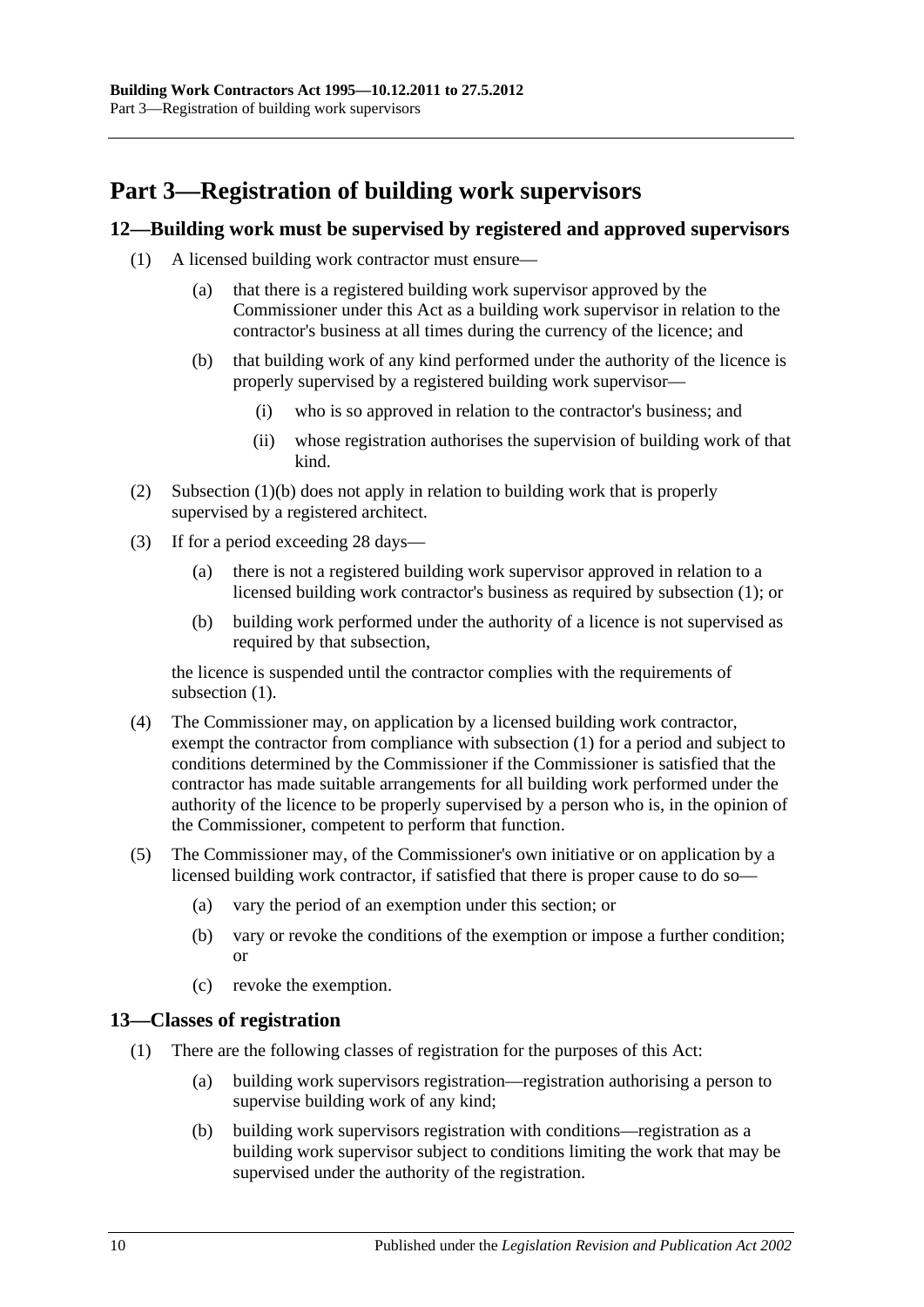- (2) Conditions limiting the work that may be supervised under the authority of registration—
	- (a) may be imposed by the Commissioner on the grant of the registration; and
	- (b) may be varied or revoked by the Commissioner at any time on application by the registered building work supervisor.

#### <span id="page-10-0"></span>**14—Registered architect to be taken to hold registration**

For the purposes of this Part, a registered architect is to be taken to hold building work supervisors registration.

#### <span id="page-10-1"></span>**15—Application for registration**

- (1) An application for registration must—
	- (a) be made to the Commissioner in the manner and form approved by the Commissioner; and
	- (b) except where the applicant is a licensed building work contractor—be accompanied by the fee fixed by regulation.
- (2) An applicant for registration must provide the Commissioner with such evidence as the Commissioner thinks appropriate as to the identity, age and address of the applicant and any other information required by the Commissioner for the purposes of determining the application.
- (3) A certificate of registration will include a photograph of the registered building work supervisor; consequently, an applicant for registration may be required by the Commissioner—
	- (a) to attend at a specified place for the purpose of having the applicant's photograph taken; or
	- (b) to supply the Commissioner with one or more photographs of the applicant as specified by the Commissioner.
- (4) If an applicant for registration has previously failed to pay a fee or penalty that became payable under this Act, the Commissioner may require the applicant to pay the whole or a specified part of the fee or penalty.
- <span id="page-10-3"></span>(5) The Commissioner may, by notice in writing, require an applicant for registration, within a time fixed by the notice (which may not be less than 28 days after service of the notice), to comply with any requirement under this section to the Commissioner's satisfaction.
- (6) If the applicant fails to comply with the notice under [subsection](#page-10-3) (5), the Commissioner may, without further notice, refuse the application but keep the fee that accompanied the application.

#### <span id="page-10-2"></span>**16—Entitlement to be registered**

A natural person is entitled to be registered if the person has—

(a) the qualifications and experience required by regulation for the kind of work that the person would be authorised to supervise by the registration; or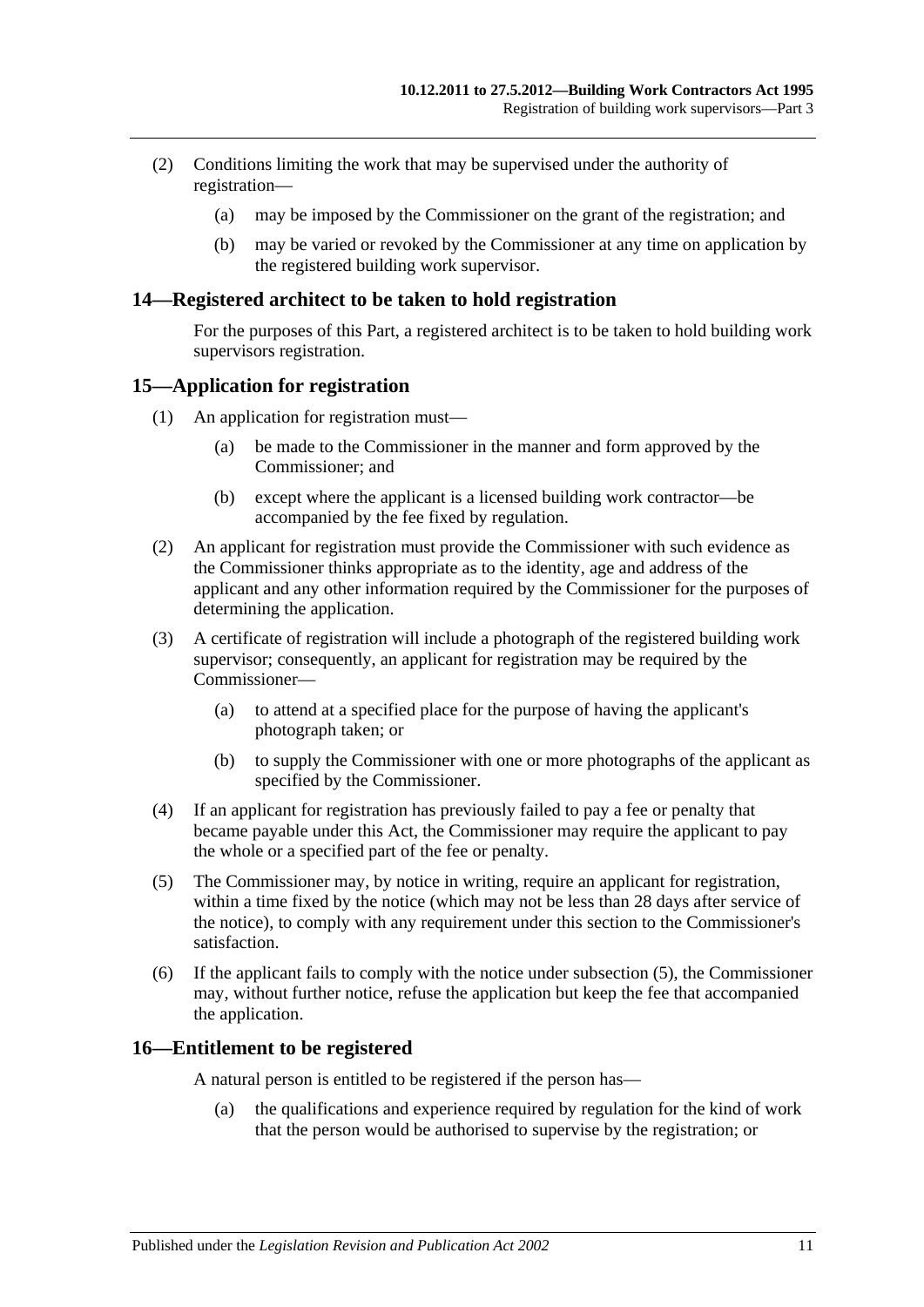(b) subject to the regulations, qualifications and experience that the Commissioner considers appropriate having regard to the kind of work that the person would be authorised to supervise by the registration.

### <span id="page-11-0"></span>**17—Appeals**

- (1) An applicant for registration may appeal to the District Court against a decision of the Commissioner refusing the application.
- (2) Subject to [subsection](#page-11-3) (4), an appeal must be instituted within one month of the making of the decision appealed against.
- (3) The Commissioner must, if so required by the applicant, state in writing the reasons for the Commissioner's decision to refuse the application.
- <span id="page-11-3"></span>(4) If the reasons of the Commissioner are not given in writing at the time of making the decision and the applicant (within one month of the making of the decision) requires the Commissioner to state the reasons in writing, the time for instituting an appeal runs from the time at which the applicant receives the written statement of those reasons.

#### <span id="page-11-1"></span>**17A—Power of Commissioner to require photograph and information**

The Commissioner may, by notice in writing, require a registered building work supervisor, within a time fixed by the notice (which may not be less than 28 days after service of the notice)—

- (a) at least once in every 10 years—
	- (i) to attend at a specified place for the purpose of having the building work supervisor's photograph taken; or
	- (ii) to supply the Commissioner with one or more photographs of the building work supervisor as specified by the Commissioner; and
- (b) not more than once in each year—to provide the Commissioner with such evidence as the Commissioner thinks appropriate as to the identity, age and address of the building work supervisor and information about any other specified matters.

#### <span id="page-11-2"></span>**18—Duration of registration and periodic fee and return etc**

- (1) Registration remains in force (except for any period for which it is suspended) until—
	- (a) the registration is surrendered or cancelled; or
	- (b) the registered building work supervisor dies.
- <span id="page-11-4"></span>(2) A registered building work supervisor must, at intervals fixed by regulation—
	- (a) pay to the Commissioner the fee fixed by regulation; and
	- (b) lodge with the Commissioner a return in the manner and form required by the Commissioner.
- (3) If a registered building work supervisor fails to pay the fee or lodge the return in accordance with [subsection](#page-11-4) (2), or to comply with a notice under [section](#page-11-1) 17A, the Commissioner may, by notice in writing, require the supervisor to make good the default and, in addition, to pay to the Commissioner the amount fixed by regulation as a penalty for default.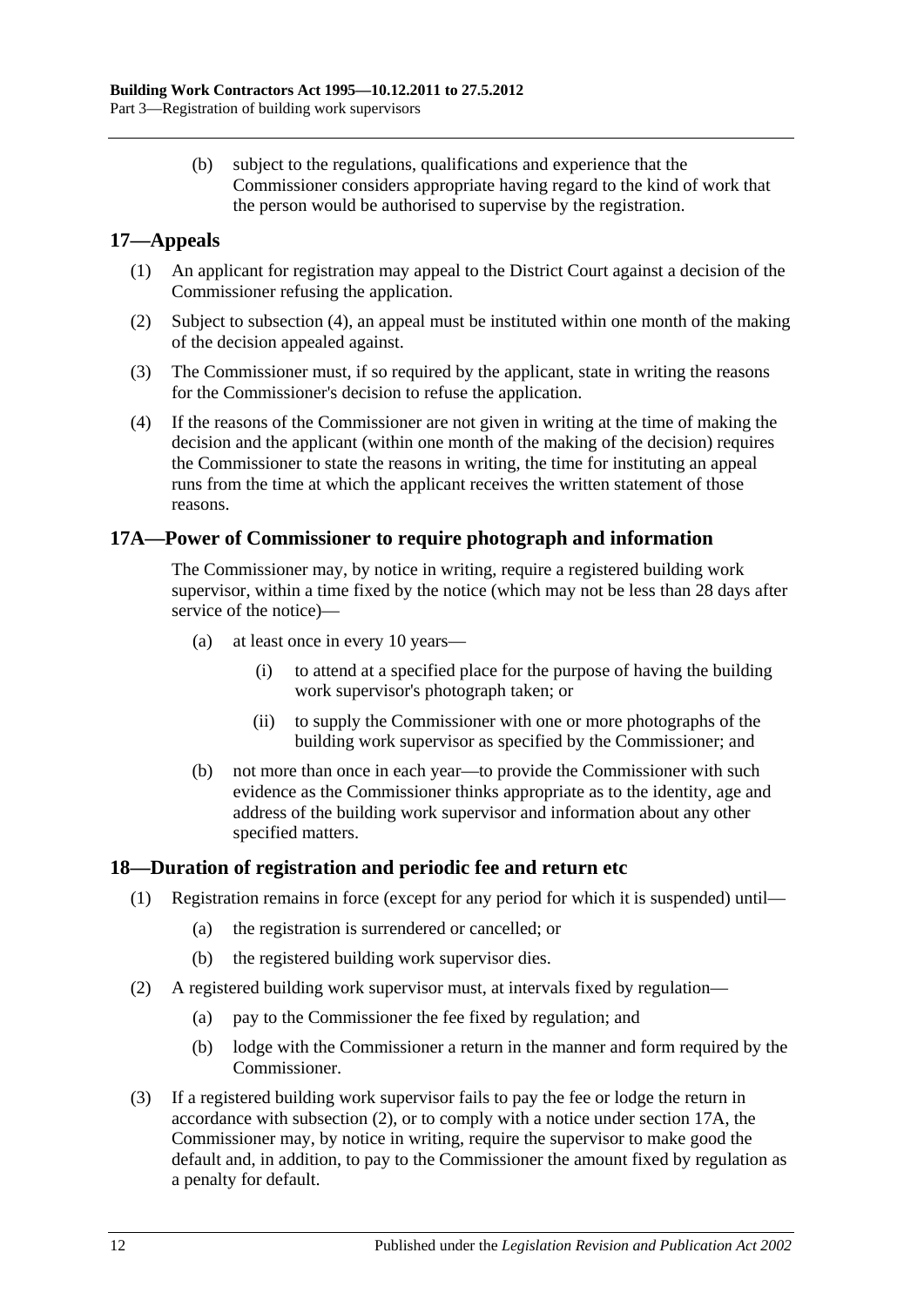- (4) If the registered building work supervisor fails to comply with the notice within 28 days after service of the notice, his or her registration is cancelled.
- (5) The Commissioner must notify the building work supervisor in writing of the cancellation of his or her registration.
- (6) A registered building work supervisor may surrender his or her registration.
- (7) In this section—

*registered building work supervisor* includes a registered building work supervisor whose registration has been suspended.

#### <span id="page-12-0"></span>**19—Approval as building work supervisor in relation to licensed building work contractor's business**

- (1) Subject to this section, the Commissioner may, on application by a licensed building work contractor, approve a person as a building work supervisor in relation to the contractor's business.
- (2) If a licensed building work contractor is a registered building work supervisor authorised to supervise building work of a kind not more limited than that which the contractor is authorised to perform under the licence, the contractor is to be taken to have been approved by the Commissioner under this section as a building work supervisor in relation to the contractor's business.
- (3) An application for approval must—
	- (a) be made to the Commissioner in the manner and form approved by the Commissioner; and
	- (b) be accompanied by the fee fixed by regulation.
- (4) A person is not eligible to be approved as a building work supervisor in relation to a licensed building work contractor's business unless—
	- (a) the person is a registered building work supervisor; and
	- (b) the person is—
		- (i) if the building work contractor is a body corporate—a director of the body corporate; or
		- (ii) in any case—employed by the building work contractor under a contract of service.
- (5) The Commissioner may refuse an application for approval of a person as a building work supervisor in relation to a licensed building work contractor's business—
	- (a) if the person is not eligible to be so approved; or
	- (b) if the person is already approved as a building work supervisor in relation to the business of a person other than the contractor.
- $(6)$  If—
	- (a) a director of a body corporate that is a licensed building work contractor is approved as a building work supervisor in relation to the body's business; and
	- (b) that person ceases to be a director of the body,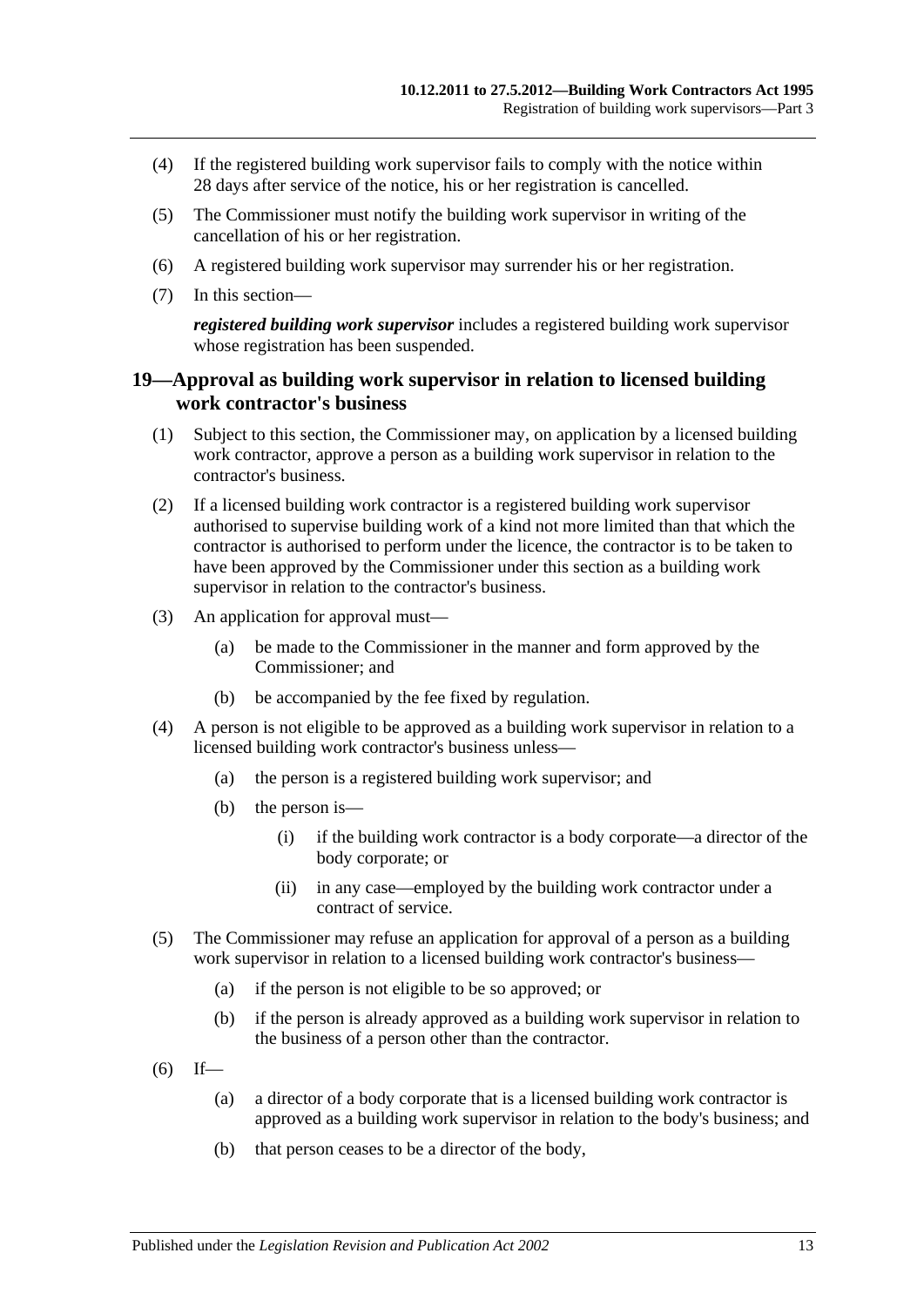the body must ensure that, within 14 days after the person ceases to be a director, the Commissioner is notified in writing of that fact.

Maximum penalty: \$2 500.

Expiation fee: \$80.

 $(7)$  If—

- (a) a licensed building work contractor carries on business in partnership with other persons licensed under this Act; and
- (b) the composition of the partnership changes or the partnership is dissolved,

the contractor must ensure that, within 14 days after the change in composition of the partnership or dissolution of the partnership, the Commissioner is notified in writing of that fact.

Maximum penalty: \$2 500.

Expiation fee: \$80.

 $(8)$  If—

- (a) a person approved as a building work supervisor in relation to a licensed building work contractor's business has been employed by the contractor for the purpose of performing that function; and
- (b) the person ceases to be so employed by the contractor,

the contractor must ensure that, within 14 days after the cessation of that employment, the Commissioner is notified in writing of that fact.

Maximum penalty: \$2 500.

Expiation fee: \$80.

(9) If the Commissioner is satisfied that a person approved as a building work supervisor in relation to a licensed building work contractor's business is no longer eligible to be so approved, the Commissioner must cancel the approval.

## <span id="page-13-0"></span>**Part 3A—Suspension of licence in urgent circumstances**

#### <span id="page-13-1"></span>**19A—Suspension of licence in urgent circumstances**

- (1) If the Commissioner is of the opinion that—
	- (a) there are reasonable grounds to believe that a licensed building work contractor has engaged or is engaging in conduct that constitutes grounds for disciplinary action under [Part 4;](#page-14-0) and
	- (b) it is likely that the contractor will continue to engage in that conduct; and
	- (c) there is a danger that a person or persons may suffer significant harm, or significant loss or damage, as a result of the contractor's conduct unless action is taken urgently,

the Commissioner may, by notice served on the contractor—

(d) suspend the contractor's licence for a specified period (which may not exceed 6 months); and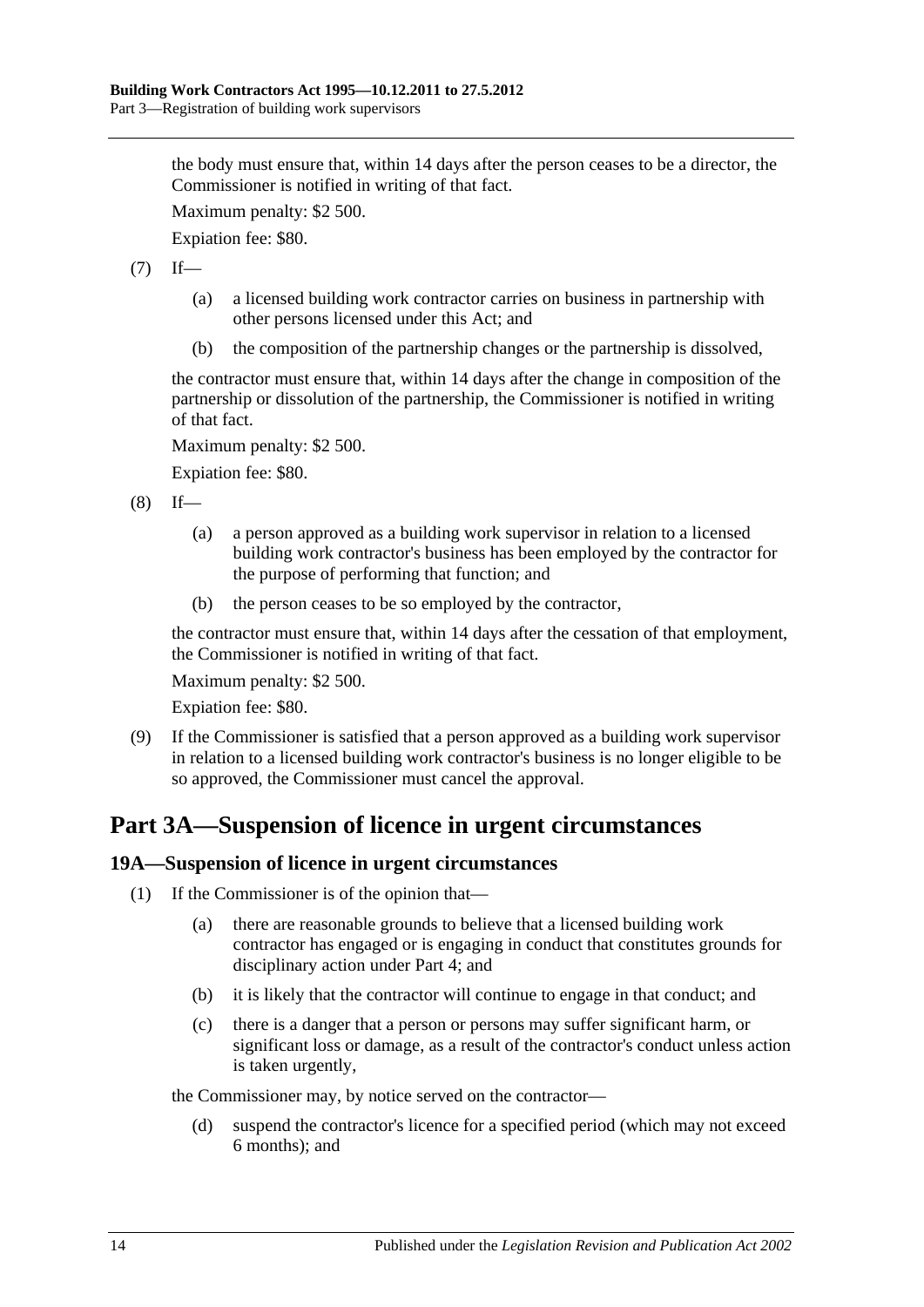- (e) direct the contractor, within 7 days of service of the notice, to surrender the suspended licence to the Commissioner.
- <span id="page-14-2"></span>(2) A licensed building work contractor who, without reasonable excuse, fails to surrender his or her licence in accordance with a direction under [subsection](#page-14-2) (1)(e) is guilty of an offence.

Maximum penalty: \$1 250.

- (3) If, during the suspension of a licence under this section, the Commissioner is satisfied that the facts and circumstances that gave rise to the suspension have so altered that the suspension should be terminated, the Commissioner must, by further notice specifying the date of termination, terminate the suspension without delay and restore the licence to the person.
- (4) A person whose licence has been suspended under this section may appeal to the District Court against the decision of the Commissioner to suspend the licence.
- (5) Subject to [subsection](#page-14-3) (7), an appeal must be instituted within 1 month of the making of the decision appealed against.
- (6) The Commissioner must, if so required by the person whose licence has been suspended, state in writing the reasons for the Commissioner's decision to suspend the licence.
- <span id="page-14-3"></span>(7) If the reasons of the Commissioner are not given in writing at the time of making the decision and the person (within 1 month of the making of the decision) requires the Commissioner to state the reasons in writing, the time for instituting an appeal runs from the time at which the person receives the written statement of those reasons.
- (8) The District Court must hear and determine an appeal under this section as expeditiously as possible.
- (9) This section applies in relation to conduct occurring before or after the commencement of this section.

## <span id="page-14-0"></span>**Part 4—Discipline of building work contractors, supervisors and building consultants**

#### <span id="page-14-1"></span>**20—Interpretation of Part**

In this Part—

*building work contractor* includes—

- (a) a former building work contractor; and
- (b) a person licensed as a building work contractor, whether or not carrying on business as a building work contractor; and
- (c) a person formerly licensed as a building work contractor under this Act or as a builder under the repealed Act;

*building consultant* means a person (other than a registered architect) who carries on the business of giving advice or furnishing reports in respect of domestic building work (whether being work already performed, work in progress or work that may be required in the future), and includes a former building consultant;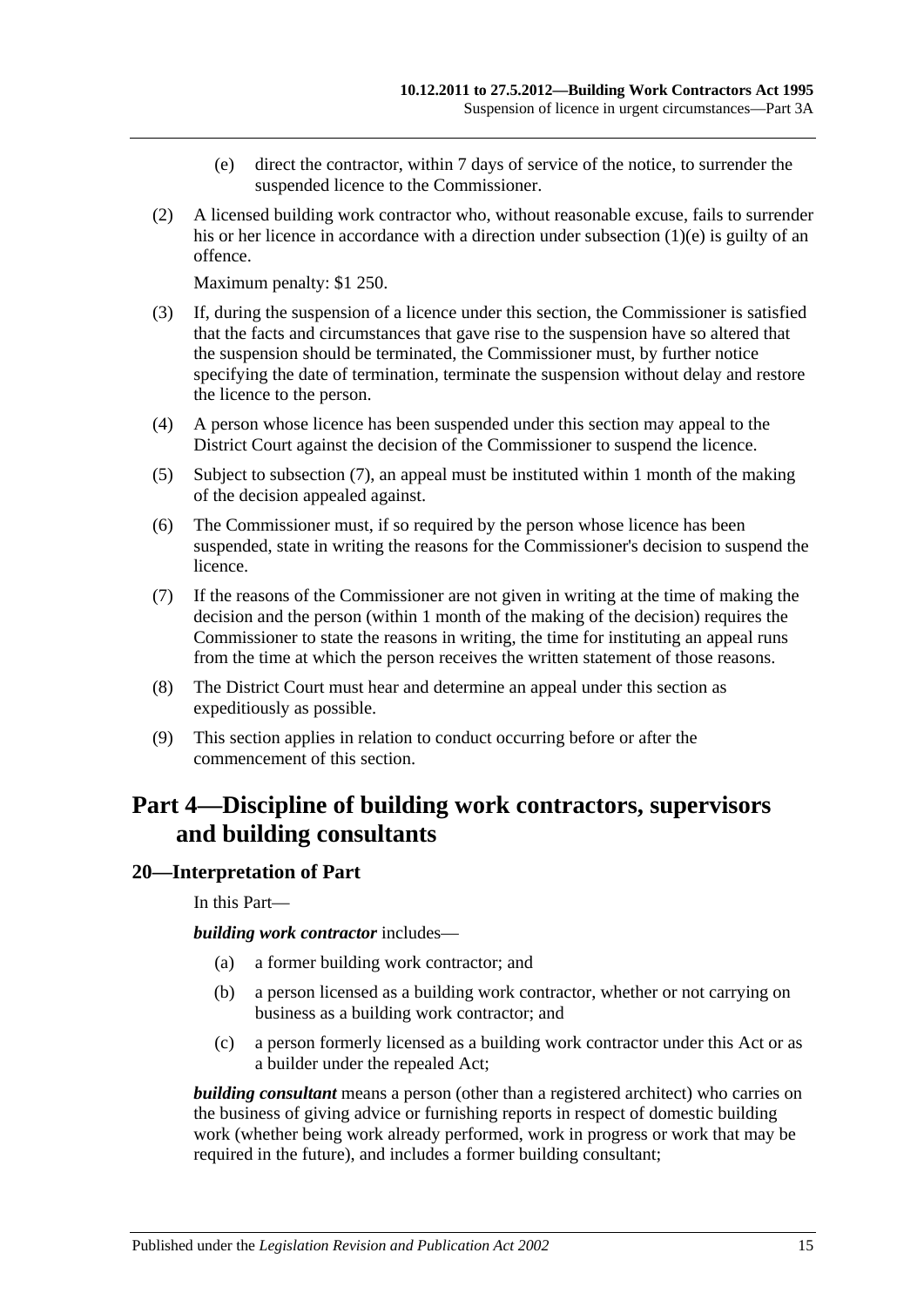Part 4—Discipline of building work contractors, supervisors and building consultants

#### *building work supervisor* includes—

- (a) a former building work supervisor; and
- (b) a person registered as a building work supervisor whether or not acting as a building work supervisor; and
- (c) a person formerly registered as a building work supervisor under this Act or the repealed Act;

*director* of a body corporate includes a former director of a body corporate.

### <span id="page-15-0"></span>**21—Cause for disciplinary action**

- (1) There is proper cause for disciplinary action against a building work contractor if—
	- (a) licensing of the contractor was improperly obtained; or
	- (b) the contractor has acted contrary to an assurance accepted by the Commissioner under the *[Fair Trading Act](http://www.legislation.sa.gov.au/index.aspx?action=legref&type=act&legtitle=Fair%20Trading%20Act%201987) 1987*; or
	- (c) the contractor or another person has acted contrary to this Act or otherwise unlawfully, or improperly, negligently or unfairly, in the course of conducting, or being employed or otherwise engaged in, the business of the contractor; or
	- (d) the contractor has failed to comply with an order made by a court under [Part](#page-17-1) 5; or
	- (e) events have occurred such that the contractor would not be entitled to be licensed as a building work contractor if the contractor were to apply for a licence.
- (2) There is proper cause for disciplinary action against a building work supervisor if—
	- (a) registration of the supervisor was improperly obtained; or
	- (b) the supervisor has acted unlawfully, improperly, negligently or unfairly in the course of acting as a building work supervisor.
- (3) There is proper cause for disciplinary action against a building consultant if—
	- (a) the consultant has acted contrary to an assurance accepted by the Commissioner under the *[Fair Trading Act](http://www.legislation.sa.gov.au/index.aspx?action=legref&type=act&legtitle=Fair%20Trading%20Act%201987) 1987*; or
	- (b) the consultant has acted unlawfully, improperly, negligently or unfairly in the course of acting as a building consultant.
- (4) Disciplinary action may be taken against each director of a body corporate that is a building work contractor or building consultant if there is proper cause for disciplinary action against the body corporate.
- (5) Disciplinary action may not be taken against a person in relation to the act or default of another if that person could not reasonably be expected to have prevented the act or default.
- (6) This section applies in relation to conduct occurring before or after the commencement of this section.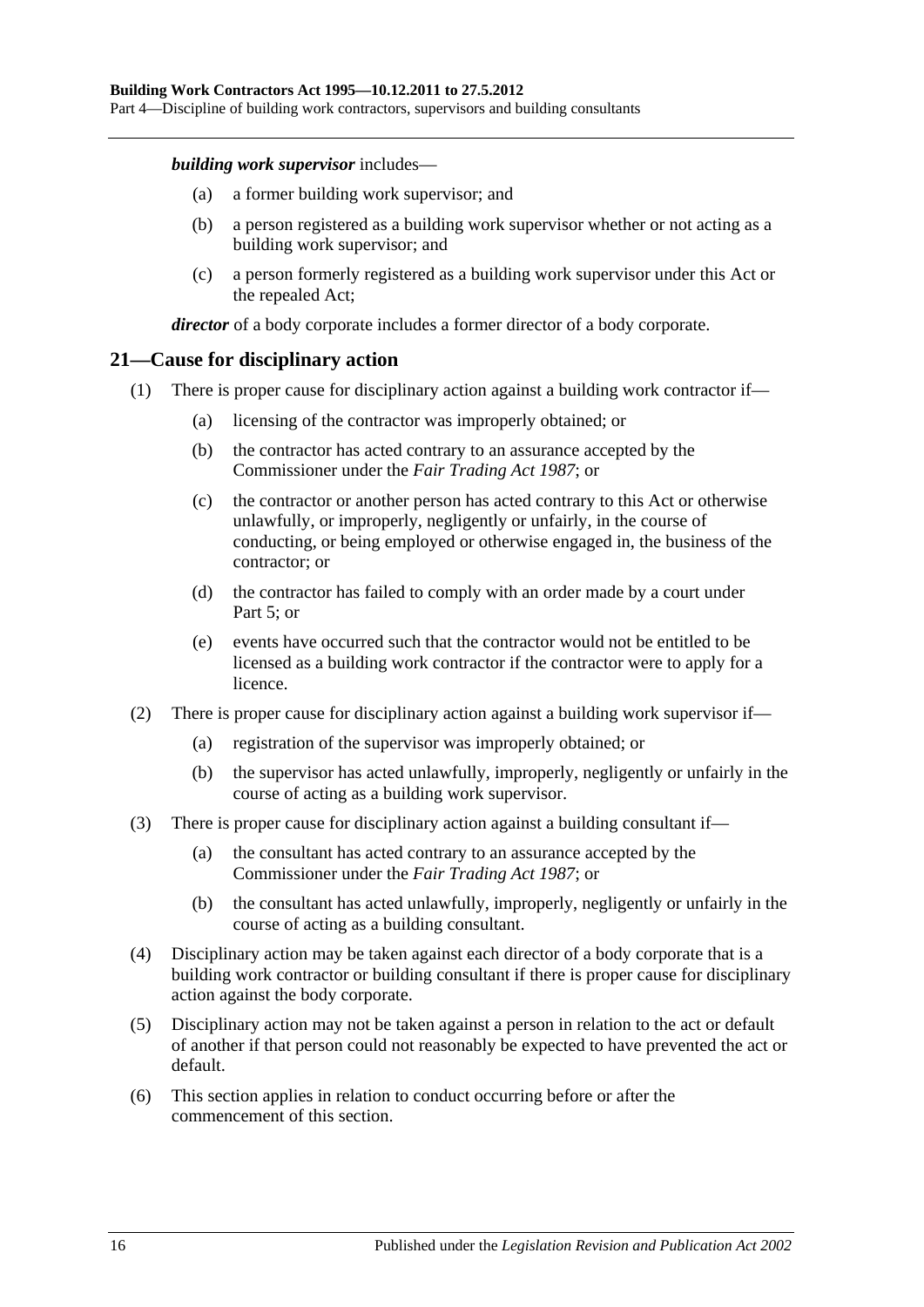### <span id="page-16-0"></span>**22—Complaints**

The Commissioner or any other person may lodge with the District Court a complaint setting out matters that are alleged to constitute grounds for disciplinary action under this Part.

### <span id="page-16-1"></span>**23—Hearing by District Court**

- (1) On the lodging of a complaint, the District Court may conduct a hearing for the purpose of determining whether the matters alleged in the complaint constitute grounds for disciplinary action under this Part.
- (2) Without limiting the usual powers of the District Court, the Court may during the hearing—
	- (a) allow an adjournment to enable the Commissioner to investigate or further investigate matters to which the complaint relates; and
	- (b) allow the modification of the complaint or additional allegations to be included in the complaint subject to any conditions as to adjournment and notice to parties and other conditions that the Court may think fit to impose.

#### <span id="page-16-2"></span>**24—Participation of assessors in disciplinary proceedings**

In any proceedings under this Part, the District Court will, if a Judge of the Court so determines, sit with assessors selected in accordance with [Schedule 1.](#page-33-1)

#### <span id="page-16-3"></span>**25—Disciplinary action**

- (1) On the hearing of a complaint, the District Court may, if it is satisfied on the balance of probabilities that there is proper cause for taking disciplinary action against the person to whom the complaint relates, by an order or orders do one or more of the following:
	- (a) reprimand the person;
	- (b) impose a fine not exceeding \$20 000 on the person;
	- (c) in the case of a person who is licensed as a building work contractor or registered as a building work supervisor—
		- (i) impose conditions or further conditions on the licence or registration;
		- (ii) suspend the licence or registration for a specified period or until the fulfilment of stipulated conditions or until further order;
		- (iii) cancel the licence or registration;
	- (d) disqualify the person from being licensed or registered under this Act;
	- (e) prohibit the person from being employed or otherwise engaged in the business of a building work contractor;
	- (f) prohibit the person from being a director of a body corporate that is a building work contractor:
	- (g) prohibit the person from carrying on business as a building consultant;
	- (h) prohibit the person from being employed or otherwise engaged in the business of a building consultant;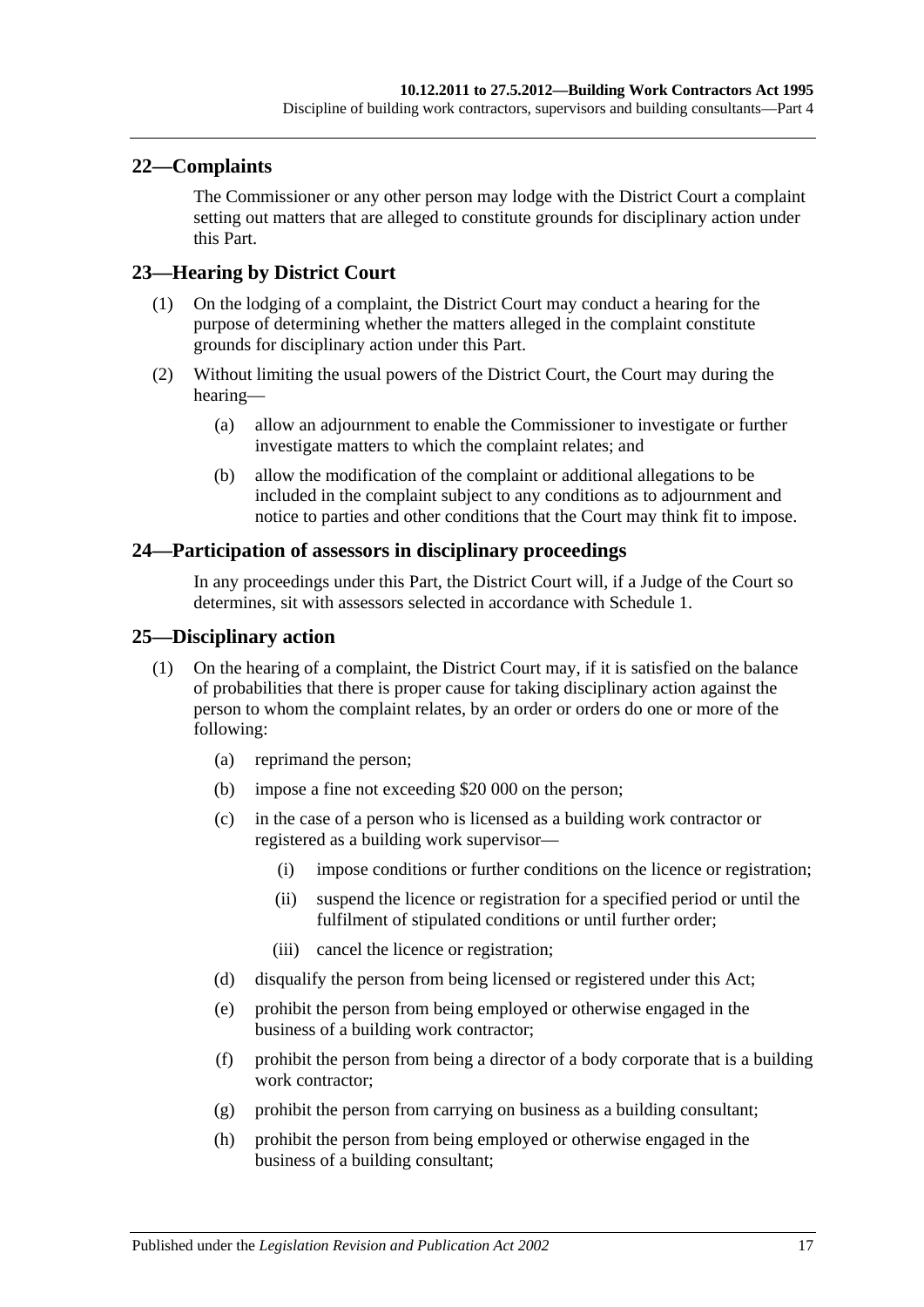Part 4—Discipline of building work contractors, supervisors and building consultants

- (i) prohibit the person from being a director of a body corporate that is a building consultant.
- (2) The District Court may—
	- (a) stipulate that a disqualification or prohibition is to apply—
		- (i) permanently; or
		- (ii) for a specified period; or
		- (iii) until the fulfilment of stipulated conditions; or
		- (iv) until further order;
	- (b) stipulate that an order relating to a person is to have effect at a specified future time.
- $(3)$  If—
	- (a) a person has been found guilty of an offence; and
	- (b) the circumstances of the offence form, in whole or in part, the subject matter of the complaint,

the person is not liable to a fine under this section in respect of conduct giving rise to the offence.

### <span id="page-17-0"></span>**26—Contravention of orders**

If a person—

- (a) is employed or otherwise engages in the business of a building work contractor or building consultant; or
- (b) becomes a director of a body corporate that is a building work contractor or building consultant; or
- (c) carries on business as a building consultant,

in contravention of an order of the District Court, that person and the building work contractor or building consultant are each guilty of an offence.

Maximum penalty: \$35 000 or imprisonment for 6 months.

## <span id="page-17-2"></span><span id="page-17-1"></span>**Part 5—Provisions with respect to domestic building work**

## **Division 1—Requirements in relation to certain domestic building work contracts**

#### <span id="page-17-3"></span>**27—Application of Division**

- (1) This Division applies to a contract entered into on or after 1 May  $1987<sup>1</sup>$ .
- (2) This Division does not apply to a contract for the performance of minor domestic building work.
- (3) The requirement that the terms of payment be included in a domestic building work contract applies only to a contract entered into on or after the commencement of this Division.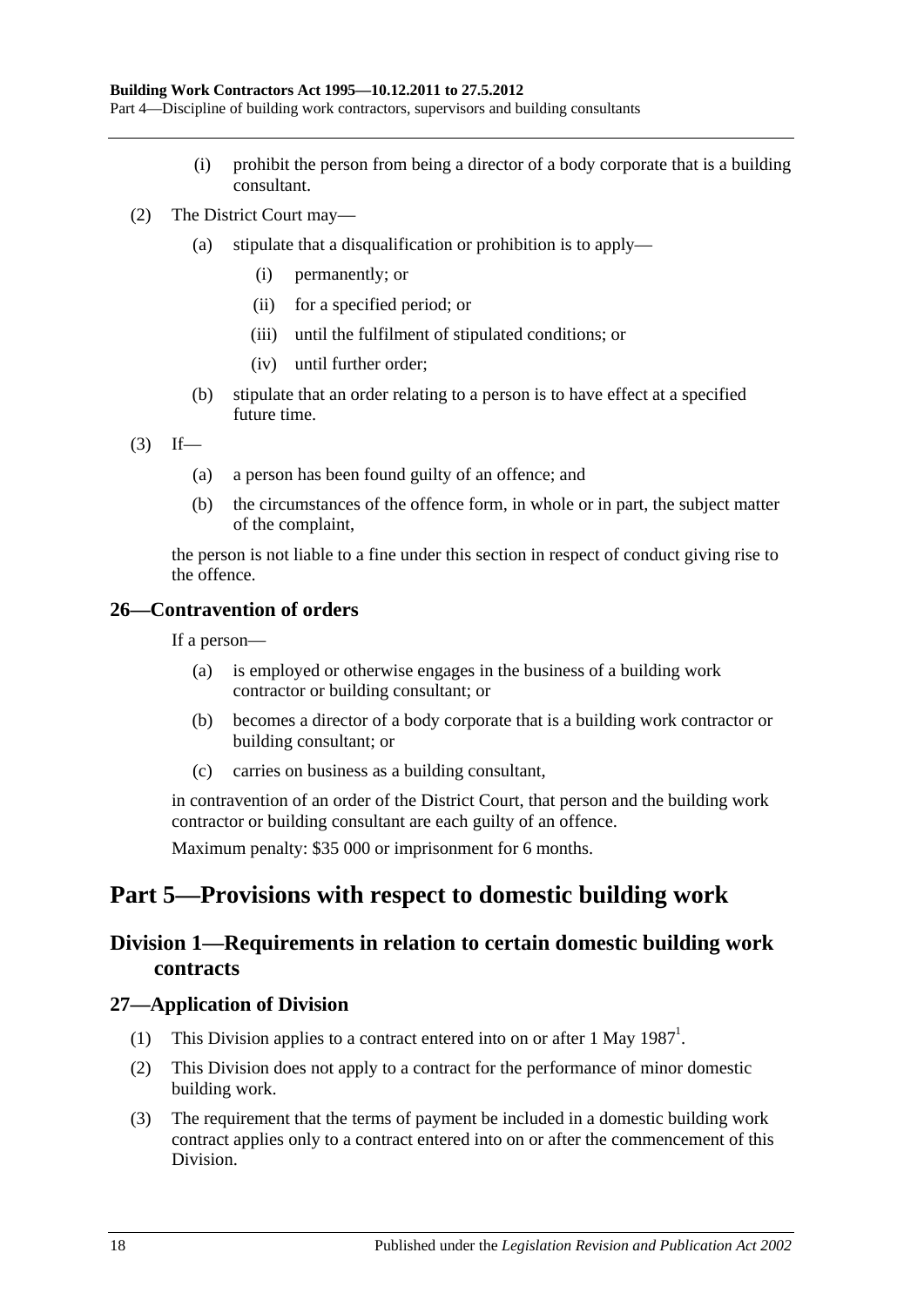#### **Note—**

1 1 May 1987 was the date of commencement of the corresponding Division of the repealed *[Builders Licensing Act](http://www.legislation.sa.gov.au/index.aspx?action=legref&type=act&legtitle=Builders%20Licensing%20Act%201986) 1986*.

#### <span id="page-18-2"></span><span id="page-18-0"></span>**28—Formal requirements in relation to domestic building work contracts**

- (1) The following requirements must be complied with in relation to a domestic building work contract:
	- (a) the contract must be in writing;
	- (b) the contract must set out in full all the contractual terms;
	- (c) the contract must set out the name in which the building work contractor carries on business under the contractor's licence, the contractor's licence number and the names and licence numbers of any other persons with whom the contractor carries on business as a building work contractor in partnership;
	- (d) the contract must comply with any requirements of the regulations as to the contents of domestic building work contracts;
	- (e) the contract must be signed by the building work contractor and the building owner personally or through an agent authorised to act on behalf of the contractor or building owner;
	- (f) the building owner must be given a copy of the signed contract as soon as reasonably practicable after it has been signed by both parties together with a notice in the prescribed form containing the prescribed information;
	- (g) the copy of the contract and the notice given to the building owner must (apart from signatures or initials) be readily legible.
- (2) If any of the requirements of [subsection](#page-18-2) (1) is not complied with, the building work contractor is guilty of an offence.

Maximum penalty: \$5 000.

#### <span id="page-18-1"></span>**29—Price and domestic building work contracts**

- (1) Subject to this Division, a domestic building work contract must stipulate a specific price for the performance of the building work specified in the contract, being a price that is fixed and not subject to change, and the terms of payment.
- (2) If a domestic building work contract stipulates that building work is to be completed within a specified period, it is lawful to include a rise-and-fall clause in the contract.
- (3) A building work contractor is not entitled to the benefit of a rise-and-fall clause in relation to any part of the building work performed after the end of the period stipulated for completion of the building work.
- (4) However, a building work contractor is entitled to the benefit of a rise-and-fall clause in respect of a part of the building work performed after the end of the period stipulated for completion of the building work if—
	- (a) the contract provides for extension of the stipulated period; and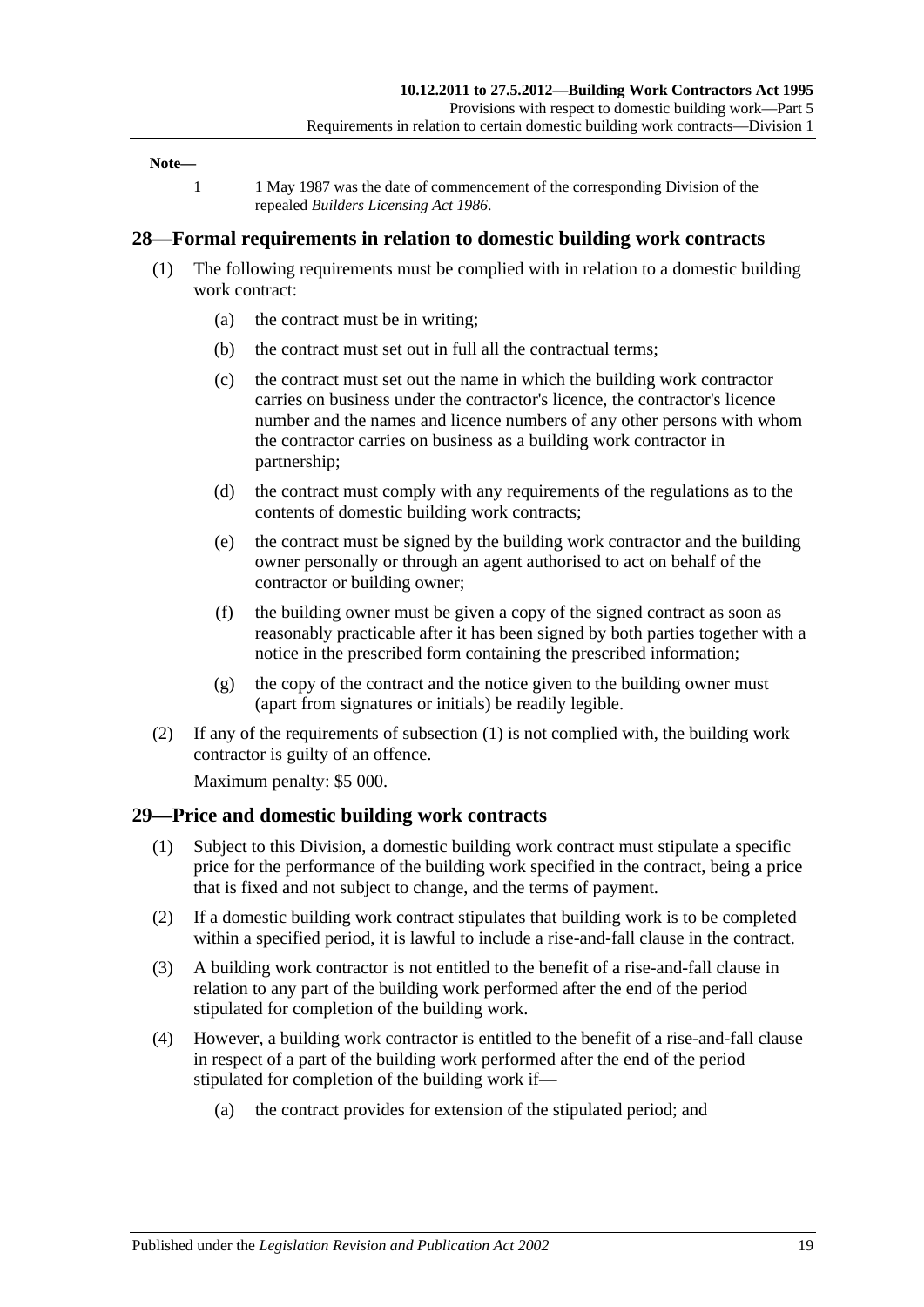- (b) the delay in completing the building work was the fault of the building owner or due to some cause beyond the control of the contractor that the contractor could not reasonably be expected to have foreseen at the time the contract was made; and
- (c) the contractor, as soon as reasonably practicable after becoming aware of the likelihood of delay in the completion of the building work, gave notice in writing to the building owner or an agent authorised to act on behalf of the building owner extending the period for completion and specifying the cause of the delay; and
- (d) the building work was completed as soon as reasonably practicable in the circumstances.
- <span id="page-19-0"></span>(5) Despite the preceding provisions of this section, it is lawful to include in a domestic building work contract a provision entitling the building work contractor to recover—
	- (a) the actual cost to be incurred—
		- (i) in acquiring materials specified in the contract;
		- (ii) in performing work specified in the contract,

together with an additional amount not exceeding 10 per cent, or such other percentage as may be prescribed, of that cost; and

- (b) other amounts, unliquidated at the time of the contract, of a kind stipulated by the regulations.
- <span id="page-19-1"></span> $(6)$  If—
	- (a) a domestic building work contract includes a rise-and-fall clause or a provision referred to in [subsection](#page-19-0) (5); and
	- (b) as a result the price specified in the contract for the building work or part of the building work or for any labour or materials may change or is an estimate only,

the contract must contain the statement "This Price May Change" or "Estimate Only" (as the case may require) set out in the contract immediately alongside or below the price to which it relates.

- (7) If more than one price of a kind referred to in [subsection](#page-19-1) (6) is specified in a domestic building work contract, the prices must be set out in a single list in the contract.
- (8) A price specified in a domestic building work contract that is an estimate only must be a fair and reasonable estimate.
- <span id="page-19-2"></span>(8a) Despite the preceding provisions of this section (but subject to any other relevant law), it is lawful to include in a domestic building work contract (other than a fixed price contract made on or after 1 July 2000) a provision (a *GST clause*) entitling the building work contractor to recover the GST paid or payable by the contractor on the supply of goods and services under the contract.
- (8b) If a domestic building work contract contains a GST clause, the contract must contain a statement in prominent type or handwriting as follows:
	- (a) if, at the date of the contract, it is possible but not likely that goods or services will be supplied under the contract after 1 July 2000—a statement to the effect that the contract price of the building work may increase to cover GST;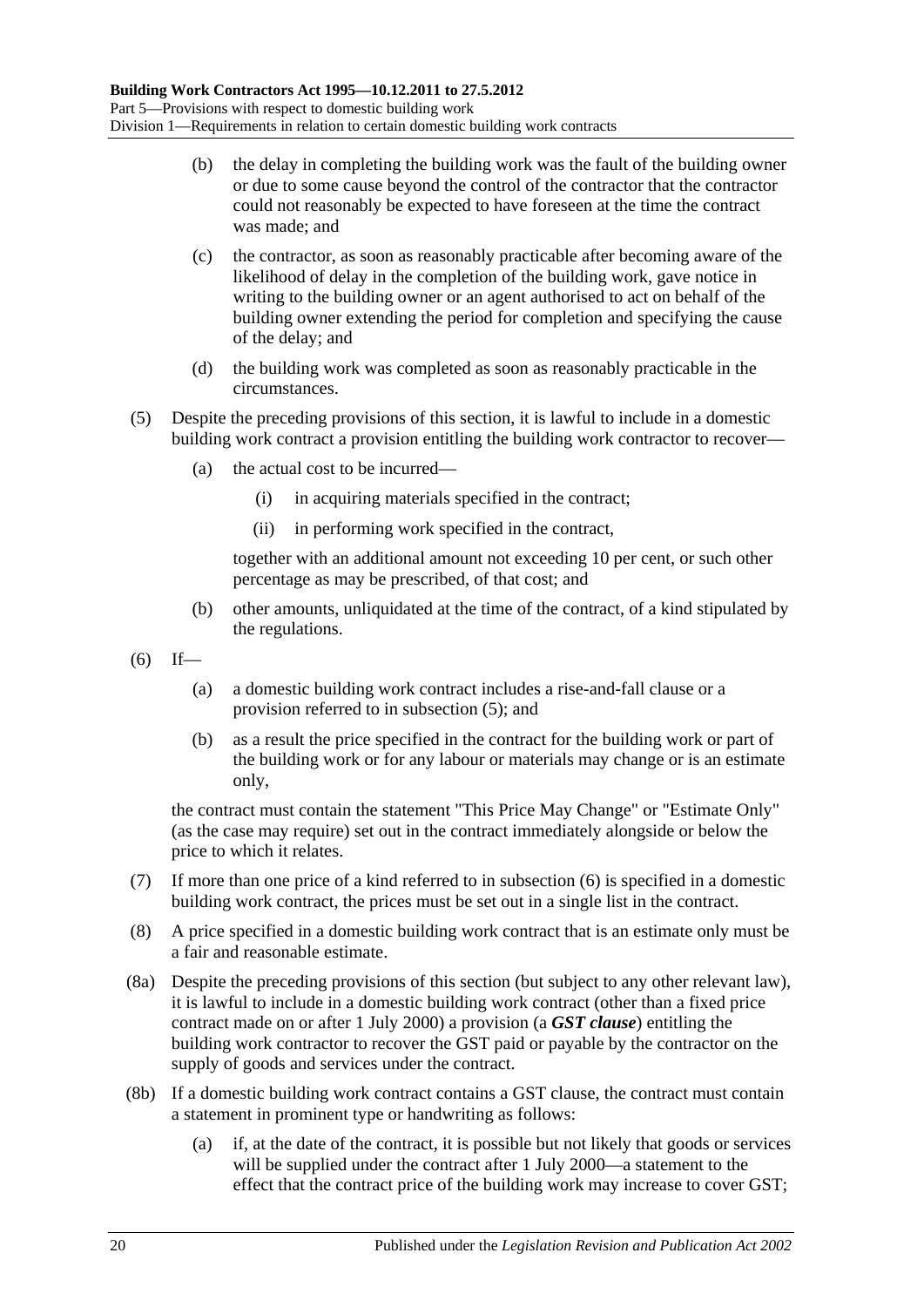- (b) if the contract is made on or after 1 July 2000 or, at the date of the contract, it is likely that goods or services will be supplied under the contract after 1 July 2000—a statement to the effect that the contract price for the building work will increase to cover GST.
- (8c) A domestic building work contract (other than a fixed price contract made on or after 1 July 2000) may contain both a cost-plus clause and a GST clause.
- (9) If any of the requirements of this section is not complied with, the building work contractor is guilty of an offence.

Maximum penalty: \$5 000.

(10) In this section—

*cost-plus clause* means a contractual provision of the kind described in [subsection](#page-19-0) (5);

*fixed price contract* means a domestic building work contract that contains neither a cost-plus clause nor a rise-and-fall clause;

*GST clause* means a contractual provision of the kind described in [subsection](#page-19-2) (8a);

*rise-and-fall clause* means a contractual provision under which a price stipulated for performance of domestic building work may change to reflect changes in the costs of labour (including related overhead expenses) and materials to be incurred by the building work contractor.

#### <span id="page-20-1"></span><span id="page-20-0"></span>**30—Payments under or in relation to domestic building work contracts**

- <span id="page-20-2"></span>(1) A person must not demand or require that a payment be made under a domestic building work contract or preliminary work contract by the person for whom work is to be performed under the contract unless—
	- (a) the payment constitutes a genuine progress payment in respect of work already performed; or
	- (ab) the person is entitled to the payment under the *[Building and Construction](http://www.legislation.sa.gov.au/index.aspx?action=legref&type=act&legtitle=Building%20and%20Construction%20Industry%20Security%20of%20Payment%20Act%202009)  [Industry Security of Payment Act](http://www.legislation.sa.gov.au/index.aspx?action=legref&type=act&legtitle=Building%20and%20Construction%20Industry%20Security%20of%20Payment%20Act%202009) 2009*; or
	- (b) the payment is of a kind authorised under the regulations.

<span id="page-20-3"></span>Maximum penalty: \$5 000.

- <span id="page-20-4"></span>(2) If it is proved, in proceedings for an offence against [subsection](#page-20-1) (1), that the defendant received a payment other than a payment referred to in [paragraph](#page-20-2) (a), [\(ab\)](#page-20-3) or [\(b\),](#page-20-4) it is to be presumed, in the absence of proof to the contrary, that the defendant demanded or required the payment.
- (3) The building owner under a domestic building work contract is not obliged to make a progress payment in respect of building work performed under the contract unless—
	- (a) the building work contractor has requested the payment by notice in writing given to the building owner or an agent authorised to act on behalf of the building owner; or
	- (b) the domestic building work contract is a contract to which the *[Building and](http://www.legislation.sa.gov.au/index.aspx?action=legref&type=act&legtitle=Building%20and%20Construction%20Industry%20Security%20of%20Payment%20Act%202009)  [Construction Industry Security of Payment Act](http://www.legislation.sa.gov.au/index.aspx?action=legref&type=act&legtitle=Building%20and%20Construction%20Industry%20Security%20of%20Payment%20Act%202009) 2009* applies (in which case the provisions of that Act relating to progress payments apply).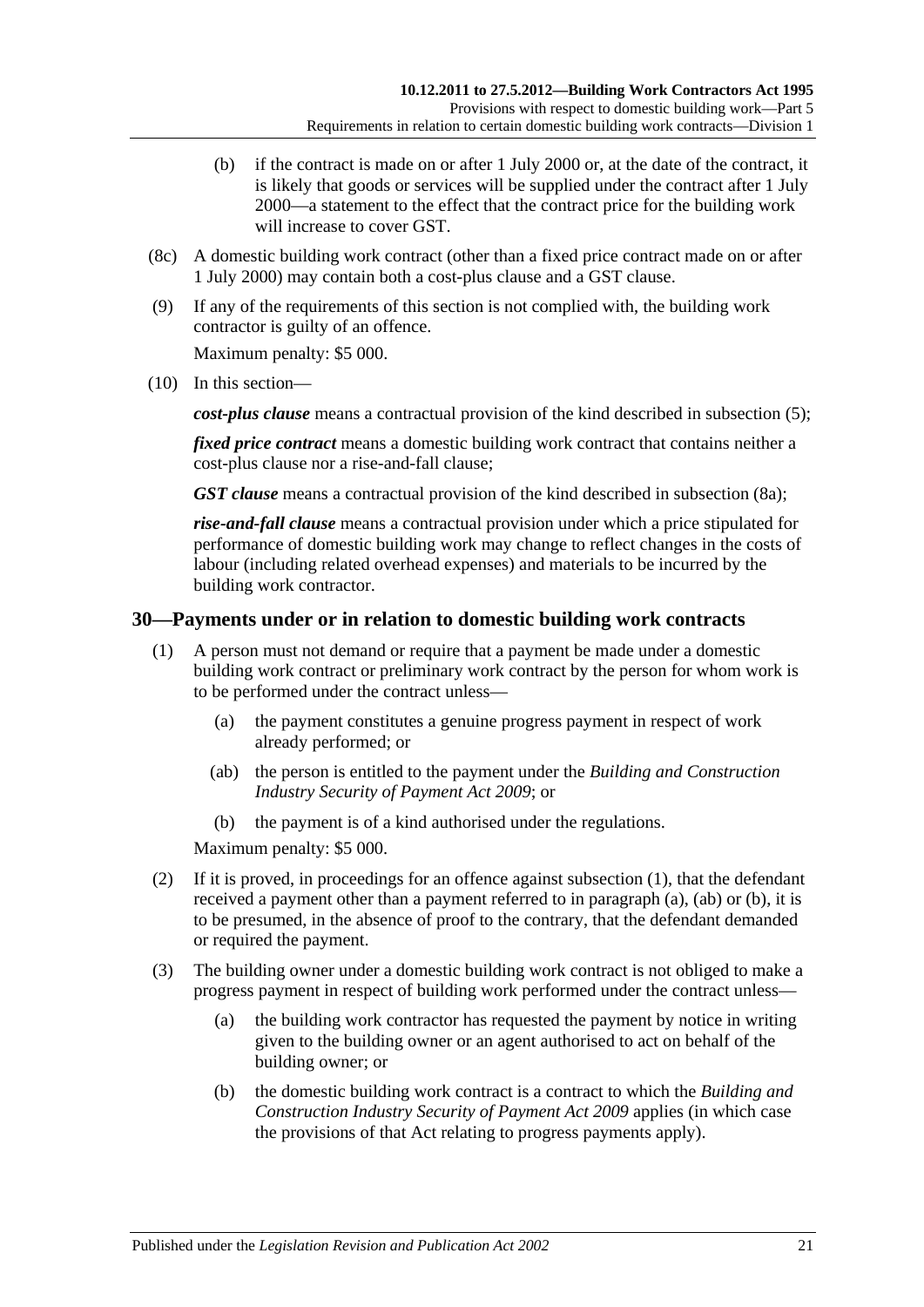(4) In this section—

*preliminary work contract* means a contract—

- (a) that is collateral to or otherwise related to an existing or contemplated domestic building work contract; and
- (b) that provides for the performance of work that is preliminary or ancillary to the domestic building work that is or would be required to be performed under such contract.

#### <span id="page-21-0"></span>**31—Exhibition houses**

- <span id="page-21-3"></span>(1) If a house is, or has been, made available for inspection by the public with a view to inducing persons to enter into contracts with a building work contractor for the construction of similar houses—
	- (a) the contractor must, on request by a person inspecting the house, make copies of the plans and specifications of the house available for inspection by the person; and
	- (b) a contract entered into with the contractor by a person who, to the knowledge of the contractor, inspected the house and sought the construction of a similar house is to be taken to contain a warranty that the house to be constructed by the contractor will be constructed according to the same plans and specifications and to the same standards of work and materials as those of the house inspected by the person (except to the extent that the contract specifically provides for any departure from those plans, specifications and standards).
- (2) A building work contractor who fails to comply with the requirements of [subsection](#page-21-3)  $(1)(a)$  is guilty of an offence.

Maximum penalty: \$5 000. Expiation fee: \$160.

## <span id="page-21-1"></span>**Division 2—Statutory warranties**

#### <span id="page-21-2"></span>**32—Statutory warranties**

- (1) This section applies to a contract entered into on or after 22 January 1987<sup>1</sup>.
- (2) The following warranties on the part of the building work contractor are implied in every domestic building work contract:
	- (a) a warranty that the building work will be performed in a proper manner to accepted trade standards and in accordance with the plans and specifications agreed to by the parties;
	- (b) a warranty that all materials to be supplied by the contractor for use in the building work will be good and proper;
	- (c) a warranty that the building work will be performed in accordance with all statutory requirements;
	- (d) if the contract does not stipulate a period within which the building work must be completed—a warranty that the building work will be performed with reasonable diligence;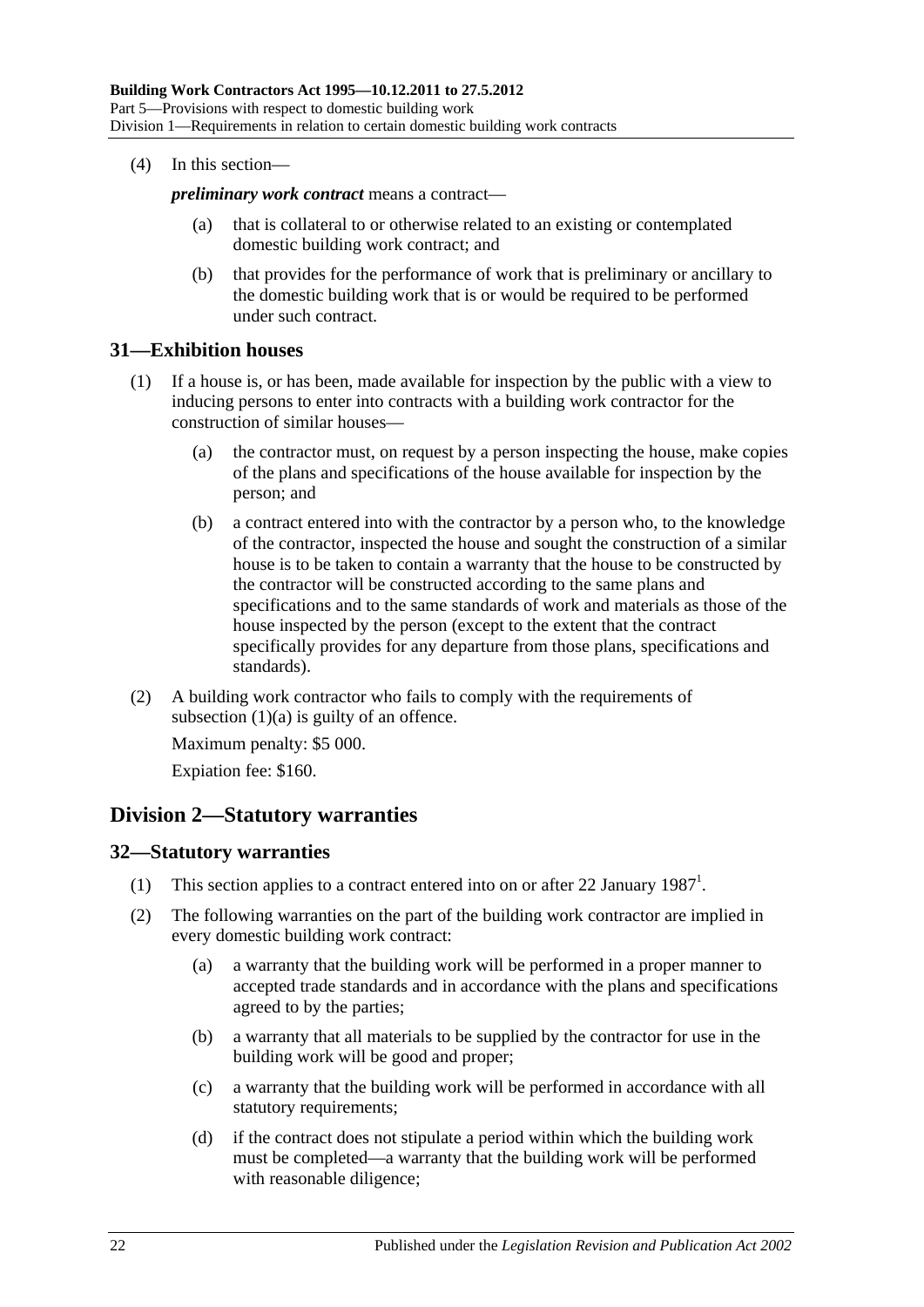- (e) if the building work consists of the construction of a house—a warranty that the house will be reasonably fit for human habitation;
- (f) if the building owner has expressly made known to the contractor, or an employee or agent of the contractor, the particular purpose for which the building work is required, or the result that the building owner desires the building work to achieve, so as to show that the building owner relies on the contractor's skill and judgment—a warranty that the building work and any materials used in performing the building work will be reasonably fit for that purpose or of such a nature and quality that they might reasonably be expected to achieve that result.
- (3) A person who has purchased or otherwise acquired a house succeeds to the rights of the person's predecessor in title in respect of statutory warranties.
- (4) If a person has purchased a house from a building work contractor who performed domestic building work in relation to the house, the purchaser has rights under statutory warranties as if the house had been purchased from a third party for whom the vendor had performed the building work under a contract subject to statutory warranties.
- <span id="page-22-2"></span>(5) Proceedings for breach of a statutory warranty must be commenced within five years after completion of the building work to which the proceedings relate.
- (6) The period of limitation prescribed by [subsection](#page-22-2) (5) may not be extended.
- (7) In proceedings for breach of a statutory warranty, it is a defence for the defendant to prove that the deficiencies of which the plaintiff complains arose from instructions insisted on by the building owner contrary to the advice in writing of the defendant.

**Note—**

1 22 January 1987 was the date of commencement of the corresponding section of the repealed *[Builders Licensing Act](http://www.legislation.sa.gov.au/index.aspx?action=legref&type=act&legtitle=Builders%20Licensing%20Act%201986) 1986*.

## <span id="page-22-0"></span>**Division 3—Building indemnity insurance**

#### <span id="page-22-1"></span>**33—Application of Division**

- (1) This Division applies to domestic building work commenced on or after 1 May  $1987<sup>1</sup>$ performed, or to be performed, by a building work contractor under a domestic building work contract or on the contractor's own behalf.
- (2) This Division does not apply to—
	- (a) domestic building work for which approval under the *[Development Act](http://www.legislation.sa.gov.au/index.aspx?action=legref&type=act&legtitle=Development%20Act%201993) 1993* or the repealed *[Building Act](http://www.legislation.sa.gov.au/index.aspx?action=legref&type=act&legtitle=Building%20Act%201971) 1971* is or was not required; or
	- (b) minor domestic building work.

**Note—**

1 1 May 1987 was the date of commencement of the corresponding Division of the repealed *[Builders Licensing Act](http://www.legislation.sa.gov.au/index.aspx?action=legref&type=act&legtitle=Builders%20Licensing%20Act%201986) 1986*.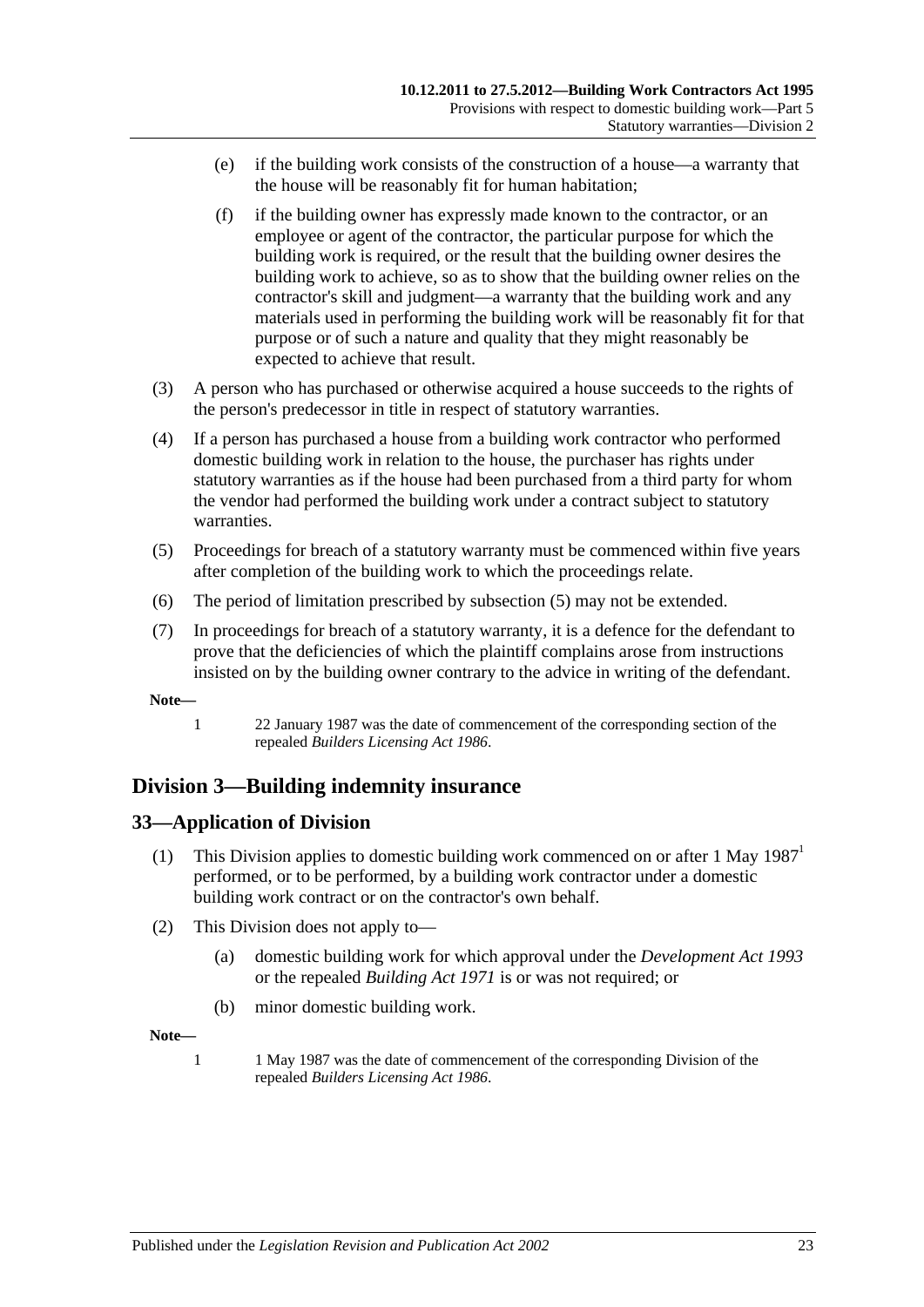#### <span id="page-23-0"></span>**34—Requirements of insurance**

A building work contractor must not perform building work to which this Division applies unless-

- (a) a policy of insurance that complies with this Division is in force in relation to that building work; and
- (b) in the case of building work to be performed by the contractor under a domestic building work contract—the building owner has been provided with a certificate that evidences the taking out of that policy of insurance and complies with the requirements of the regulations.

Maximum penalty: \$20 000.

#### <span id="page-23-1"></span>**35—Nature of the policy**

- (1) A policy of insurance in relation to building work complies with this Division if—
	- (a) it insures each person who is, or may become, entitled to the benefit of a statutory warranty in respect of the building work against the risk of being unable to enforce or recover under the statutory warranty by reason of the insolvency, death or disappearance of the building work contractor; and
	- (b) in the case of building work to be performed by the building work contractor on behalf of some other person—it insures that person against the risk of loss resulting from non-completion of the building work by reason of the insolvency, death or disappearance of the contractor; and
	- (c) any limitations on the liability of the insurer under the policy conform with the regulations; and
	- (d) it otherwise conforms with the requirements of the regulations.
- (2) A person who is entitled to the benefit of a statutory warranty in respect of building work in relation to which a policy of insurance has been taken out under this Division (or under Part 5 of the repealed Act) is entitled to sue on the policy in his or her own right.

#### <span id="page-23-2"></span>**Division 4—Right to terminate certain domestic building work contracts**

#### <span id="page-23-3"></span>**36—Right to terminate certain domestic building work contracts**

- (1) This section applies to a contract entered into on or after 1 May 1987.
- (2) This section does not apply to a contract for the performance of minor domestic building work.
- <span id="page-23-4"></span>(3) A building owner under a domestic building work contract may, by instrument in writing signed by the building owner and served personally on the building work contractor, or posted by certified mail addressed to the contractor, before the prescribed time, give notice to the contractor of the building owner's intention not to be bound by the contract and the contract is to be taken to have been terminated at the time the notice is served or posted in accordance with this subsection.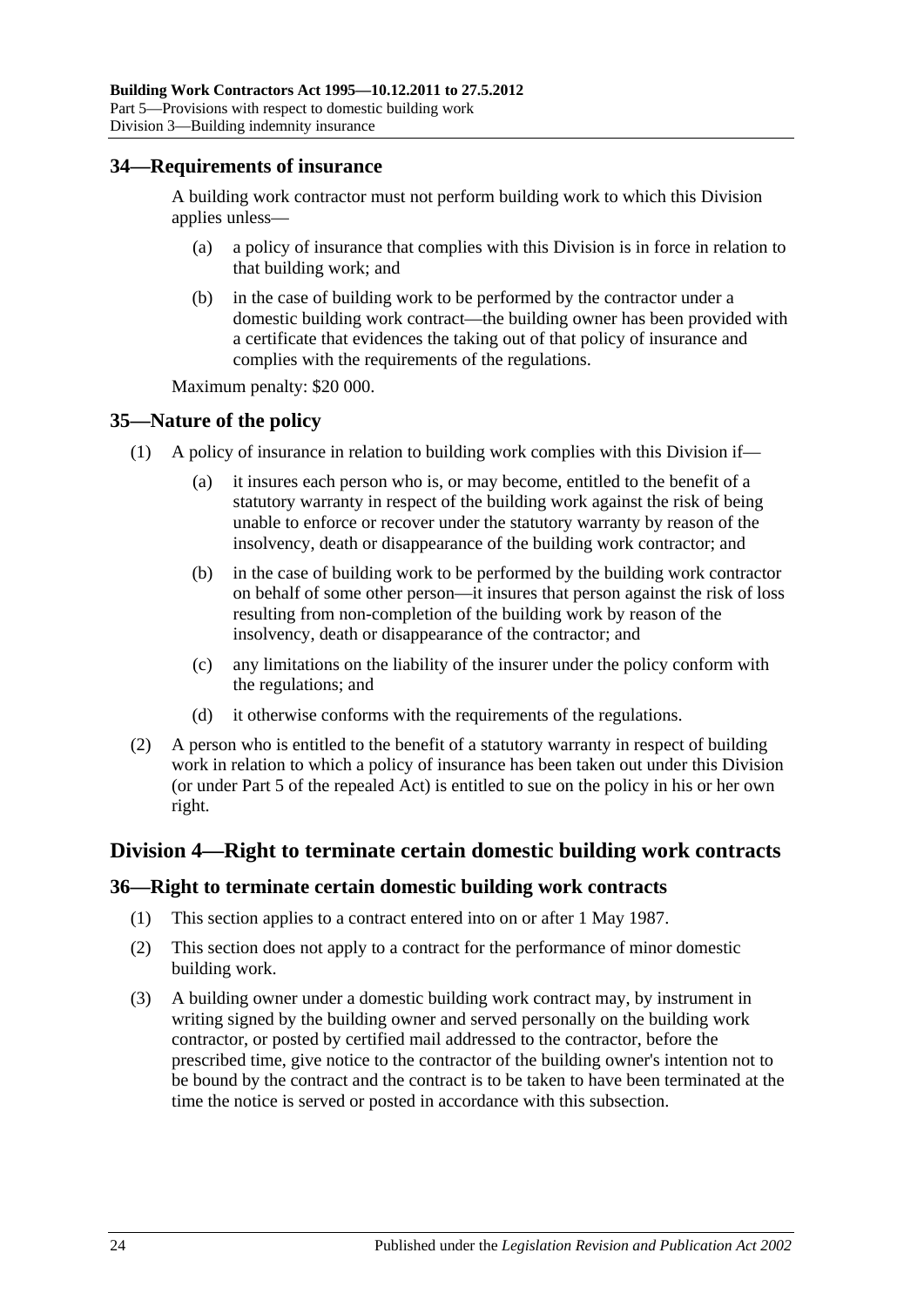- (4) If a contract has been terminated under [subsection](#page-23-4) (3) (or under Part 5 of the repealed Act), the Magistrates Court may, on application by the building owner or the building work contractor, make such orders as it thinks just—
	- (a) providing for the return or repayment of the whole or part of any consideration, or the value of any consideration, given by the building owner under or in relation to the contract; or
	- (b) providing for payment to the contractor in respect of any materials supplied, or any building work or other services performed, by the contractor under or in relation to the contract.
- (5) In this section—

*business day* means any day except a Saturday or a Sunday or other public holiday within the meaning of the *[Holidays Act](http://www.legislation.sa.gov.au/index.aspx?action=legref&type=act&legtitle=Holidays%20Act%201910) 1910*;

*prescribed time* means—

- (a) the end of five clear business days after the making of the domestic building work contract; or
- (b) if there has been a failure to comply with any of the requirements of [Division](#page-17-2) 1 or [3](#page-22-0) in relation to the domestic building work contract—the time of completion of the building work under the contract.

## <span id="page-24-0"></span>**Division 5—Powers of court in relation to domestic building work**

## <span id="page-24-1"></span>**37—Powers of court in relation to domestic building work**

- (1) This section applies to—
	- (a) a domestic building work contract or subcontract for the performance of domestic building work (whether entered into before or after the commencement of this section); and
	- (b) domestic building work (whether commenced before or after the commencement of this section).
- <span id="page-24-2"></span>(2) A party to a domestic building work contract or a person entitled to the benefit of a statutory warranty may apply to the Magistrates Court for the determination of a dispute arising out of the contract or the performance of the building work to which the warranty relates.
- (3) An application may not be made under [subsection](#page-24-2) (2) in respect of a dispute arising out of a domestic building work contract unless the dispute involves some question of whether building work has been performed in accordance with the contract.
- <span id="page-24-3"></span>(4) If an application is made under [subsection](#page-24-2) (2) in respect of a dispute arising out of a domestic building work contract, application may be made to the Magistrates Court for the determination of a dispute arising out of a subcontract for the performance of any of the building work, but only if it involves some question of whether building work has been performed in accordance with the subcontract.
- (5) If the Magistrates Court joins proceedings on an application under [subsection](#page-24-3) (4) with proceedings relating to the domestic building work contract, it must ensure that the hearing and determination of any question as to the performance of work under the domestic building work contract is not unduly delayed.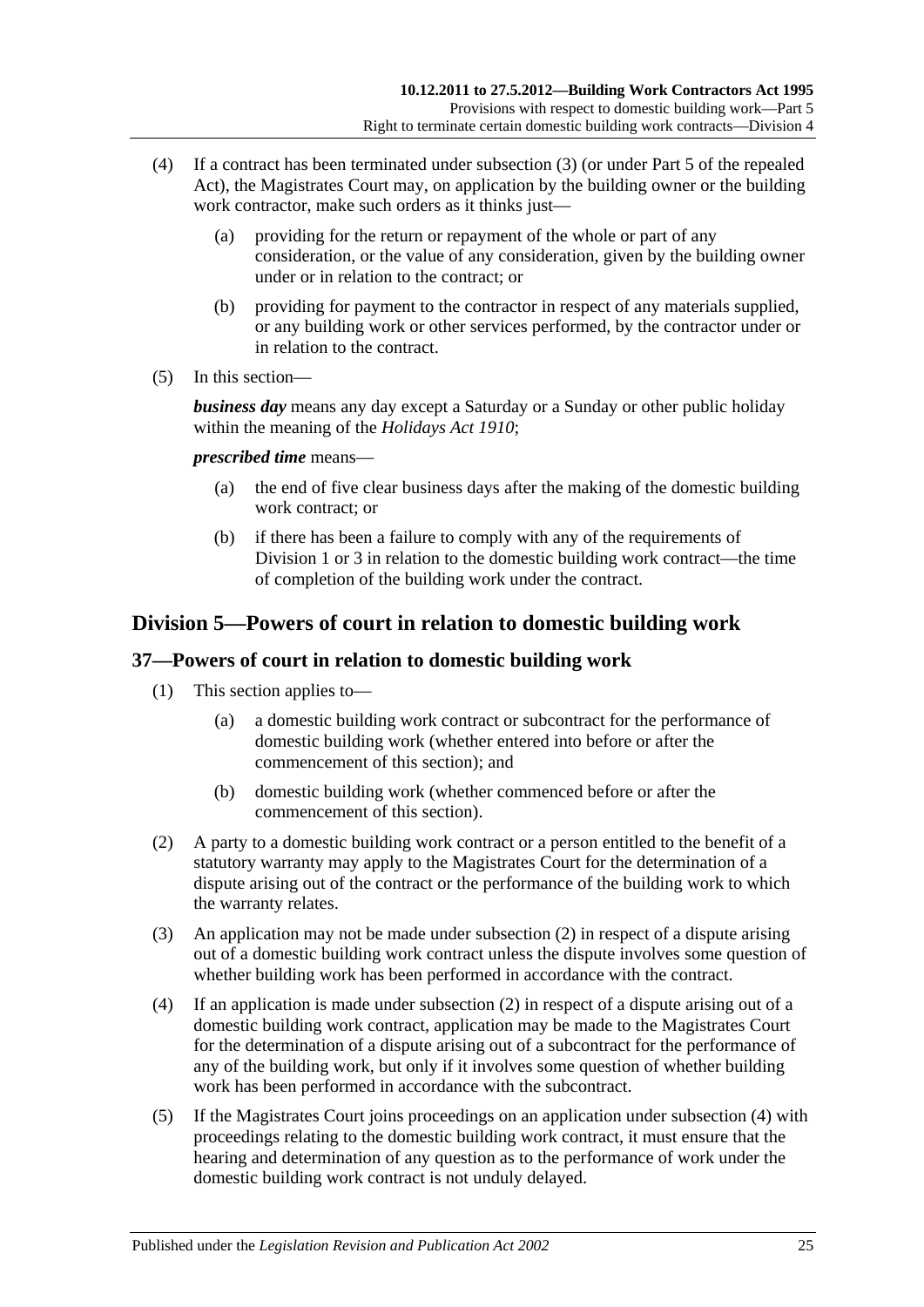- <span id="page-25-2"></span>(6) If, on an application under this section, the Magistrates Court is satisfied that there has been any breach of, or failure to perform or fulfil, a contract or warranty to which the proceedings relate, the Court may, subject to this section, make one or more of the following orders:
	- (a) to the extent to which it is satisfied that it is practicable for the breach or failure to be remedied by the performance of building work—an order requiring the performance of remedial work;
	- (b) an order requiring the payment of an amount due under the contract or an order requiring the payment of an amount by way of compensation for the breach.
- (7) An order made against a person under [subsection](#page-25-2) (6)(a) may—
	- (a) require the person to perform remedial work specified in the order within the time specified; or
	- (b) if the Magistrates Court is of the opinion that the person is not likely to perform the remedial work properly—require the person to employ at the person's own expense a licensed building work contractor to perform remedial work specified in the order within the time specified.
- (8) If the Magistrates Court orders a person to perform remedial work, or to cause remedial work to be performed, it may further order the person to provide to the Court, within a specified time after completion of the work, a certificate of a person holding qualifications specified in the order certifying that the remedial work has been performed properly in accordance with the order.
- (9) If a person fails to perform remedial work, or to cause remedial work to be performed, in accordance with an order of the Magistrates Court (or an order of the Commercial Tribunal under Part 5 of the repealed Act)—
	- (a) the person is guilty of an offence and liable to a penalty not exceeding a fine of \$10 000; and
	- (b) the Court may, on application, order the person to pay to the applicant such amount by way of compensation as the Court thinks just.
- (10) In this section—

*statutory warranty* means—

- (a) a warranty arising under this Act; or
- (b) a warranty arising under Part 3C of the repealed *[Builders Licensing Act](http://www.legislation.sa.gov.au/index.aspx?action=legref&type=act&legtitle=Builders%20Licensing%20Act%201967) 1967*.

## <span id="page-25-0"></span>**Division 6—Harsh and unconscionable terms**

#### <span id="page-25-1"></span>**38—Harsh and unconscionable terms**

- (1) This section applies to a contract entered into on or after 22 January  $1987<sup>1</sup>$ .
- <span id="page-25-3"></span>(2) If a term or condition of a domestic building work contract is harsh or unconscionable or such that a court of Equity would give relief, a party to the contract may apply to the Magistrates Court for relief under this section.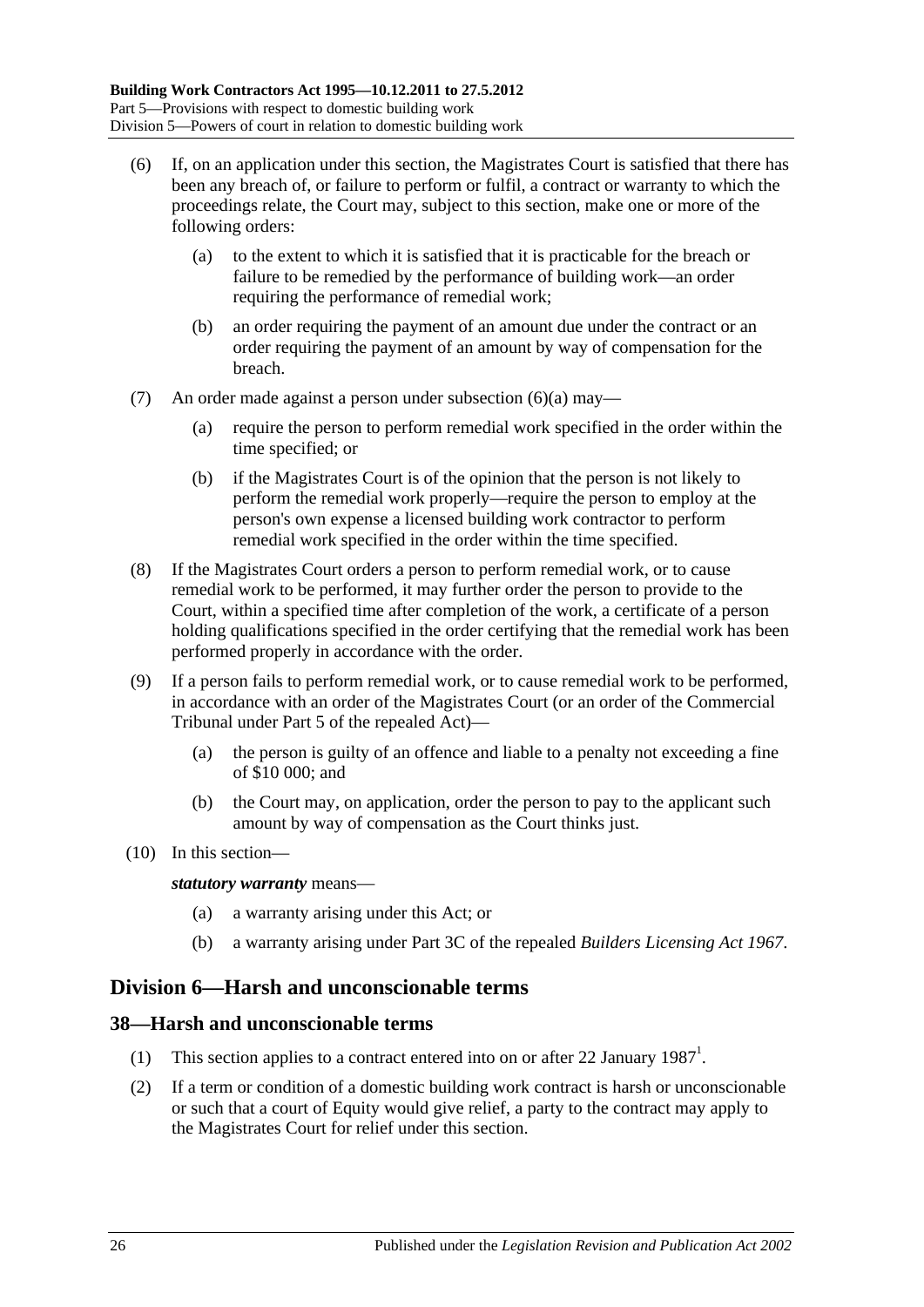- (3) Relief may be granted under this section by the Magistrates Court in proceedings under [subsection](#page-25-3) (2), or by any court in proceedings instituted before the court for the enforcement of a domestic building work contract or for the recovery of damages or other compensation for a breach of such a contract.
- (4) The court may, in granting relief—
	- (a) avoid *ab initio* a term or condition of the domestic building work contract against which relief is sought;
	- (b) modify the terms or conditions of the contract in such manner as it considers just;
	- (c) order the repayment to a building owner of an amount paid by the building owner under a term or condition that has been avoided or modified under this section.
- (5) The powers conferred by this section are exercisable in relation to a contract despite the discharge of the contract.
- (6) If it appears to the court that a person has, or may have, shared in the profits of, or has, or may have, a beneficial interest in, the transaction in question, the person may be joined as a party to the proceedings and the court may make such orders against, or in respect of, the person as it considers just.
- (7) The court may make any other orders and directions that it considers necessary or expedient for the purposes of effectually carrying out this section.

**Note—**

1 22 January 1987 was the date of commencement of the corresponding section under the repealed *[Builders Licensing Act](http://www.legislation.sa.gov.au/index.aspx?action=legref&type=act&legtitle=Builders%20Licensing%20Act%201986) 1986*.

## <span id="page-26-0"></span>**Division 7—Participation of assessors in proceedings**

#### <span id="page-26-1"></span>**39—Participation of assessors in proceedings**

In any proceedings under this Part, the Magistrates Court will, if a judicial officer of the Court so determines, sit with assessors selected in accordance with [Schedule 2.](#page-34-0)

## <span id="page-26-2"></span>**Division 8—Magistrates Court and substantial monetary claims**

#### <span id="page-26-3"></span>**40—Magistrates Court and substantial monetary claims**

- (1) If proceedings before the Magistrates Court involve—
	- (a) a monetary claim for an amount exceeding \$40 000; or
	- (b) a claim for relief in the nature of an order to carry out work where the value of the work exceeds \$40 000,

the Court must on the application of a party to the proceedings refer the proceedings into the Civil Division of the District Court.

(2) If proceedings are referred to the Civil Division of the District Court, this Part (including [Division 7\)](#page-26-0) applies in relation to the proceedings and parties to the proceedings as if a reference to the Magistrates Court were a reference to the Civil Division of the District Court.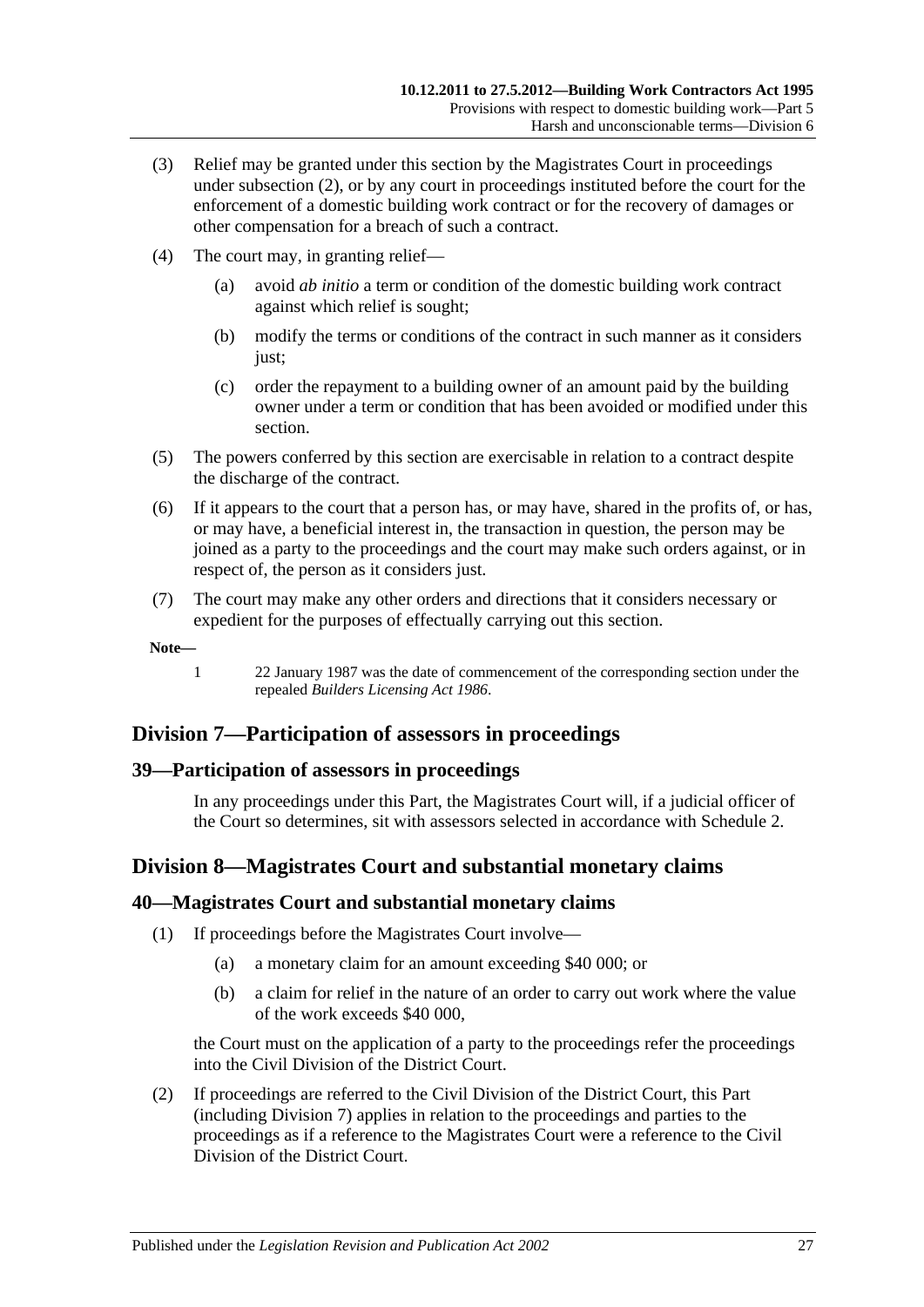## <span id="page-27-0"></span>**Part 7—Miscellaneous**

#### <span id="page-27-1"></span>**42—No exclusion etc of rights, conditions or warranties**

Any purported exclusion, limitation, modification or waiver of a right conferred, or contractual condition or warranty implied, by this Act is void.

### <span id="page-27-2"></span>**43—Delegations**

- (1) The Commissioner may delegate any of the Commissioner's functions or powers under this Act—
	- (a) to a person employed in the Public Service; or
	- (b) to the person for the time being holding a specified position in the Public Service; or
	- (c) to any other person under an agreement under this Act between the Commissioner and an organisation representing the interests of persons affected by this Act.
- (2) The Minister may delegate any of the Minister's functions or powers under this Act (except the power to direct the Commissioner).
- (3) A delegation under this section—
	- (a) must be in writing; and
	- (b) may be conditional or unconditional; and
	- (c) is revocable at will; and
	- (d) does not prevent the delegator from acting in any matter.

#### <span id="page-27-3"></span>**44—Agreement with professional organisation**

- (1) The Commissioner may, with the approval of the Minister, make an agreement with an organisation representing the interests of persons affected by this Act under which the organisation undertakes a specified role in the administration or enforcement of this Act.
- (2) The agreement—
	- (a) must be in writing and executed by the Commissioner and the organisation; and
	- (b) may contain delegations by the Commissioner of functions or powers under this Act or the *[Fair Trading Act](http://www.legislation.sa.gov.au/index.aspx?action=legref&type=act&legtitle=Fair%20Trading%20Act%201987) 1987*; and
	- (c) must set out any conditions governing the performance or exercise of functions or powers conferred on the organisation; and
	- (d) must make provision for the variation and termination of the agreement by the Commissioner with the approval of the Minister or the organisation.
- (3) The Commissioner may not delegate any of the following for the purposes of the agreement:
	- (a) functions or powers under [Part 2](#page-4-2) or [3;](#page-9-0)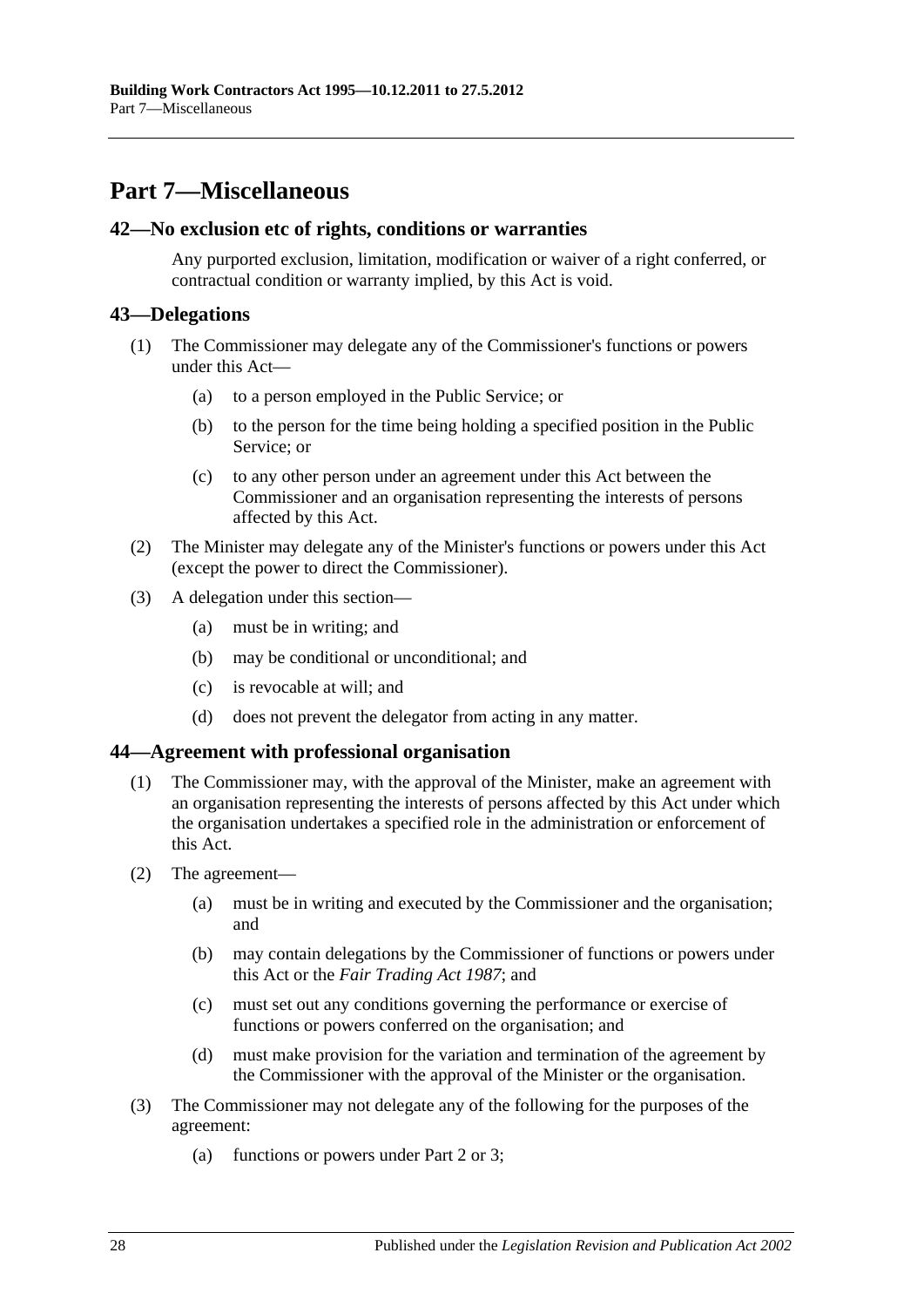- (b) power to request the Commissioner of Police to investigate and report on matters under this Part;
- (c) power to commence a prosecution for an offence against this Act.
- (4) A delegation by the Commissioner for the purposes of the agreement—
	- (a) has effect subject to the conditions specified in the agreement; and
	- (b) may be varied or revoked by the Commissioner in accordance with the terms of the agreement; and
	- (c) does not prevent the Commissioner from acting in any matter.
- (5) The Minister must, within six sitting days after the making of the agreement, cause a copy of the agreement to be laid before both Houses of Parliament.

#### <span id="page-28-0"></span>**45—Exemptions**

- (1) The Minister may, on application by a person, exempt the person from compliance with a specified provision of this Act (other than a provision in relation to which the Commissioner has a power of exemption specifically conferred by this Act).
- (2) An exemption under this section is subject to the conditions (if any) imposed by the Minister.
- (3) The Minister may, at his or her discretion, vary or revoke an exemption under this section.
- (4) The grant or a variation or revocation of an exemption under this section must be notified in the Gazette.

#### <span id="page-28-1"></span>**46—Registers**

- (1) The Commissioner must keep—
	- (a) a register of persons licensed as building work contractors; and
	- (b) a register of persons registered as building work supervisors.
- (2) The Commissioner must record on the register—
	- (a) disciplinary action taken against a person under this Act; and
	- (b) a note of any assurance accepted by the Commissioner under the *[Fair](http://www.legislation.sa.gov.au/index.aspx?action=legref&type=act&legtitle=Fair%20Trading%20Act%201987)  [Trading Act](http://www.legislation.sa.gov.au/index.aspx?action=legref&type=act&legtitle=Fair%20Trading%20Act%201987) 1987* in relation to a licensed building work contractor.
- (2a) If any of the following events occur in relation to a person who is licensed as a building work contractor, or is a director of a body corporate that is licensed as a building work contractor, the Commissioner may record a note of the event on the register:
	- (a) the person is suspended or disqualified from practising or carrying on an occupation, trade or business under a law of this State, the Commonwealth, another State or a Territory of the Commonwealth;
	- (b) the person becomes an insolvent under administration within the meaning of the *Corporations Act 2001* of the Commonwealth;
	- (c) a body corporate is wound up for the benefit of creditors and the person was a director of the body corporate—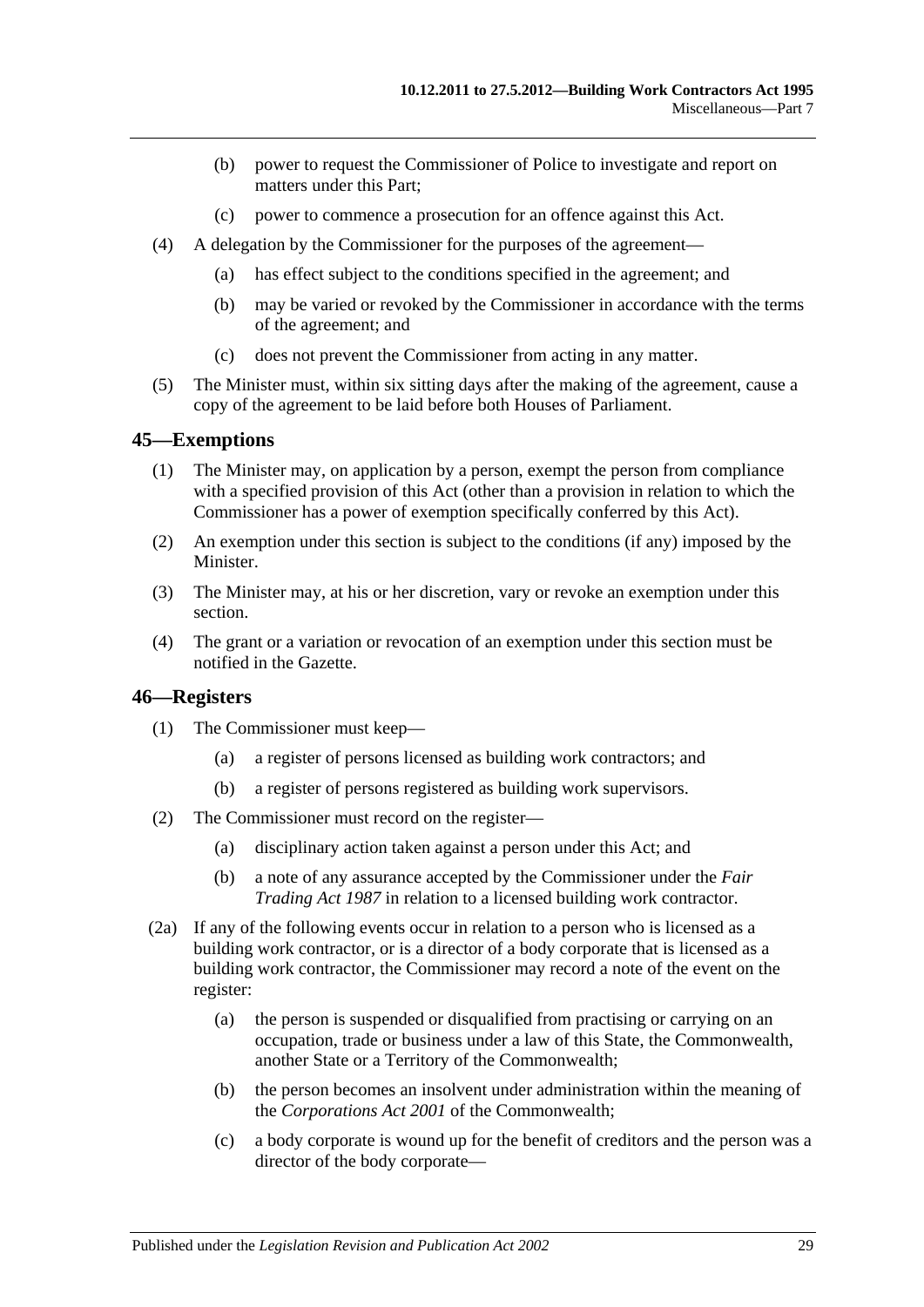- (i) when the body corporate was being so wound up; or
- (ii) within the period of 12 months preceding the commencement of the winding up;
- (d) the person, being a body corporate, is being wound up or is under official management or in receivership.
- (3) A person may inspect a register on payment of the fee fixed by regulation.

#### <span id="page-29-0"></span>**47—Commissioner and proceedings before District Court**

- (1) The Commissioner is entitled to be joined as a party to any proceedings of the District Court under [Part 2,](#page-4-2) [3](#page-9-0) or [4.](#page-14-0)
- (2) The Commissioner may appear personally in any such proceedings or may be represented at the proceedings by counsel or a person employed in the Public Service.

#### <span id="page-29-1"></span>**48—False or misleading information**

A person must not make a statement that is false or misleading in a material particular (whether by reason of the inclusion or omission of any particular) in any information provided, or record kept, under this Act.

Maximum penalty:

- (a) If the person made the statement knowing that it was false or misleading—\$10 000.
- (b) In any other case—\$2 500.

#### <span id="page-29-2"></span>**49—Name in which building work contractor may carry on business**

A licensed building work contractor must not carry on business as a building work contractor except in the name in which the contractor is licensed or in a business name registered by the contractor under the *[Business Names Act](http://www.legislation.sa.gov.au/index.aspx?action=legref&type=act&legtitle=Business%20Names%20Act%201963) 1963* of which the Commissioner has been given prior notice in writing.

Maximum penalty: \$2 500.

Expiation fee: \$80.

#### <span id="page-29-4"></span><span id="page-29-3"></span>**50—Publication of advertisements**

- (1) A licensed building work contractor must not publish, or cause to be published, an advertisement relating to the business carried on under the authority of the licence unless the advertisement specifies—
	- (a) the contractor's name as it appears in the licence or any registered business name in which the contractor carries on business as a building work contractor and of which the Commissioner has been given prior notice in writing; and
	- (b) the contractor's licence number and, if the contractor carries on business as a building work contractor in partnership, the licence number of each partner.

Maximum penalty: \$2 500.

Expiation fee: \$80.

(2) [Subsection](#page-29-4) (1) does not apply in relation to an advertisement offering or seeking applications for employment or directed to other building work contractors.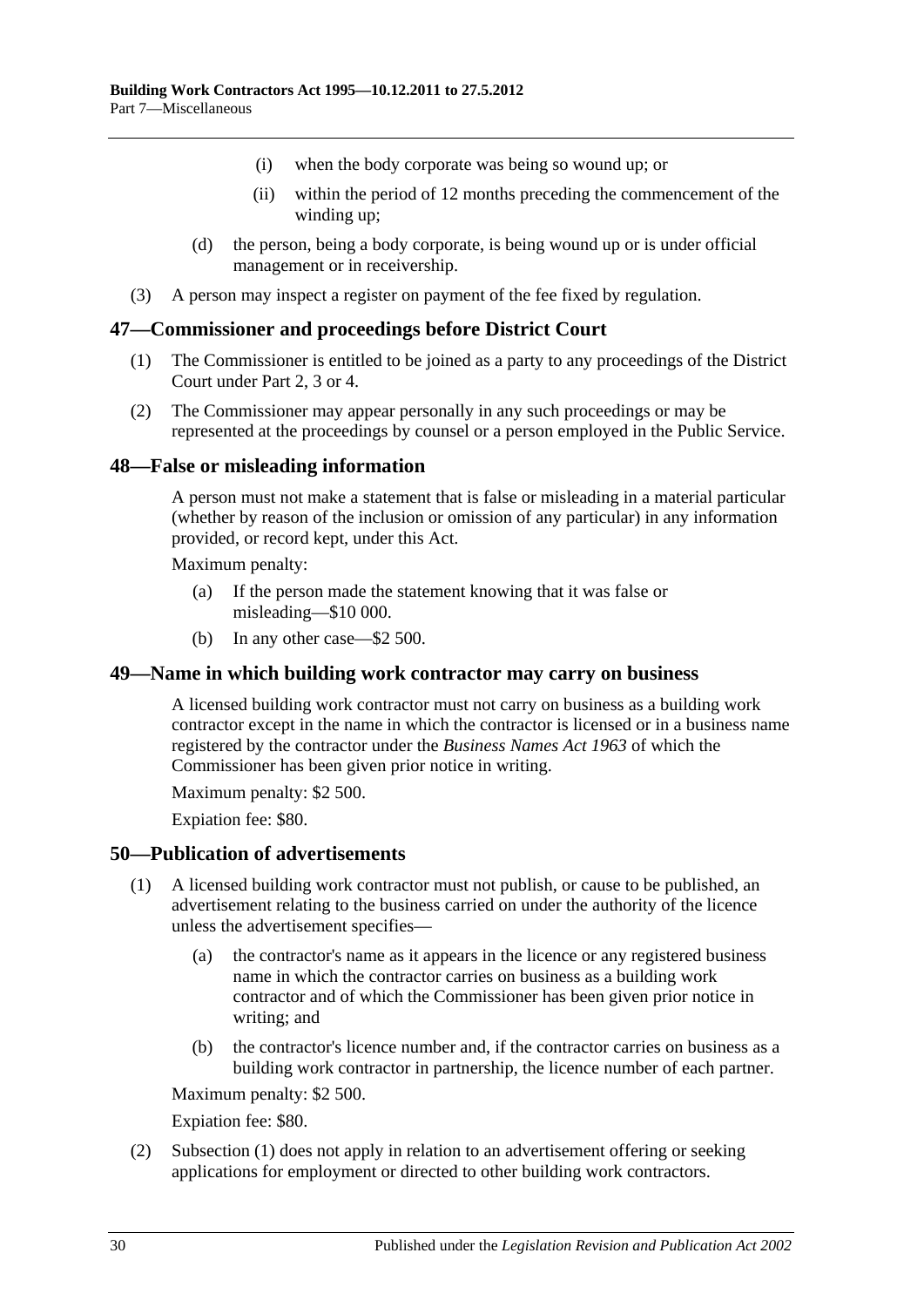### <span id="page-30-0"></span>**51—Licensed building work contractor to have sign showing name etc on each building site**

- <span id="page-30-5"></span>(1) A licensed building work contractor must install or erect in a prominent position on the site of any building work performed by the contractor or on the outside of the place where the building work is being performed a sign showing in clearly legible characters—
	- (a) the contractor's name as it appears in the licence or any registered business name in which the contractor carries on business as a building work contractor and of which the Commissioner has been given prior notice in writing; and
	- (b) the contractor's licence number and, where the contractor carries on business as a building work contractor in partnership, the licence number of each partner.

Maximum penalty: \$2 500.

Expiation fee: \$80.

(2) If a licensed building work contractor is performing building work on a site for some other licensed building work contractor performing work on that site, it is sufficient compliance with [subsection](#page-30-5) (1) if the provisions of that subsection are complied with only by that other contractor.

#### <span id="page-30-1"></span>**52—Statutory declaration**

If a person is required to provide information to the Commissioner, the Commissioner may require the information to be verified by statutory declaration and, in that event, the person will not be taken to have provided the information as required unless it has been verified in accordance with the requirements of the Commissioner.

#### <span id="page-30-2"></span>**53—Investigations**

The Commissioner of Police must, at the request of the Commissioner, investigate and report on any matter relevant to—

- (a) the determination of an application under this Act; or
- (b) a matter that might constitute proper cause for disciplinary action under this Act.

#### <span id="page-30-3"></span>**54—General defence**

It is a defence to a charge of an offence against this Act if the defendant proves that the offence was not committed intentionally and did not result from any failure on the part of the defendant to take reasonable care to avoid the commission of the offence.

#### <span id="page-30-4"></span>**55—Liability for act or default of officer, employee or agent**

For the purposes of this Act, an act or default of an officer, employee or agent of a person carrying on a business will be taken to be an act or default of that person unless it is proved that the officer, employee or agent acted outside the scope of his or her actual, usual and ostensible authority.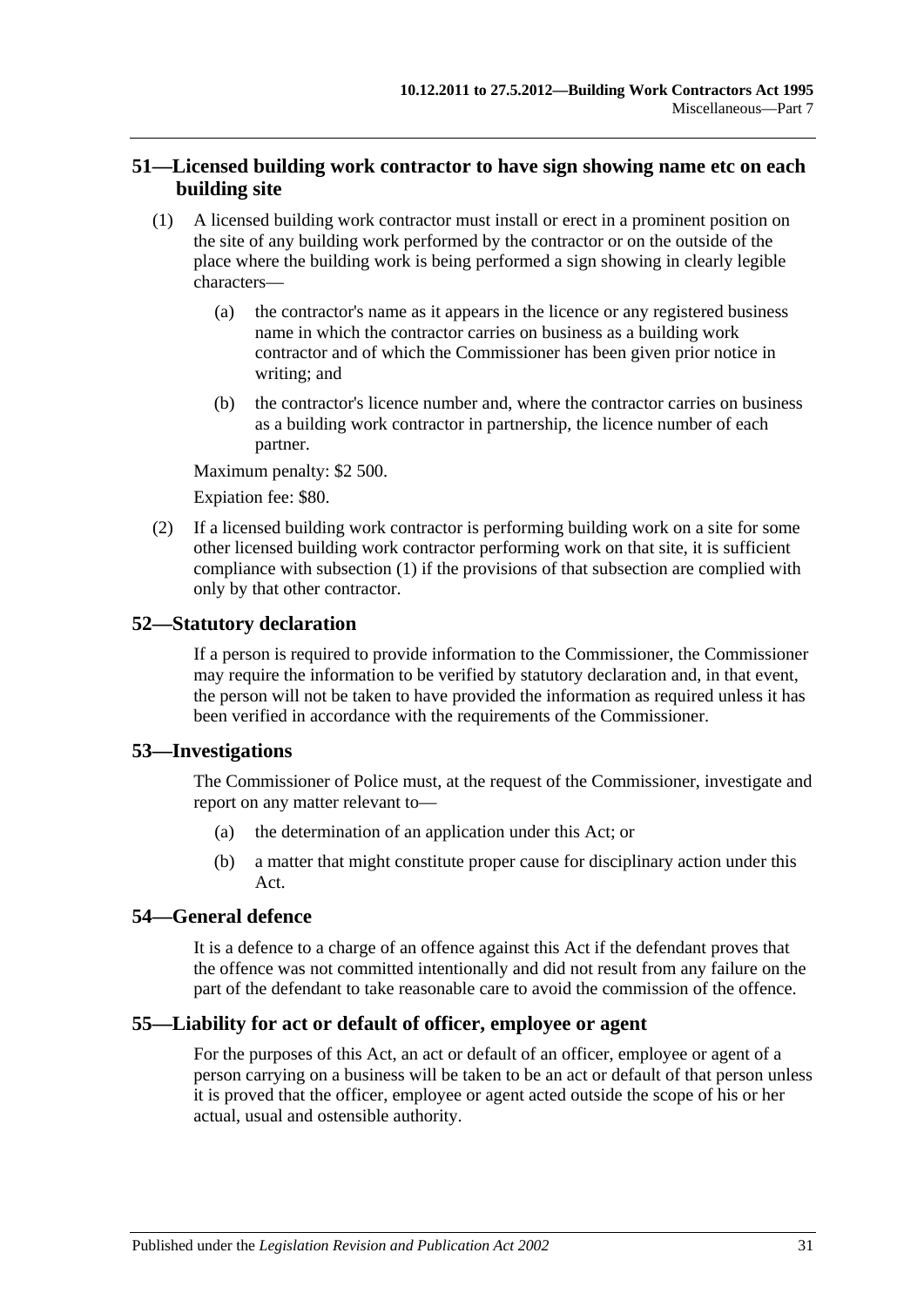#### <span id="page-31-0"></span>**56—Offences by bodies corporate**

If a body corporate is guilty of an offence against this Act, each director of the body corporate is, subject to the general defence under this Part, guilty of an offence and liable to the same penalty as may be imposed for the principal offence.

#### <span id="page-31-1"></span>**57—Continuing offence**

- (1) A person convicted of an offence against a provision of this Act in respect of a continuing act or omission—
	- (a) is liable, in addition to the penalty otherwise applicable to the offence, to a penalty for each day during which the act or omission continued of not more than one-tenth of the maximum penalty prescribed for that offence; and
	- (b) is, if the act or omission continues after the conviction, guilty of a further offence against the provision and liable, in addition to the penalty otherwise applicable to the further offence, to a penalty for each day during which the act or omission continued after the conviction of not more than one-tenth of the maximum penalty prescribed for the offence.
- (2) If an offence consists of an omission to do something that is required to be done, the omission will be taken to continue for as long as the thing required to be done remains undone after the end of the period for compliance with the requirement.

#### <span id="page-31-2"></span>**58—Prosecutions**

- (1) Proceedings for an offence against this Act must be commenced—
	- (a) in the case of an expiable offence—within the time limits prescribed for expiable offences by the *[Summary Procedure Act](http://www.legislation.sa.gov.au/index.aspx?action=legref&type=act&legtitle=Summary%20Procedure%20Act%201921) 1921*;
	- (b) in any other case—within 2 years of the date on which the offence is alleged to have been committed or, with the authorisation of the Minister, at a later time within 5 years of that date.
- (2) A prosecution for an offence against this Act cannot be commenced except by—
	- (a) the Commissioner; or
	- (b) an authorised officer under the *[Fair Trading Act](http://www.legislation.sa.gov.au/index.aspx?action=legref&type=act&legtitle=Fair%20Trading%20Act%201987) 1987*; or
	- (c) a person who has the consent of the Minister to commence the prosecution.
- (3) In any proceedings, an apparently genuine document purporting to be a certificate of the Minister certifying authorisation of, or consent to, a prosecution for an offence against this Act will be accepted, in the absence of proof to the contrary, as proof of the authorisation or consent.

#### <span id="page-31-3"></span>**59—Evidence**

(1) In proceedings in respect of an offence against this Act, if it is proved that a person performed building work for another for fee or reward, the person is, unless the contrary is proved, to be taken to have been carrying on business as a building work contractor.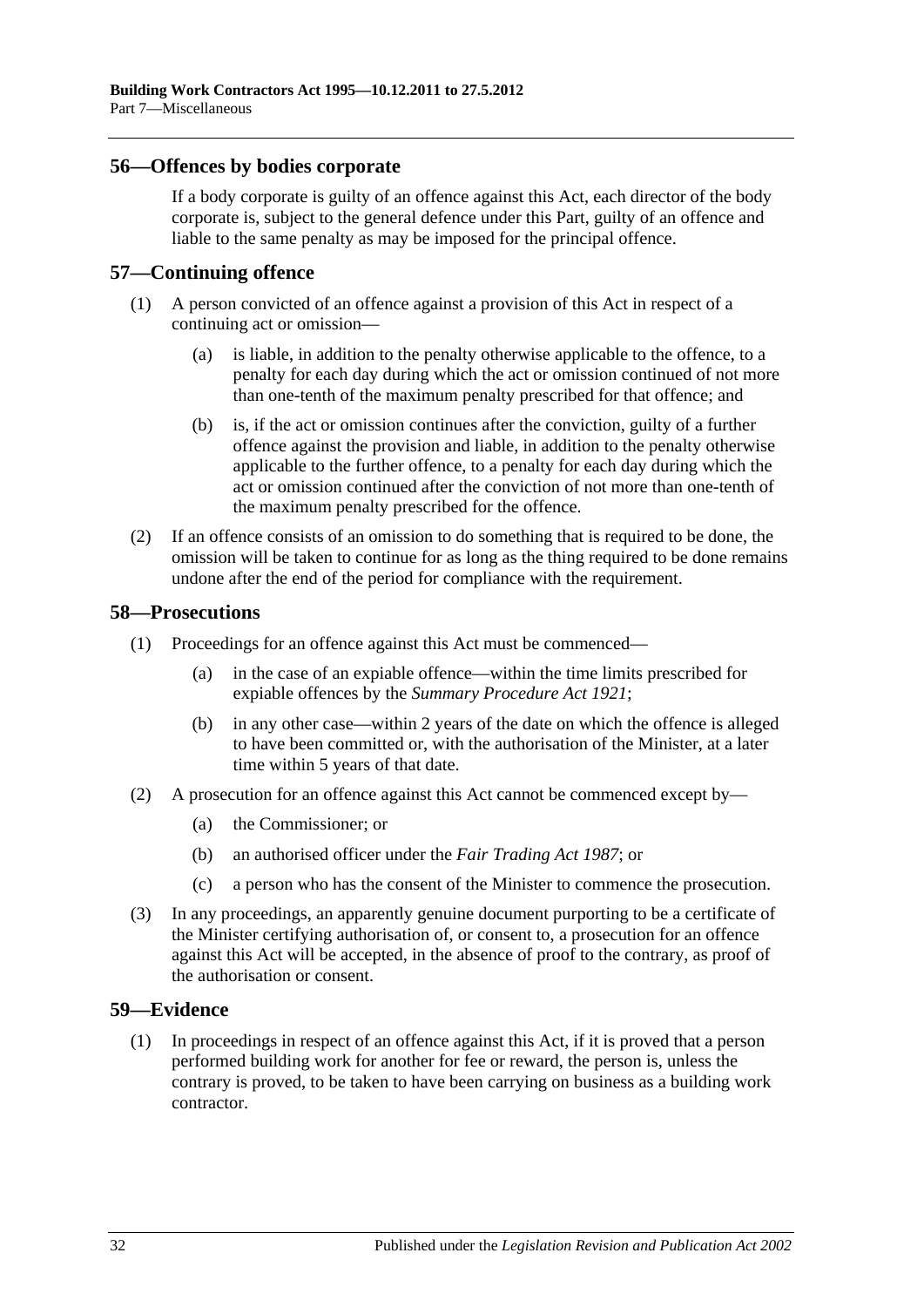- (2) In proceedings in respect of an offence against this Act, if it is proved that a person has, during a period of five years, sold or let (whether by lease, licence or other agreement) two or more buildings each of which has been built or improved as a result of building work performed by that person during that period, the person is, unless the contrary is proved, to be taken to have been carrying on business as a building work contractor.
- (3) In any proceedings, an apparently genuine document purporting to be a certificate of the Commissioner certifying—
	- (a) that a person was or was not licensed as a building work contractor on a specified date; or
	- (b) that a person was or was not registered as a building work supervisor on a specified date; or
	- (c) that a person was, or that no person was, approved as a building work supervisor in relation to a specified building work contractor's business on a specified date,

will be accepted, in the absence of proof to the contrary, as proof of the matters so certified.

#### <span id="page-32-0"></span>**60—Service of documents**

- (1) Subject to this Act, a notice or document required or authorised by this Act to be given to or served on a person may—
	- (a) be served on the person personally; or
	- (b) be posted in an envelope addressed to the person—
		- (i) at the person's last known address; or
		- (ii) if the person is a licensed building work contractor or registered building work supervisor—at the person's address for service; or
	- (c) if the person is a licensed building work contractor—be left for the person at the address for service with someone apparently over the age of 16 years; or
	- (d) be transmitted by facsimile transmission to a facsimile number provided by the person (in which case the notice or document will be taken to have been given or served at the time of transmission).
- (2) The address for service of a licensed building work contractor or registered building work supervisor is the address of which the Commissioner has been last notified in writing by the contractor or supervisor as the contractor's or supervisor's address for service.

#### <span id="page-32-1"></span>**61—Annual report**

- (1) The Commissioner must, on or before 31 October in each year, submit to the Minister a report on the administration of this Act during the period of 12 months ending on the preceding 30 June.
- (2) The Minister must, within six sitting days after receipt of the report, cause a copy of the report to be laid before each House of Parliament.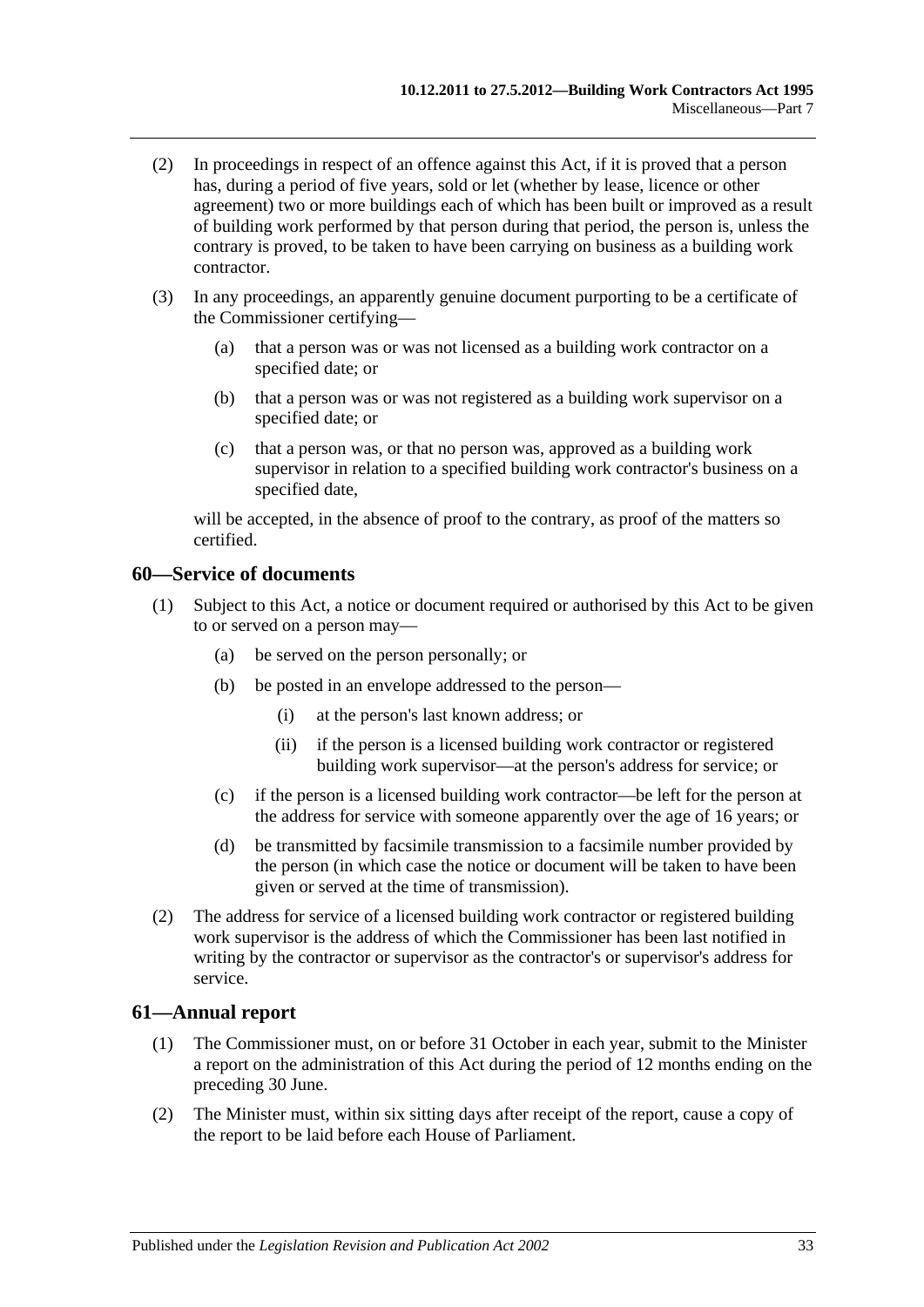### <span id="page-33-2"></span><span id="page-33-0"></span>**62—Regulations**

- (1) The Governor may make such regulations as are contemplated by, or necessary or expedient for the purposes of, this Act.
- (2) Without limiting the generality of [subsection](#page-33-2) (1), the regulations may—
	- (a) require licensed building work contractors or registered building work supervisors to comply with a code of conduct or practice;
	- (b) fix fees to be paid in respect of any matter under this Act and provide for the recovery, refund, waiver or reduction of such fees;
	- (c) require councils and other local government authorities to provide prescribed information to the Commissioner at prescribed intervals;
	- (d) prescribe or prohibit any matter or thing relating to preliminary work contracts (as defined in [Part 5\)](#page-17-1);
	- (e) exempt (conditionally or unconditionally) classes of persons or activities from the application of this Act or specified provisions of this Act;
	- (f) impose a penalty (not exceeding a fine of \$2 500) for contravention of, or non-compliance with, a regulation.
- (3) Regulations under this Act—
	- (a) may be of general application or limited application;
	- (b) may make different provision according to the matters or circumstances to which they are expressed to apply;
	- (c) may provide that a matter or thing in respect of which regulations may be made is to be determined according to the discretion of the Commissioner or the Minister.
- (4) Regulations under this Act made for the purposes of [Part 5](#page-17-1) or provisions of that Part may be expressed to apply in relation to periods before or after the commencement of that Part.
- (5) The regulations may operate by reference to a specified code as in force at a specified time or as in force from time to time.
- (6) If a code is referred to in the regulations—
	- (a) a copy of the code must be kept available for inspection by members of the public, without charge and during normal office hours, at an office determined by the Minister; and
	- (b) evidence of the contents of the code may be given in any legal proceedings by production of a document apparently certified by the Minister to be a true copy of the code.

## <span id="page-33-1"></span>**Schedule 1—Appointment and selection of assessors for District Court proceedings under [Part 4](#page-14-0)**

- (1) The Minister must establish the following panels of persons who may sit with the District Court as assessors in proceedings under [Part 4:](#page-14-0)
	- (a) a panel consisting of persons representative of building work contractors;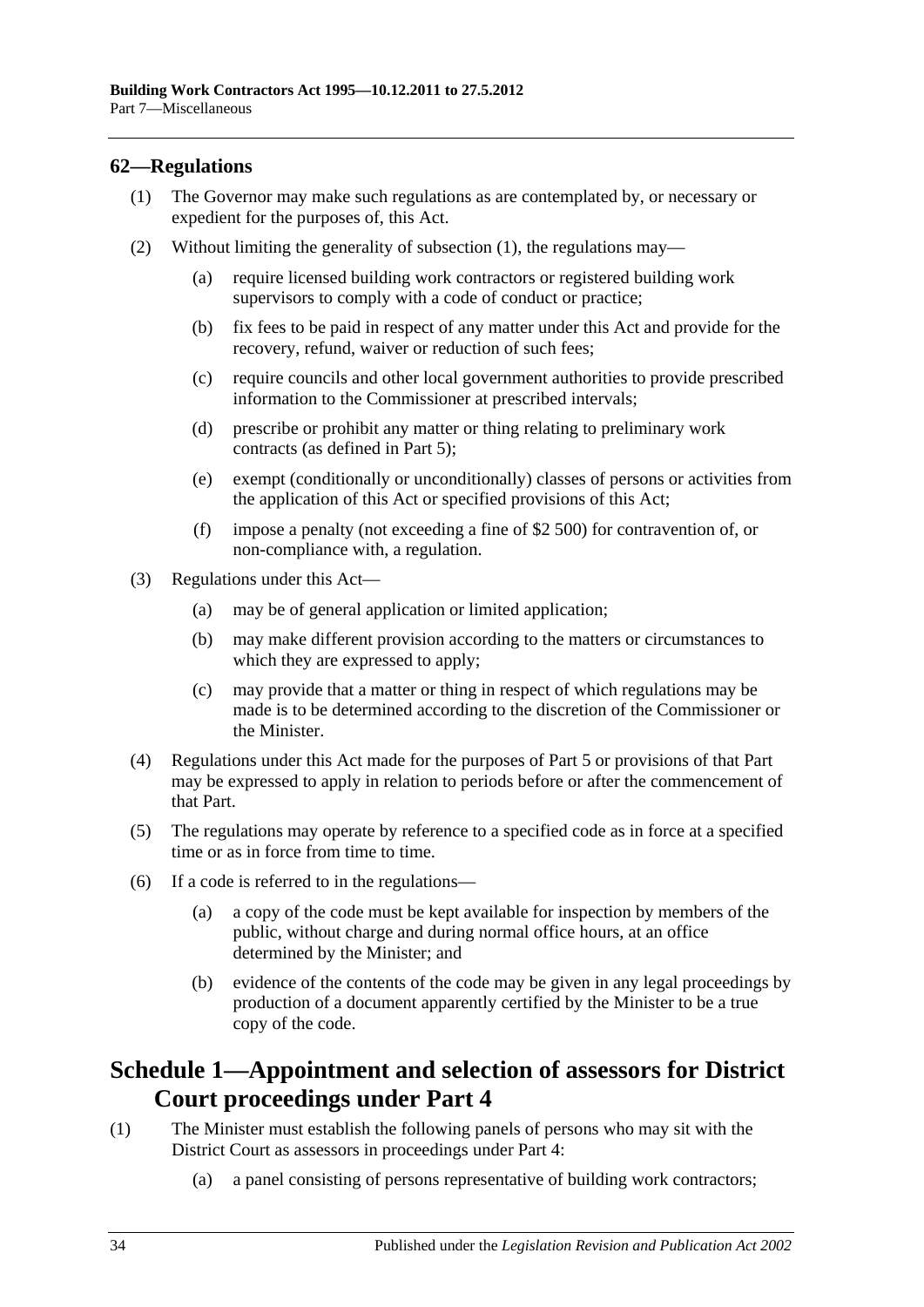- (b) a panel consisting of persons representative of members of the public who deal with building work contractors.
- (2) A member of a panel is to be appointed by the Minister for a term of office not exceeding three years and on conditions determined by the Minister and specified in the instrument of appointment.
- (3) A member of a panel is, on the expiration of a term of office, eligible for reappointment.
- (4) Subject to [subclause](#page-34-1) (5), if assessors are to sit with the District Court in proceedings under [Part 4,](#page-14-0) a Judge of the Court must select one member from each of the panels to sit with the Court in the proceedings.
- <span id="page-34-1"></span>(5) A member of a panel who has a personal or a direct or indirect pecuniary interest in a matter before the District Court is disqualified from participating in the hearing of the matter.
- (6) If an assessor dies or is for any reason unable to continue with any proceedings, the District Court constituted of the judicial officer who is presiding at the proceedings and the other assessor may, if the judicial officer so determines, continue and complete the proceedings.

## <span id="page-34-0"></span>**Schedule 2—Appointment and selection of assessors for Magistrates Court or District Court proceedings under [Part](#page-17-1) 5**

- (1) The Minister must establish a panel of persons with expertise in building work who may sit with the Magistrates Court or District Court (Civil Division) as assessors in proceedings under [Part 5.](#page-17-1)
- (2) A member of the panel is to be appointed by the Minister for a term of office not exceeding three years and on conditions determined by the Minister and specified in the instrument of appointment.
- (3) A member of the panel is, on the expiration of a term of office, eligible for reappointment.
- (4) Subject to [subclause](#page-34-2) (5), if assessors are to sit with the Magistrates Court or District Court (Civil Division) in proceedings under [Part 5,](#page-17-1) a judicial officer of the Court must select two members from the panel to sit with the Court in the proceedings.
- <span id="page-34-2"></span>(5) A member of the panel who has a personal or a direct or indirect pecuniary interest in a matter before the Magistrates Court or District Court (Civil Division) is disqualified from participating in the hearing of the matter.
- (6) If an assessor dies or is for any reason unable to continue with any proceedings, the Magistrates Court or District Court (Civil Division) constituted of the judicial officer who is presiding at the proceedings and the other assessor may, if the judicial officer so determines, continue and complete the proceedings.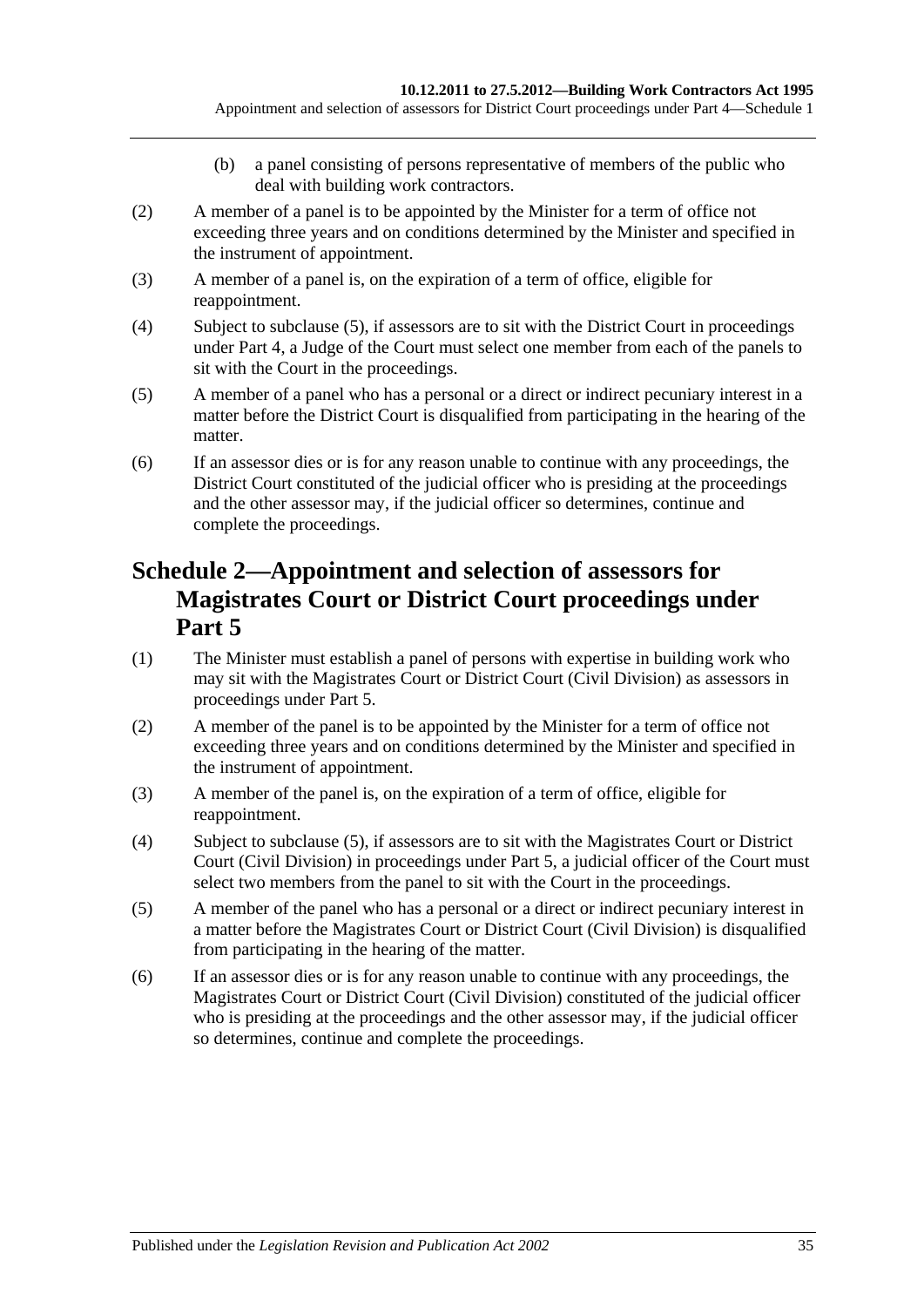## <span id="page-35-0"></span>**Schedule 3—Transitional provisions**

## <span id="page-35-1"></span>**2—Transitional**

- (1) Subject to this Act, a licence in force under the repealed Act immediately before the commencement of this clause continues in force as a licence subject to the same licence conditions (if any).
- (2) Subject to this Act, registration in force under the repealed Act immediately before the commencement of this clause continues in force as registration subject to the same conditions of registration (if any).
- (3) If a licence or registration in force under the repealed Act immediately before the commencement of this clause authorises the performance or supervision of building work within a specified trade only, the licence or registration will, for the purposes of this Act, be taken to be subject to conditions limiting the work that may be performed or supervised under the authority of the licence or registration to work within that trade (subject to variation or revocation of those conditions by the Commissioner under this Act).
- (4) Subject to this Act, an exemption in force under section 14 of the repealed Act immediately before the commencement of this clause continues as a corresponding exemption by the Commissioner for the purposes of this Act subject to the same conditions of exemption (if any).
- (5) Subject to this Act, approval of a registered building work supervisor in relation to a licensed builder's business in force under section 18 of the repealed Act immediately before the commencement of this clause continues as a corresponding approval by the Commissioner for the purposes of this Act.
- (6) If an order or decision of the Commercial Tribunal is in force or continues to have effect under Part 4 of the repealed Act immediately before the commencement of this clause, the order or decision has effect as if it were an order of the District Court under [Part 4](#page-14-0) of this Act.
- <span id="page-35-2"></span>(6a) If a person—
	- (a) who was disqualified from being licensed or registered under the repealed Act immediately before the commencement of this Act; and
	- (b) who remains disqualified at the commencement of this subclause,

is employed or otherwise engaged in the business of a building work contractor during the period of that disqualification, both that person and the building work contractor are guilty of an offence.

Maximum penalty: \$5 000.

- (6b) [Subclause](#page-35-2) (6a) applies after its commencement, whether the contract of employment or other engagement was entered into before or after its commencement.
- (7) The *[Acts Interpretation Act](http://www.legislation.sa.gov.au/index.aspx?action=legref&type=act&legtitle=Acts%20Interpretation%20Act%201915) 1915* applies, except to the extent of any inconsistency with the provisions of this Schedule, to the repeal of the *[Builders Licensing Act](http://www.legislation.sa.gov.au/index.aspx?action=legref&type=act&legtitle=Builders%20Licensing%20Act%201986) 1986*.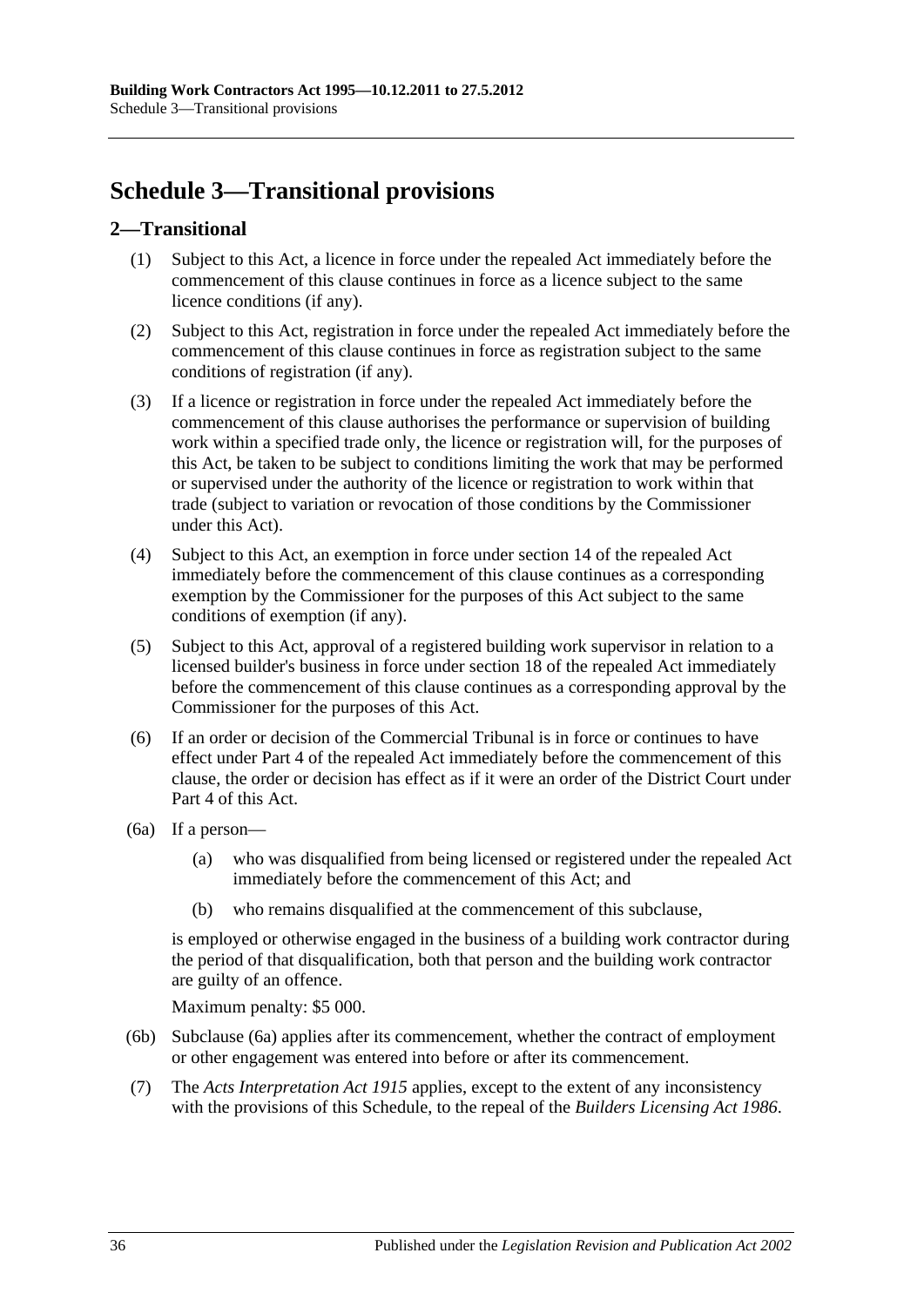## <span id="page-36-0"></span>**Legislative history**

### **Notes**

- Amendments of this version that are uncommenced are not incorporated into the text.
- Please note—References in the legislation to other legislation or instruments or to titles of bodies or offices are not automatically updated as part of the program for the revision and publication of legislation and therefore may be obsolete.
- Earlier versions of this Act (historical versions) are listed at the end of the legislative history.
- For further information relating to the Act and subordinate legislation made under the Act see the Index of South Australian Statutes or www.legislation.sa.gov.au.

## **Legislation repealed by principal Act**

The *Building Work Contractors Act 1995* repealed the following:

*Builders Licensing Act 1986*

## **Legislation amended by principal Act**

The *Building Work Contractors Act 1995* amended the following:

*District Court Act 1991 Magistrates Court Act 1991*

## **Principal Act and amendments**

| New entries appear in bold. |  |  |
|-----------------------------|--|--|

| Year   | N <sub>0</sub> | Title                                                                                            | Assent     | Commencement                                                       |
|--------|----------------|--------------------------------------------------------------------------------------------------|------------|--------------------------------------------------------------------|
| 1995   | 87             | Building Work Contractors Act 1995 7.12.1995                                                     |            | 1.6.1996 (Gazette 23.5.1996 p2536)                                 |
| 1996   | -34            | <b>Statutes Amendment and Repeal</b><br>(Common Expiation Scheme) Act 1996                       | 2.5.1996   | Sch (cl 7)—3.2.1997 ( <i>Gazette 19.12.1996</i><br>p1923)          |
| 1998   | 21             | <b>Statutes Amendment (Consumer</b><br><i>Affairs</i> ) <i>Act 1998</i> as amended by<br>22/1998 | 2.4.1998   | Pt 2 (ss $4-9$ ) and Sch $-28.5.1998$<br>(Gazette 28.5.1998 p2292) |
| 1998   | 22             | <b>Statutes Amendment (Consumer</b> )<br>Affairs) Amendment Act 1998                             | 2.4.1998   | 2.4.1998                                                           |
| 1999   | 78             | <b>Building Work Contractors (GST)</b><br>Amendment Act 1999                                     | 2.12.1999  | 2.12.1999                                                          |
| 2000 4 |                | District Court (Administrative and<br>Disciplinary Division) Amendment<br>Act 2000               | 20.4.2000  | Sch 1 (cl 4)—1.6.2000 ( <i>Gazette</i><br>18.5.2000 p2554)         |
| 2001   | 47             | <b>Statutes Amendment (Consumer)</b><br>Affairs) Act 2001                                        | 11.10.2001 | Pt 2 (ss $4-9$ )-1.11.2001 ( <i>Gazette</i><br>25.10.2001 p4686)   |
| 2001   | 69             | <b>Statutes Amendment (Courts and</b><br>Judicial Administration) Act 2001                       | 6.12.2001  | Pt 2 (ss $4 \& 5$ )—3.2.2002 ( <i>Gazette</i><br>24.1.2002 p346)   |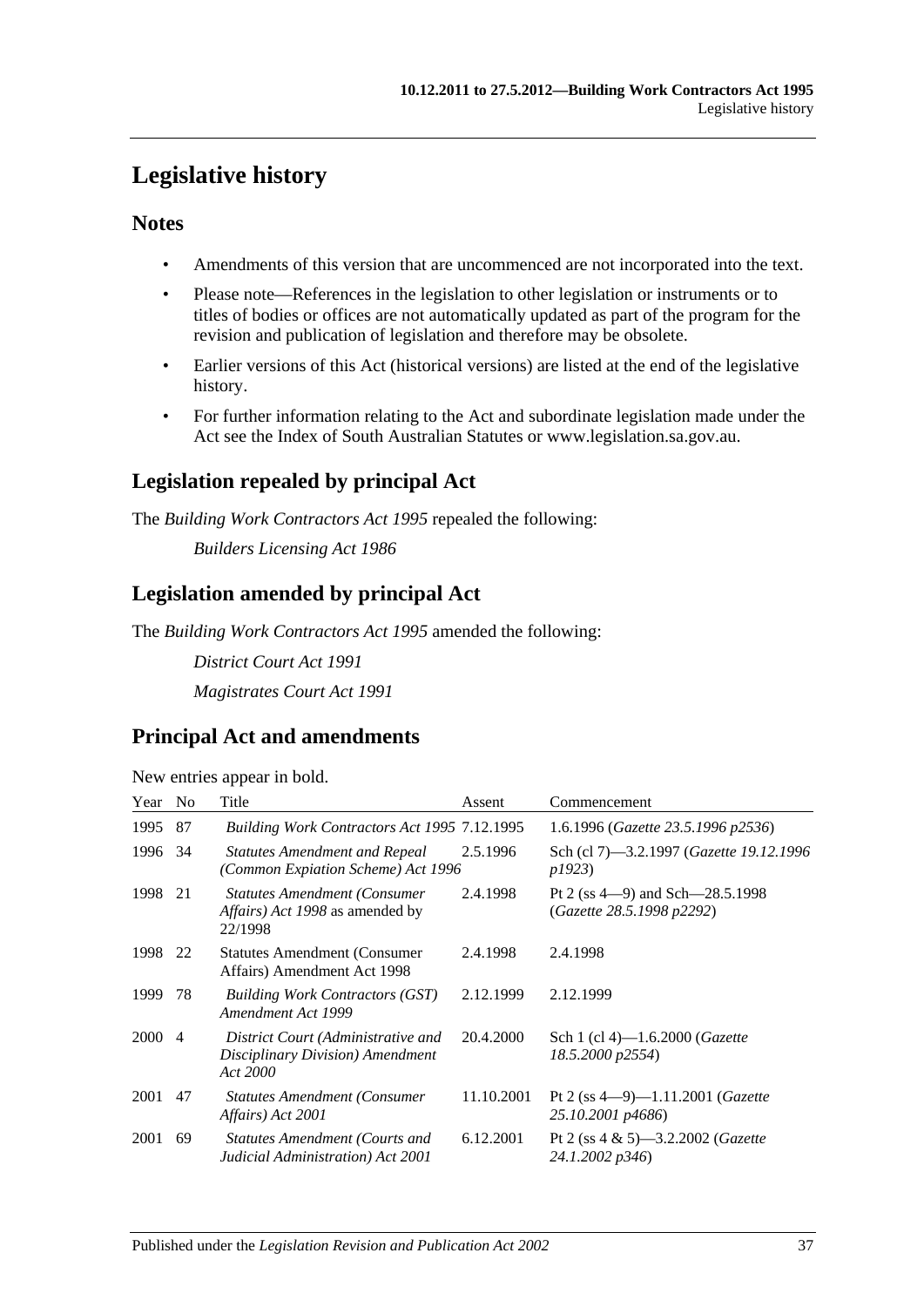| 2008 5 |     | <b>Statutes Amendment (Advisory</b><br>Panels Repeal) Act 2008                              | 13.3.2008 | Pt 2 (s $3$ )-13.3.2008                                                   |
|--------|-----|---------------------------------------------------------------------------------------------|-----------|---------------------------------------------------------------------------|
| 2009   | -39 | <b>Statutes Amendment and Repeal</b><br>(Fair Trading) Act 2009                             | 23.7.2009 | Pt 2 (ss $4-6$ )-3.9.2009 ( <i>Gazette</i><br>$3.9.2009$ $p4367$          |
| 2009   | 77  | <b>Building and Construction Industry 10.12.2009</b><br><b>Security of Payment Act 2009</b> |           | Sch 1 (cl 2)-10.12.2011 (s $7(5)$ Acts<br><b>Interpretation Act 1915)</b> |
| 2012 3 |     | <b>Business Names Registration</b><br>(Transitional Arrangements) Act 2012                  | 22.3.2012 | Sch 1 (cl 5)-28.5.2012 ( <i>Gazette</i><br>19.4.2012 p1467)               |

## **Provisions amended**

New entries appear in bold.

| Provision       | How varied                                                            | Commencement |
|-----------------|-----------------------------------------------------------------------|--------------|
| Long title      | amended under Legislation Revision and<br><b>Publication Act 2002</b> |              |
| Pt1             |                                                                       |              |
| s <sub>2</sub>  | omitted under Legislation Revision and<br><b>Publication Act 2002</b> |              |
| s 3             |                                                                       |              |
| $s \; 3(1)$     | s 3 redesignated as s $3(1)$ by $21/1998$ s 4                         | 28.5.1998    |
| <b>GST</b>      | inserted by 78/1999 s 2                                               | 2.12.1999    |
| <b>GST</b> law  | inserted by 78/1999 s 2                                               | 2.12.1999    |
| $s \; 3(2)$     | inserted by 21/1998 s 4                                               | 28.5.1998    |
| Pt <sub>2</sub> |                                                                       |              |
| s <sub>8</sub>  |                                                                       |              |
| s(2)            | amended by $47/2001$ s $4(a)$                                         | 1.11.2001    |
| $8(3)$ – (6)    | inserted by $47/2001$ s $4(b)$                                        | 1.11.2001    |
| s 9             |                                                                       |              |
| $s \, 9(1)$     | amended by 39/2009 s 4(1)                                             | 3.9.2009     |
| $s \, 9(2)$     | amended by 39/2009 s 4(2)                                             | 3.9.2009     |
| s 10            |                                                                       |              |
| 10(2)           | amended by $4/2000$ s $9(1)$ (Sch 1 cl $4(a)$ )                       | 1.6.2000     |
| $s$ $10(5)$     | deleted by $4/2000 s 9(1)$ (Sch 1 cl $4(b)$ )                         | 1.6.2000     |
| $s$ 10(6)       | deleted by $4/2000 s 9(1)$ (Sch 1 cl $4(c)$ )                         | 1.6.2000     |
| s 10A           | inserted by 47/2001 s 5                                               | 1.11.2001    |
| s 11            |                                                                       |              |
| s 11(3)         | amended by 47/2001 s 6                                                | 1.11.2001    |
| Pt 3            |                                                                       |              |
| s 15            |                                                                       |              |
| s 15(1)         | s 15 redesignated as s $15(1)$ by $47/2001$ s 7                       | 1.11.2001    |
| s $15(2)$ - (6) | inserted by 47/2001 s 7                                               | 1.11.2001    |
| $\sqrt{s}$ 17   |                                                                       |              |
| s 17(2)         | amended by $4/2000$ s $9(1)$ (Sch 1 cl $4(d)$ )                       | 1.6.2000     |
| $s$ 17(5)       | deleted by $4/2000 s 9(1)$ (Sch 1 cl $4(e)$ )                         | 1.6.2000     |

Entries that relate to provisions that have been deleted appear in italics.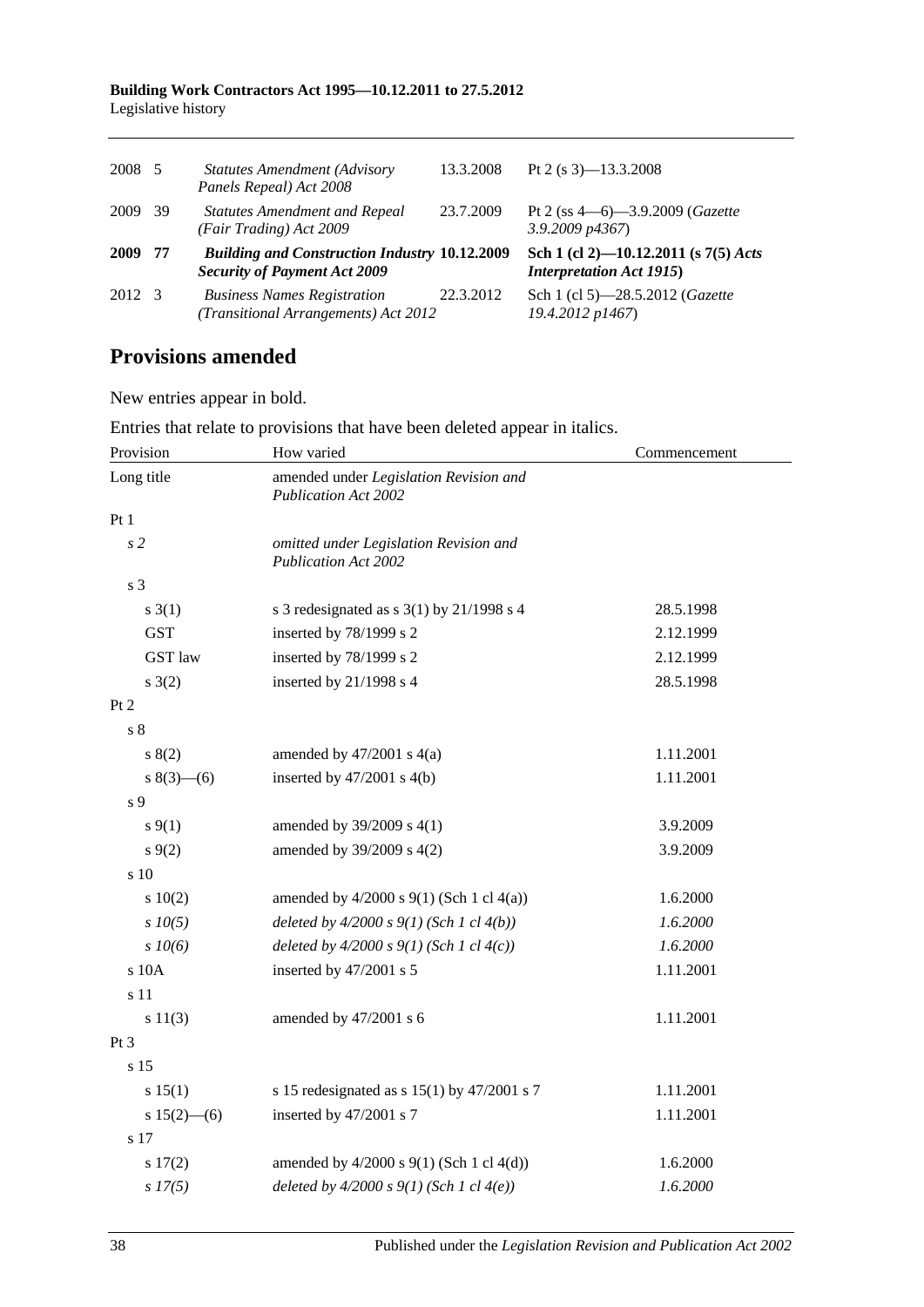| $s\,17(6)$          | deleted by $4/2000 s 9(1)$ (Sch 1 cl $4(f)$ )                    | 1.6.2000   |
|---------------------|------------------------------------------------------------------|------------|
| s 17A               | inserted by 47/2001 s 8                                          | 1.11.2001  |
| s 18                |                                                                  |            |
| s 18(3)             | amended by 47/2001 s 9                                           | 1.11.2001  |
| s 19                |                                                                  |            |
| s $19(6)$ — $(8)$   | amended by 34/1996 s 4 (Sch cl 7)                                | 3.2.1997   |
| Pt 3A               | inserted by 39/2009 s 5                                          | 3.9.2009   |
| Pt 4                |                                                                  |            |
| s <sub>24</sub>     | amended by 21/1998 s 5                                           | 28.5.1998  |
| s 25                |                                                                  |            |
| s 25(1)             | amended by 21/1998 Sch cl 1 as substituted by<br>22/1998 s 3     | 28.5.1998  |
| $Pt\,5$             |                                                                  |            |
| s 29                |                                                                  |            |
| s 29(8a)—(8c)       | inserted by $78/1999$ s $3(a)$                                   | 2.12.1999  |
| $s\,29(10)$         |                                                                  |            |
| cost-plus clause    | inserted by $78/1999$ s $3(b)$                                   | 2.12.1999  |
|                     | fixed price contract inserted by 78/1999 s 3(b)                  | 2.12.1999  |
| GST clause          | inserted by $78/1999$ s $3(b)$                                   | 2.12.1999  |
| s <sub>30</sub>     |                                                                  |            |
| $s \, 30(1)$        | amended by $77/2009$ Sch 1 cl $2(1)$ — $(4)$                     | 10.12.2011 |
| $s \ 30(2)$         | amended by 77/2009 Sch 1 cl 2(5)                                 | 10.12.2011 |
| $s \ 30(3)$         | amended by 77/2009 Sch 1 cl 2(6)                                 | 10.12.2011 |
| s 31                |                                                                  |            |
| $s \, 31(2)$        | amended by 34/1996 s 4 (Sch cl 7)                                | 3.2.1997   |
| s 39                | amended by 21/1998 s 6                                           | 28.5.1998  |
| s 40                |                                                                  |            |
| $s\ 40(1)$          | amended by 69/2001 s 4                                           | 3.2.2002   |
| $Pt\,6$             | deleted by $5/2008 s 3$                                          | 13.3.2008  |
| Pt 7                |                                                                  |            |
| s <sub>46</sub>     |                                                                  |            |
| $s\,46(2a)$         | inserted by 39/2009 s 6                                          | 3.9.2009   |
| s 48                | amended by 21/1998 Sch cl 1 as substituted by<br>22/1998 s 3     | 28.5.1998  |
| s 49                | amended by 34/1996 s 4 (Sch cl 7)                                | 3.2.1997   |
| s <sub>50</sub>     |                                                                  |            |
| s 50(1)             | amended by 34/1996 s 4 (Sch cl 7)                                | 3.2.1997   |
| s 51                |                                                                  |            |
| s 51(1)             | amended by 34/1996 s 4 (Sch cl 7)                                | 3.2.1997   |
| s 58                |                                                                  |            |
| s 58(1)             | substituted by 21/1998 Sch cl 1 as substituted by<br>22/1998 s 3 | 28.5.1998  |
| Sch 1               |                                                                  |            |
| $\text{sc}$ 1 $(4)$ | amended by 21/1998 s 7                                           | 28.5.1998  |